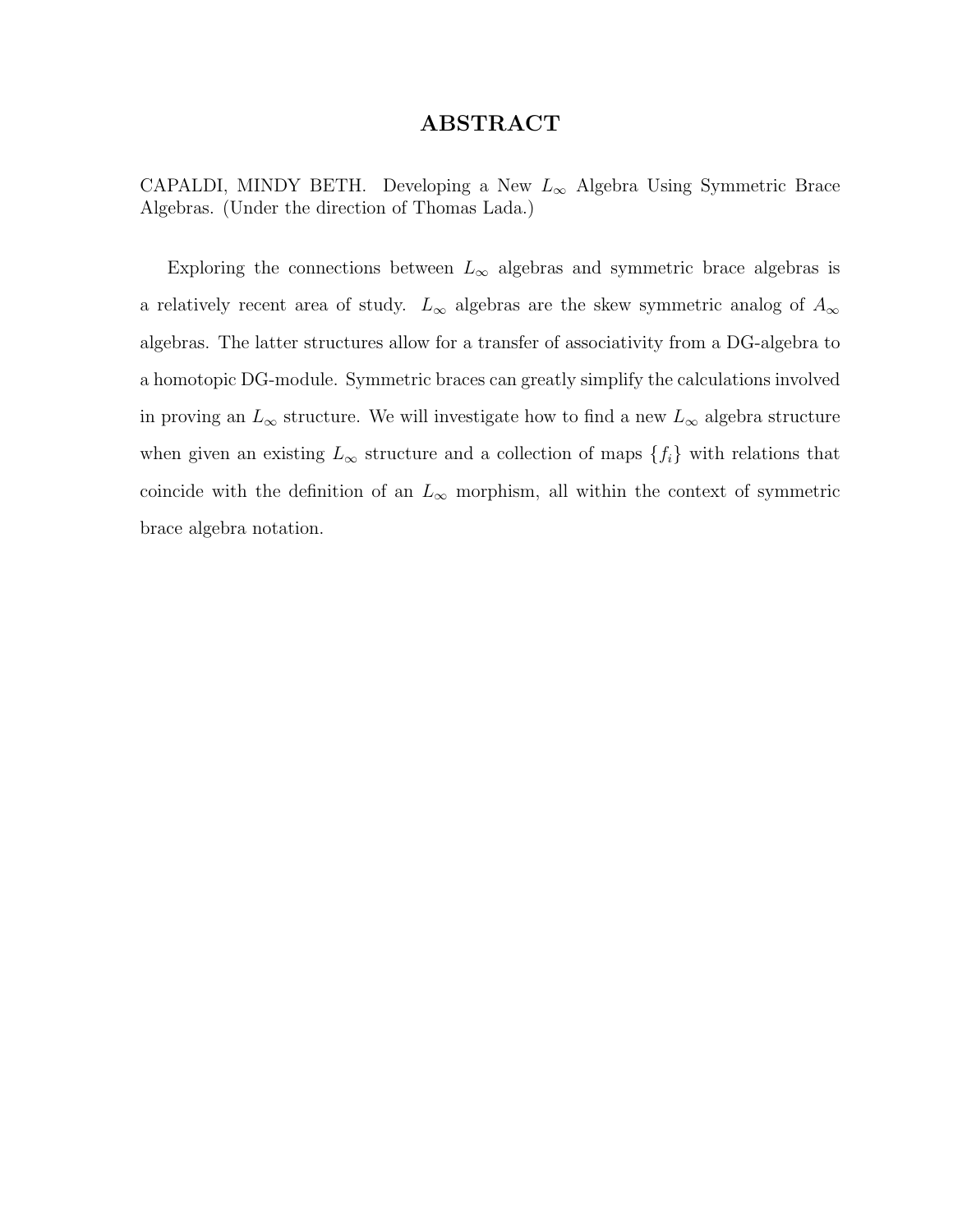c Copyright 2010 by Mindy Beth Capaldi

All Rights Reserved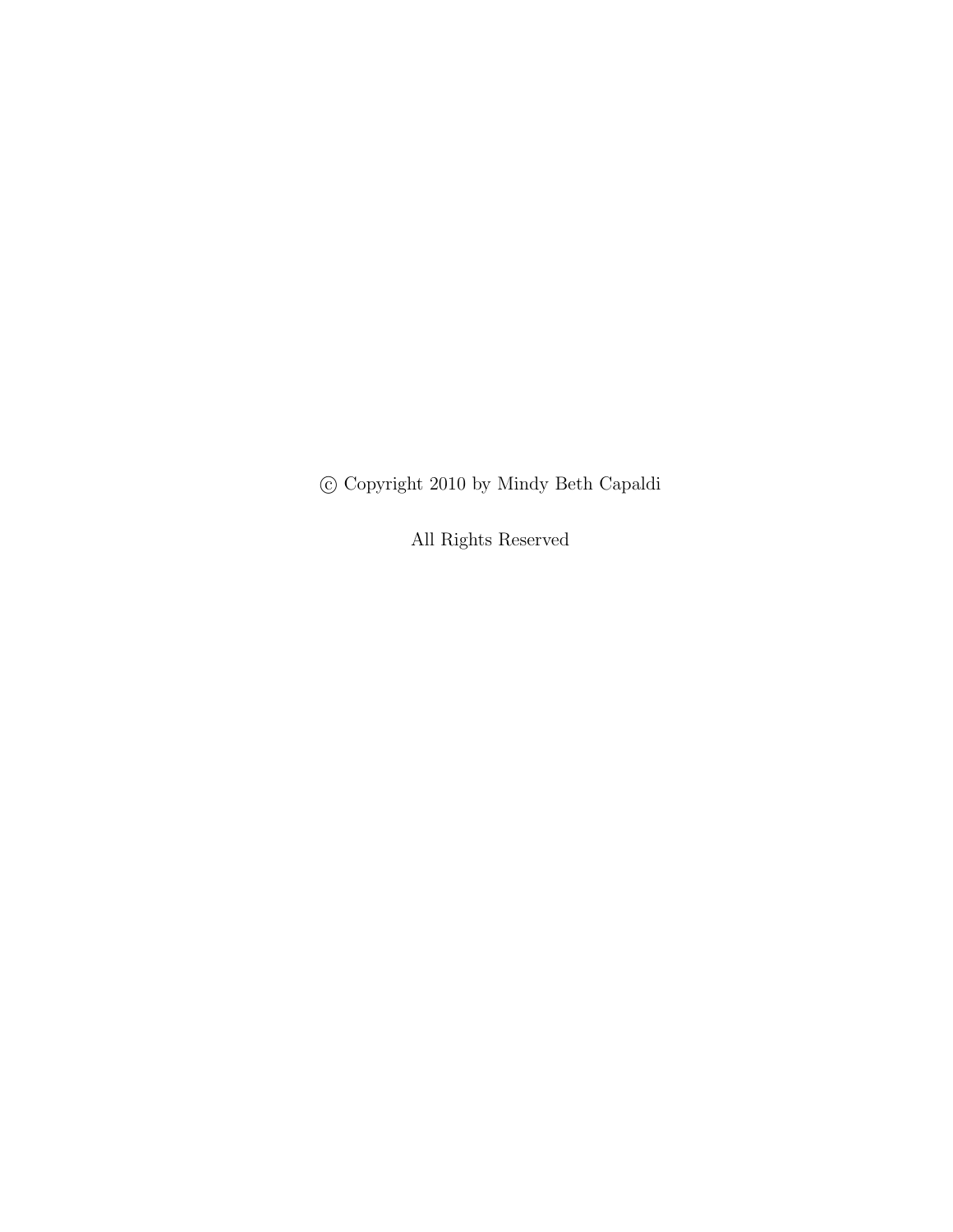#### Developing a New  $L_{\infty}$  Algebra Using Symmetric Brace Algebras

by Mindy Beth Capaldi

#### A dissertation submitted to the Graduate Faculty of North Carolina State University in partial fulfillment of the requirements for the Degree of Doctor of Philosophy

Mathematics

Raleigh, North Carolina

2010

APPROVED BY:

Kailash Misra Ernie Stitzinger

Amassa Fauntleroy Thomas Lada Chair of Advisory Committee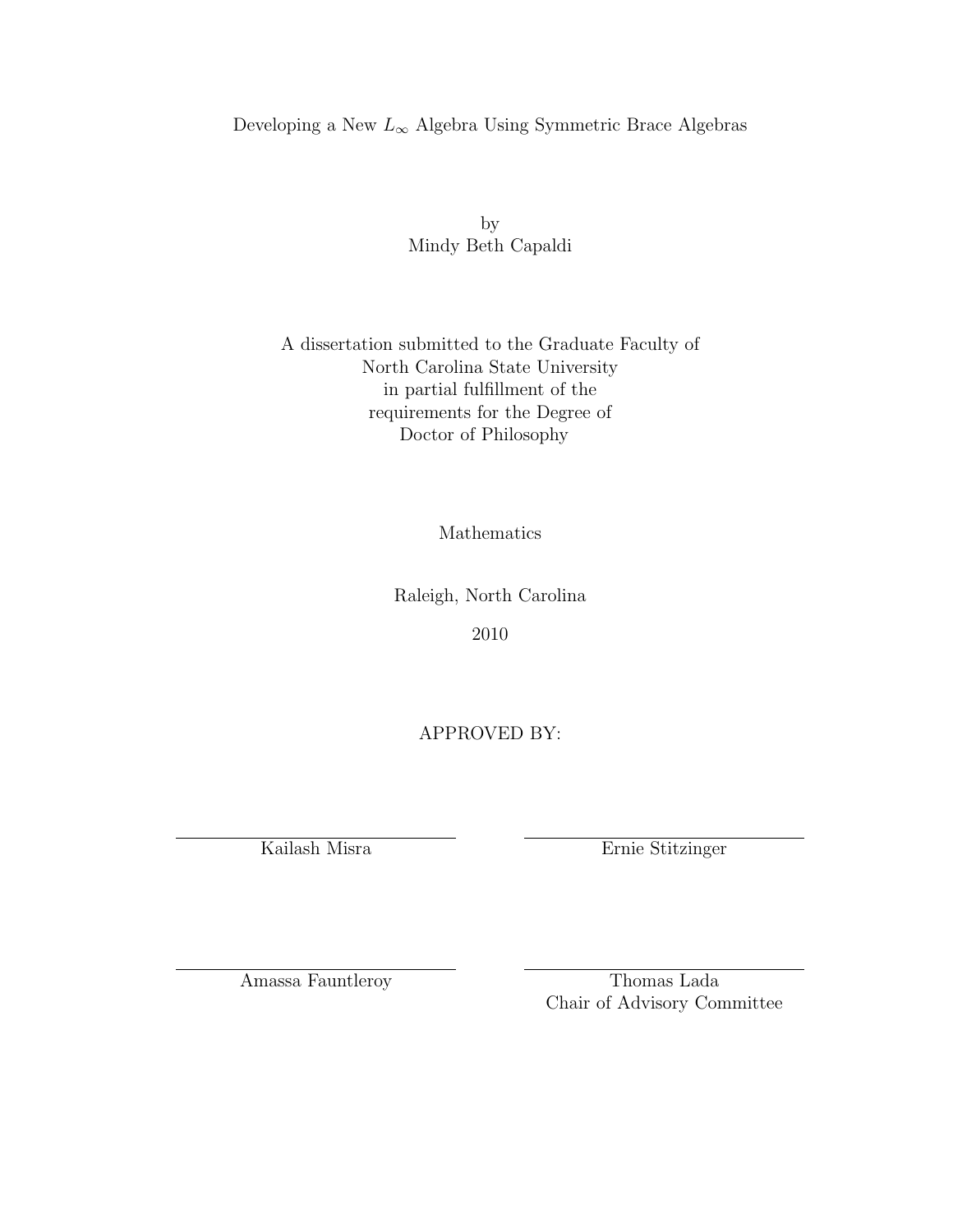# DEDICATION

This dissertation is dedicated to my wonderful husband, Alex Capaldi.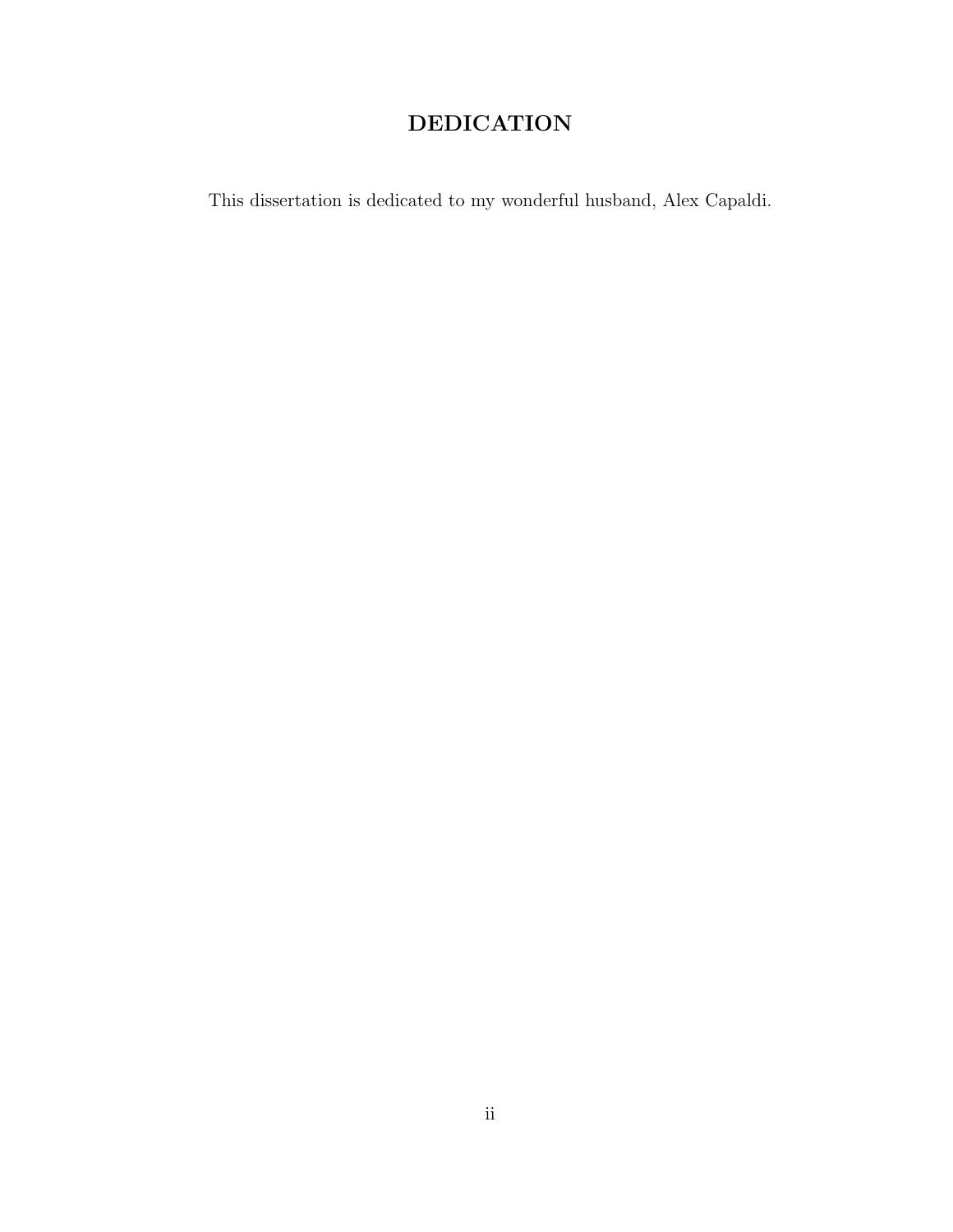#### BIOGRAPHY

Mindy Beth Capaldi was born in Lexington, KY on May 30, 1984. She graduated high school in 1998 from Frankfort High School and went on to attend Georgetown College in Georgetown, KY. Mindy completed her undergraduate career with a Bachelor of Science degree in Mathematics, a Bachelor of Arts in History, and a minor in English. Clearly, she enjoyed school, so Mindy decided to continue on to graduate school at North Carolina State University where she would study mathematics. In 2008, after passing her preliminary written examinations in Topology, Linear/Lie Algebra, and Abstract Algebra, she received her Master of Science degree. Her interest in topology, in no small part due to the excellent teaching of Dr. Tom Lada, led to a focus on that subject that continues today.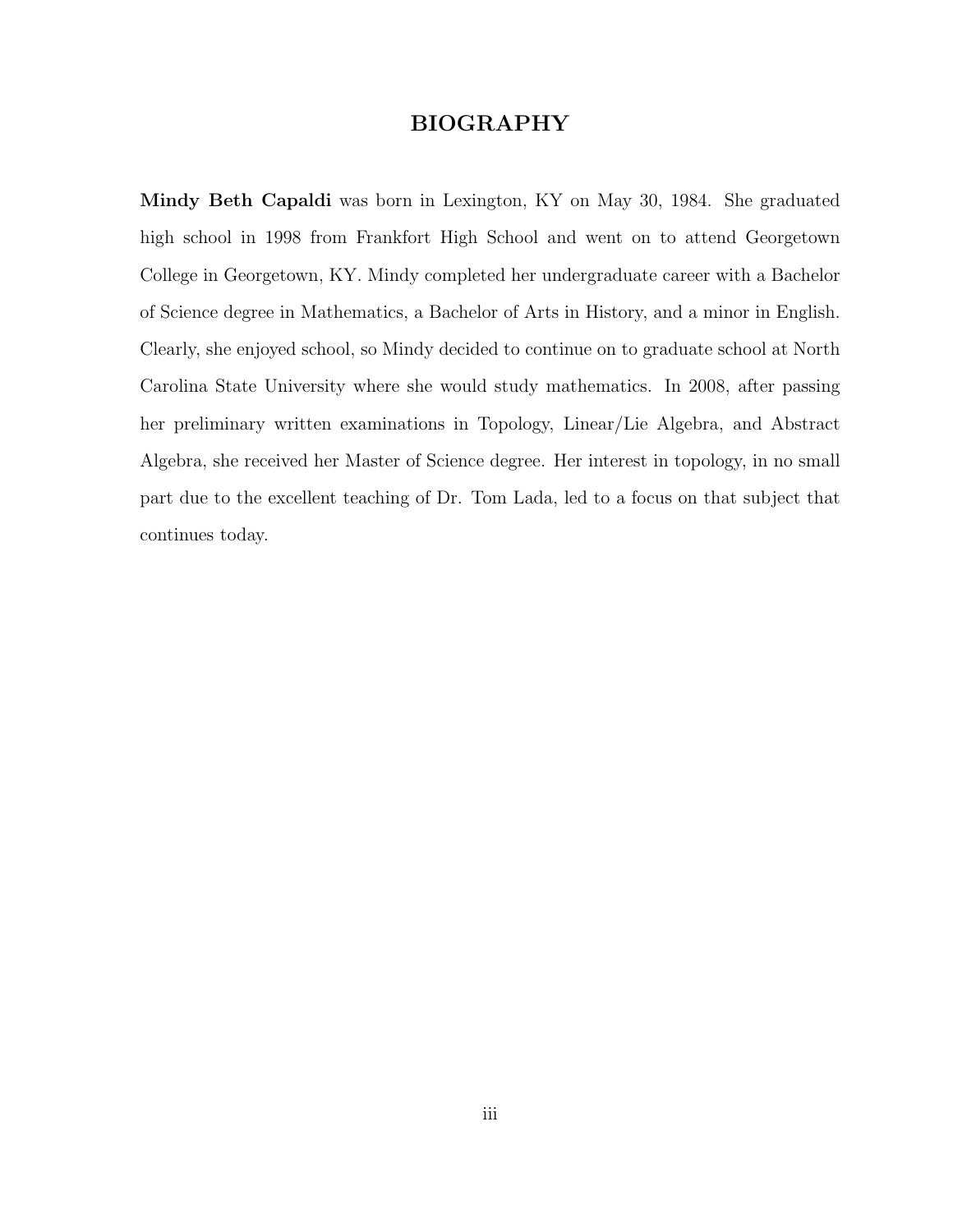### ACKNOWLEDGEMENTS

I would like to acknowledge my advisor, Dr. Tom Lada, for his guidance and patience as I learned about this interesting topic. I especially thank him for his support of my efforts for an early graduation. I thank my family for their understanding when I had to study and do work during vacations, and for not making too much fun of me for liking math. I thank my husband, Alex, for helping me when I felt overwhelmed and always making me laugh. Finally, I thank the great math professors at NCSU and especially my committee members.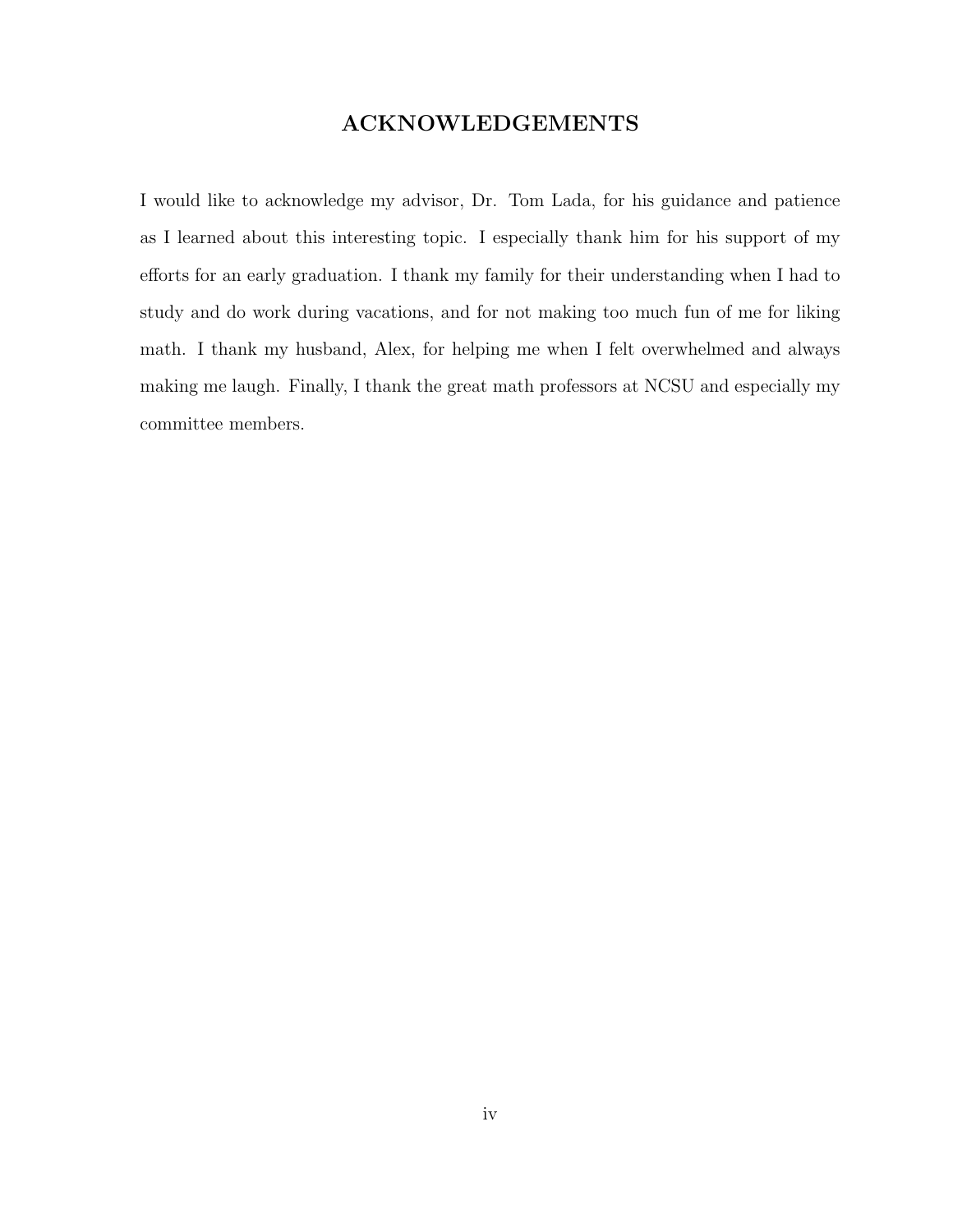# TABLE OF CONTENTS

| List of Tables<br>vii |                                                                                     |  |  |  |
|-----------------------|-------------------------------------------------------------------------------------|--|--|--|
|                       | $\mathbf{1}$                                                                        |  |  |  |
| 1.1                   | $\mathbf{1}$                                                                        |  |  |  |
| 1.2                   | $\overline{2}$                                                                      |  |  |  |
|                       | $\overline{2}$<br>1.2.1                                                             |  |  |  |
|                       | 3<br>1.2.2                                                                          |  |  |  |
| 1.3                   | 3                                                                                   |  |  |  |
|                       | $\overline{4}$<br>1.3.1<br>Definition of a Symmetric Brace Algebra                  |  |  |  |
|                       | $\overline{5}$<br>1.3.2                                                             |  |  |  |
|                       | Examples of the Relations $\ldots \ldots \ldots \ldots \ldots \ldots \ldots \ldots$ |  |  |  |
| 1.4                   | $\overline{5}$                                                                      |  |  |  |
|                       | $\bf{6}$<br>Chapter 2 Connecting $L_{\infty}$ Algebras and Symmetric Braces         |  |  |  |
| 2.1                   | 6                                                                                   |  |  |  |
|                       | $\overline{7}$<br>Definition of How to Evaluate Symmetric Braces<br>2.1.1           |  |  |  |
| 2.2                   | 8                                                                                   |  |  |  |
| 2.3                   | 9                                                                                   |  |  |  |
|                       | 9<br>2.3.1                                                                          |  |  |  |
| 2.4                   | 10                                                                                  |  |  |  |
|                       | 10<br>2.4.1                                                                         |  |  |  |
|                       |                                                                                     |  |  |  |
|                       | 14<br>Chapter 3 Developing a New $L_{\infty}$ Algebra Structure                     |  |  |  |
| 3.1                   | 15                                                                                  |  |  |  |
|                       | 15<br>3.1.1                                                                         |  |  |  |
|                       | 16<br>3.1.2                                                                         |  |  |  |
| 3.2                   | 17                                                                                  |  |  |  |
|                       | 17<br>3.2.1                                                                         |  |  |  |
| 3.3                   | 20                                                                                  |  |  |  |
| 3.4                   | 20                                                                                  |  |  |  |
|                       |                                                                                     |  |  |  |
|                       | 22                                                                                  |  |  |  |
| 4.1                   | 22                                                                                  |  |  |  |
| 4.2                   | 23                                                                                  |  |  |  |
|                       | 23<br>4.2.1                                                                         |  |  |  |
|                       | 4.2.2<br>25                                                                         |  |  |  |
|                       | 4.2.3<br>32                                                                         |  |  |  |
|                       | 36<br>4.2.4<br>Part IV                                                              |  |  |  |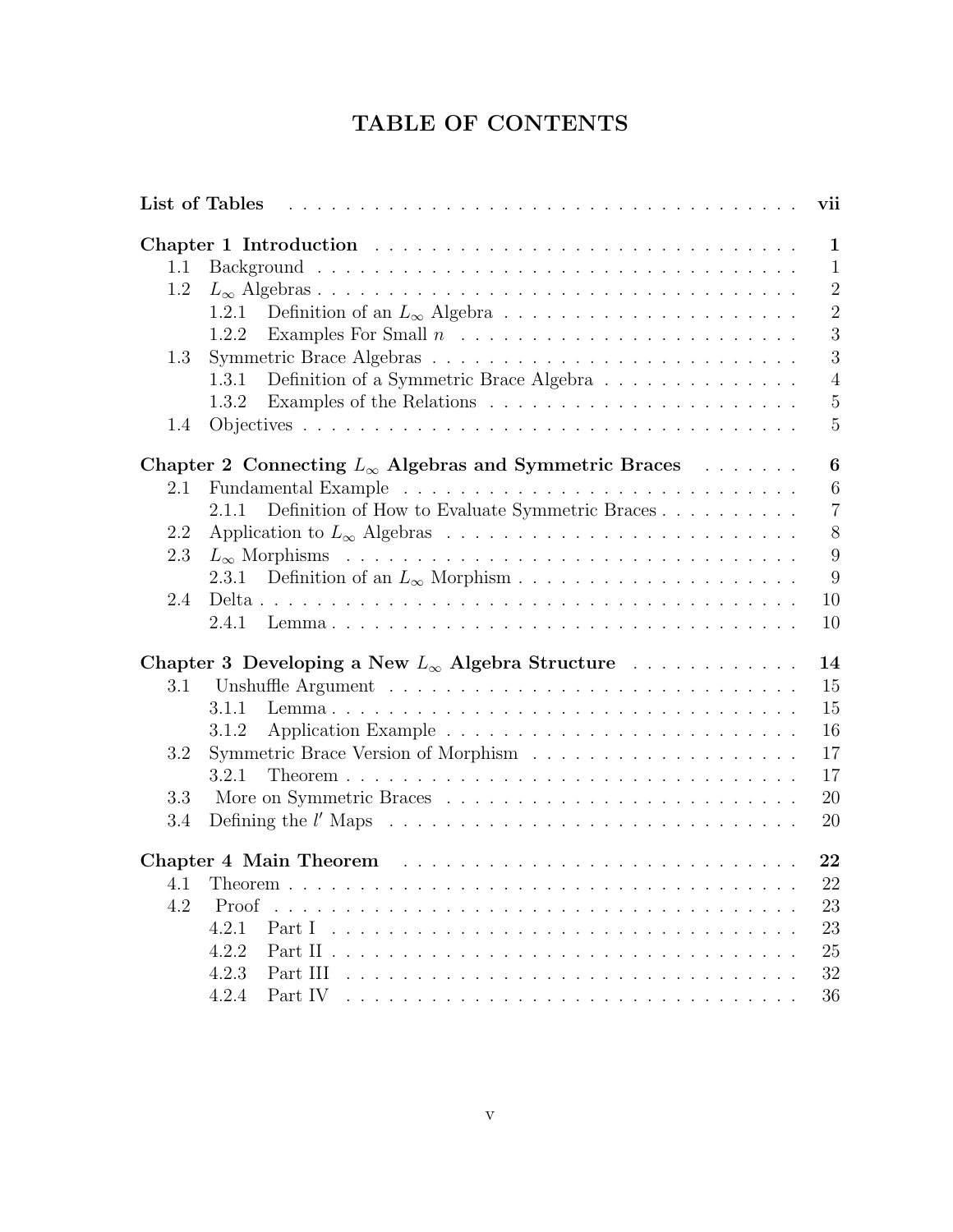|     |       | Chapter 5 General Example Proof for $n = 4$                                                                                         | 40 |
|-----|-------|-------------------------------------------------------------------------------------------------------------------------------------|----|
| 5.1 |       |                                                                                                                                     | 41 |
|     | 5.1.1 |                                                                                                                                     | 41 |
|     | 5.1.2 |                                                                                                                                     | 42 |
|     | 5.1.3 |                                                                                                                                     | 44 |
|     | 5.1.4 | Part IV $\ldots \ldots \ldots \ldots \ldots \ldots \ldots \ldots \ldots \ldots \ldots$                                              | 46 |
|     |       |                                                                                                                                     | 48 |
|     |       |                                                                                                                                     | 48 |
|     | 6.1.1 |                                                                                                                                     | 49 |
|     |       |                                                                                                                                     | 50 |
|     |       | 6.1.3 Show that $l'_1 \langle l'_4 \rangle + l'_2 \langle l'_3 \rangle + l'_3 \langle l'_2 \rangle + l'_4 \langle l'_1 \rangle = 0$ | 55 |
|     |       | 6.2 $l'$ Maps for General $n \ldots \ldots \ldots \ldots \ldots \ldots \ldots \ldots \ldots \ldots$                                 | 56 |
|     |       |                                                                                                                                     |    |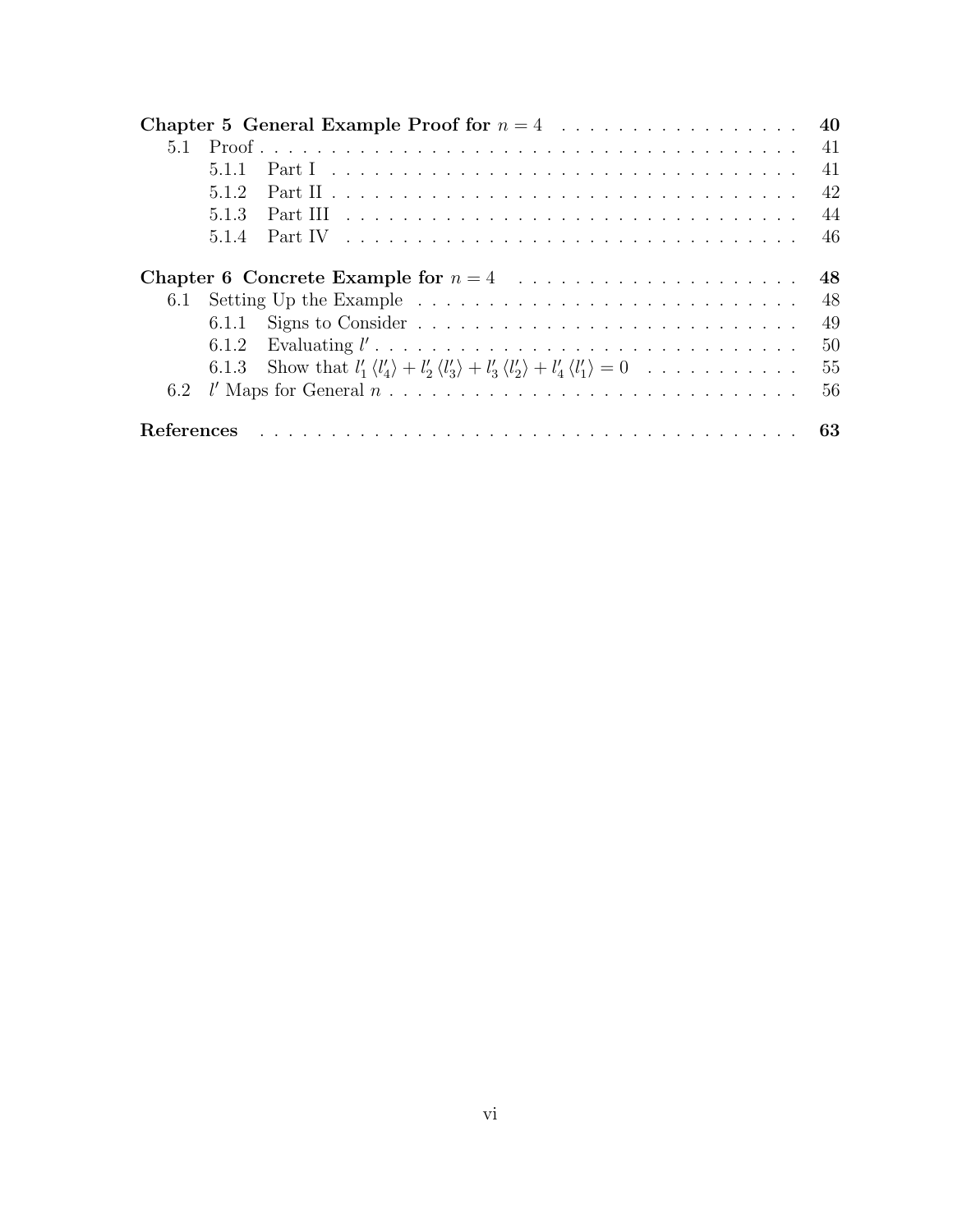# LIST OF TABLES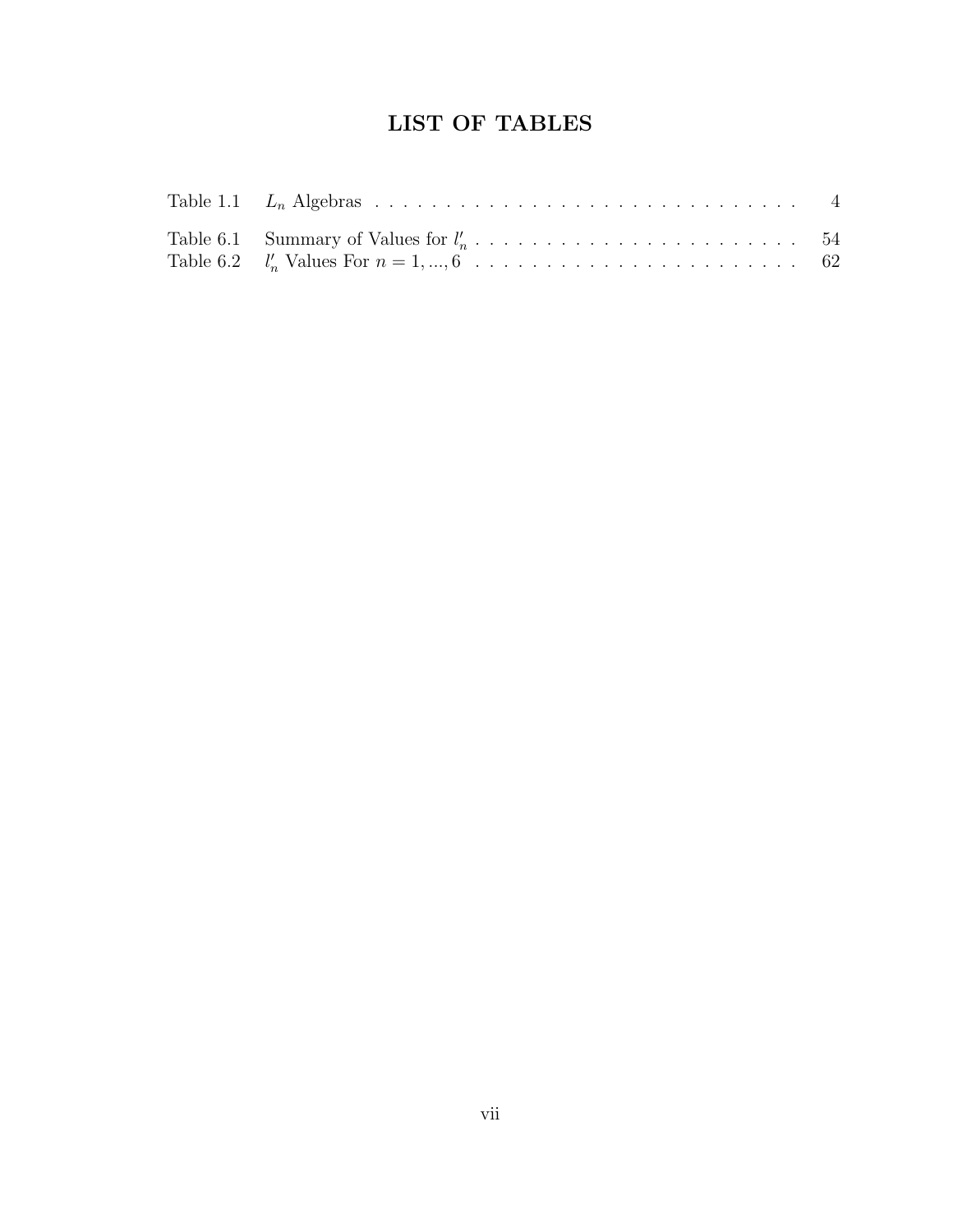# Chapter 1

# Introduction

### 1.1 Background

T. Lada and M. Markl have explored some ideas of transferring homotopy structures. Consider a chain complex  $(V, d_V)$  equipped with an  $L_{\infty}$  structure and another chain complex  $(W, d_W)$  with chain maps  $f : (V, d_V) \to (W, d_W), g : (W, d_W) \to (V, d_V)$  such that the composition  $gf$  is chain homotopic to the identity  $I_V: V \to V$ , via a chainhomotopy h. Symmetric braces may be used to transfer the homotopy structure on V to the space W [8]. In relation to other areas of mathematics and physics, R. Fulp, T. Lada, and J. Stasheff showed in [4] that data describing particles of high spin can be rewritten in the context of  $L_{\infty}$  algebra structures. T. Lada and M. Markl went on to demonstrate the more manageable interpretation of these results in terms of symmetric brace algebras.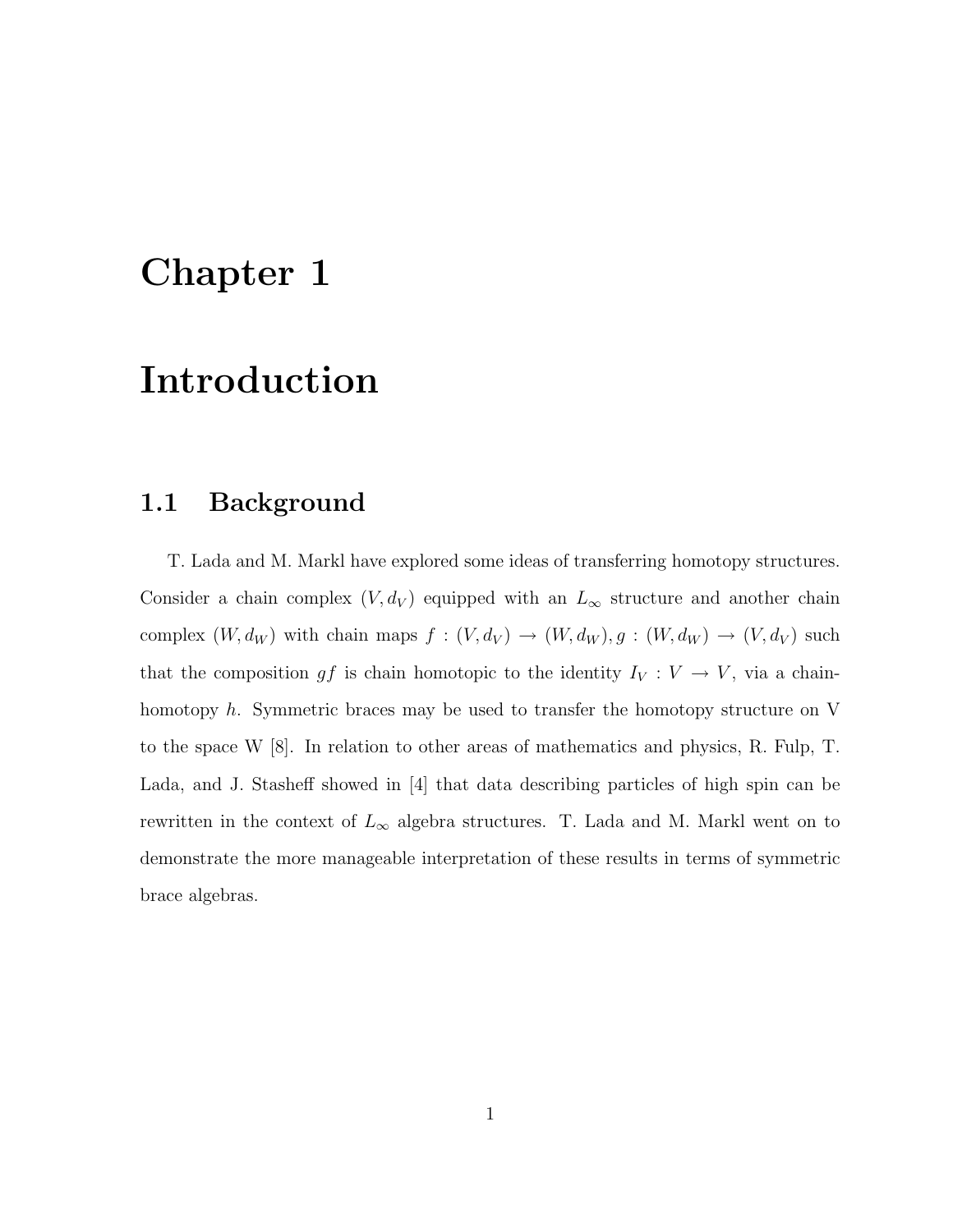# 1.2  $L_{\infty}$  Algebras

Before defining  $L_{\infty}$  algebras it is helpful to explain their predecessor,  $A_{\infty}$  algebras. The latter were a construction by J. Stasheff in the 1960s.  $A_{\infty}$  algebras developed from trying to transfer associativity from a differential graded algebra, A, to a DG-module, B, that is homotopic to A. The algebra structure that B inherits from A will not in general be associative, but only homotopy associative up to higher dimensional homotopies.

An  $L_{\infty}$  algebra structure is the generalization of a graded Lie algebra in which the Jacobi expression is only homotopic to zero, rather than equal to zero, and this structure is the skew symmetric analog of an  $A_{\infty}$  algebra.

#### 1.2.1 Definition of an  $L_{\infty}$  Algebra

An  $L_{\infty}$  structure on a graded vector space V is a collection of skew symmetric linear maps  $l_n: V^{\otimes n} \to V$  of degree  $n-2$  that satisfy the relations

$$
\sum_{i+j=n+1} \sum_{\sigma} \chi(\sigma) (-1)^{i(j-1)} l_j(l_i(v_{\sigma(1)},...,v_{\sigma(i)}) v_{\sigma(i+1)},...,v_{\sigma(n)}) = 0
$$

where  $\chi(\sigma)$  is the antisymmetric Koszul sign and  $\sigma$  is taken over all  $(i, n-i)$  unshuffles [1].

This is the chain complex version, whereas the cochain complex version would require that the maps have degree  $2 - n$ .

The antisymmetric Koszul sign is defined as  $\chi(\sigma) = sgn(\sigma) \cdot \epsilon(\sigma; v_1, ..., v_n)$ , or the sign of the permutation times the sign that arises from the degrees of the permuted elements.

Example:  $(v_1, v_2) = -(-1)^{|v_1||v_2|}(v_2, v_1)$ , where  $|v_1|$  =degree of  $v_1$  and  $|v_2|$  = degree of  $v_2$ .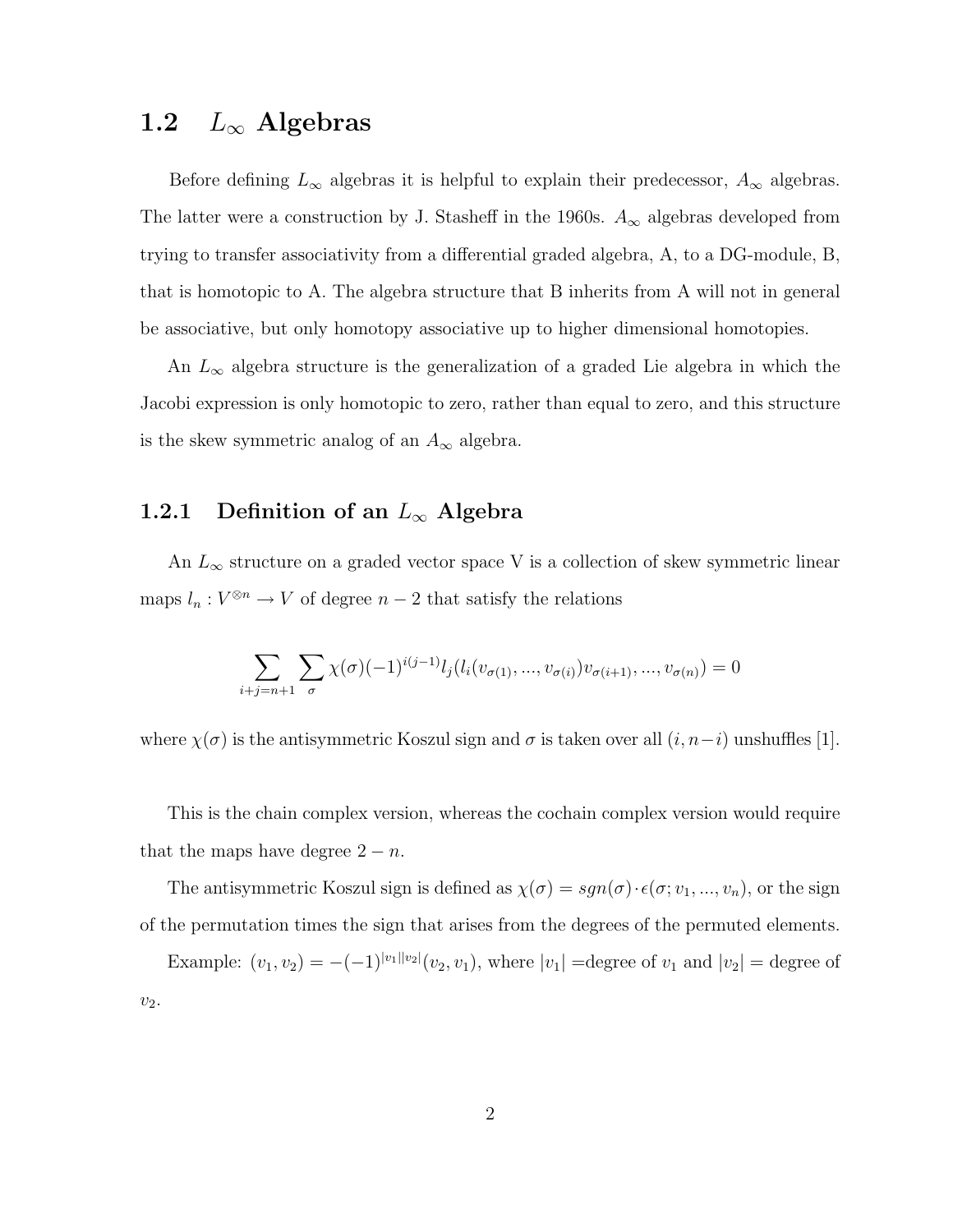#### 1.2.2 Examples For Small  $n$

The following cases demonstrate the definition, including the signs involved, for  $n =$ 1, 2, 3.

$$
n = 1: (-1)^{1(1-1)} l_1 l_1(v_1) = l_1 l_1(v_1) = 0
$$

This should automatically follow from the fact that  $l_1$  is the differential in our understood chain complex.

$$
n = 2: ((-1)^{2(1-1)}l_1l_2 + (-1)^{1(2-1)}l_2l_1)(v_1 \otimes v_2)
$$
  
\n
$$
= l_1 (l_2(v_1 \otimes v_2)) - l_2 (l_1(v_1) \otimes v_2 - (-1)^{|v_1|v_2|}l_1(v_2) \otimes v_1) = 0
$$
  
\n
$$
n = 3: ((-1)^{3(1-1)}l_1l_3 + (-1)^{2(2-2)}l_2l_2 + (-1)^{1(3-1)}l_3l_1)(v_1 \otimes v_2 \otimes v_3)
$$
  
\n
$$
= l_3 (l_1(v_1) \otimes v_2 \otimes v_3 - (-1)^{|v_1||v_2|}l_1(v_2) \otimes v_1 \otimes v_3 + (-1)^{|v_3|(|v_1|+|v_2|)}l_1(v_3) \otimes v_1 \otimes v_2)
$$
  
\n
$$
+ l_2 (l_2(v_1 \otimes v_2) \otimes v_3 - (-1)^{|v_2||v_3|}l_2(v_1 \otimes v_3) \otimes v_2 + (-1)^{|v_1|(|v_2|+|v_3|)}l_2(v_2 \otimes v_3) \otimes v_1)
$$
  
\n
$$
+ l_1 (l_3(v_1 \otimes v_2 \otimes v_3) = 0
$$

From the n=2 case, we see that  $l_2$  is a chain map. Also, the line expanding  $l_2l_2$  from the n=3 case is equivalent to the Jacobi expression, which is therefore chain homotopic to zero via chain homotopy  $l_3$ .

It is useful to look at the  $L_{\infty}$  algebra definition without actually evaluating the maps over  $(v_1, ..., v_n)$ . In this case, we do not have to include the Koszul sign. The following is a table of this interpretation of the definition for small n.

## 1.3 Symmetric Brace Algebras

It is advantageous to analyze  $L_{\infty}$  algebra structures using symmetric brace algebras. Many signs and unshuffles can be absorbed into the symmetric brace notation. First,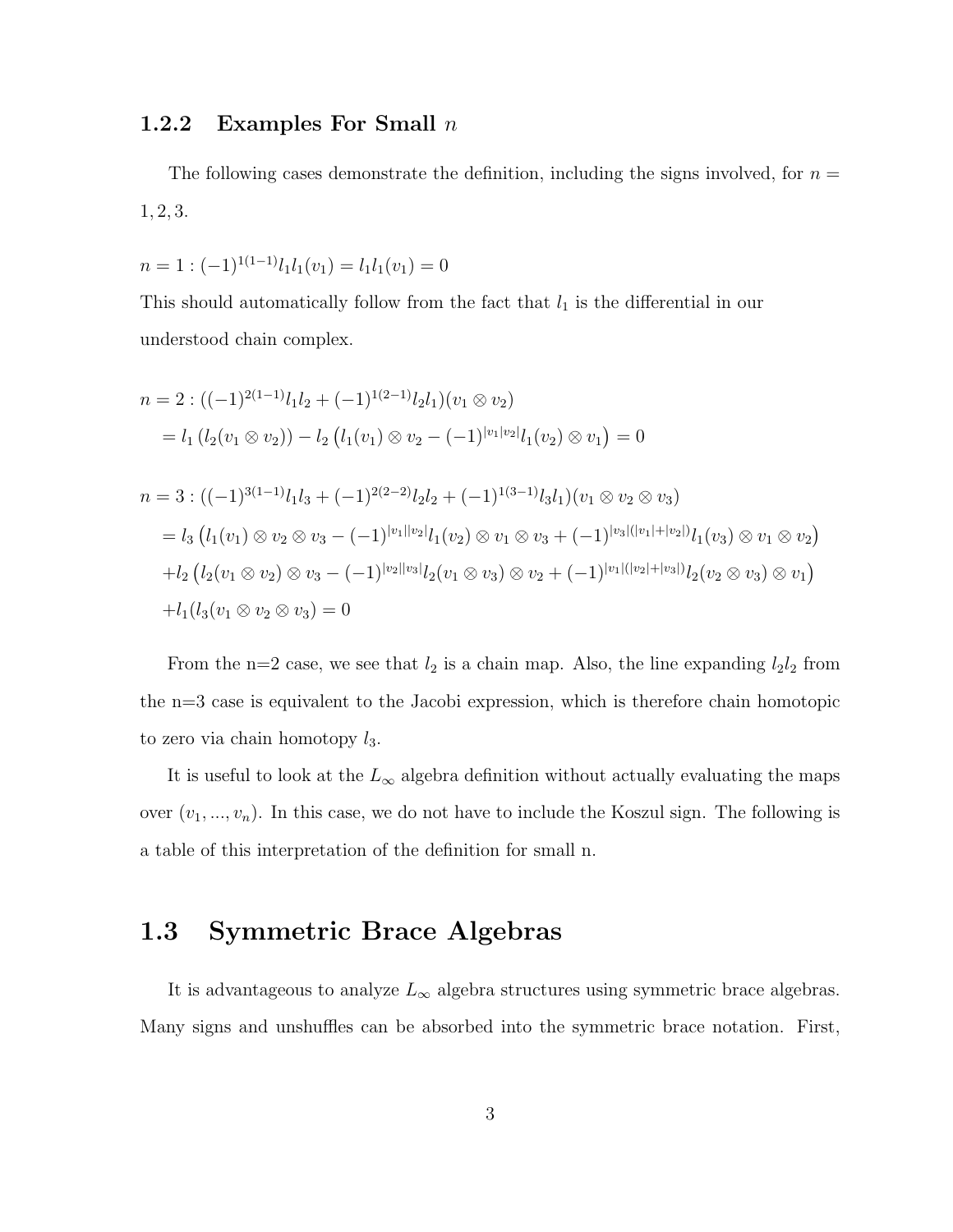|       | Table 1.1: $L_n$ Algebras              |
|-------|----------------------------------------|
| $n=1$ | $l_1 l_1 = 0$                          |
| $n=2$ | $l_1l_2-l_2l_1=0$                      |
| $n=3$ | $l_1l_3 + l_2l_2 + l_3l_1 = 0$         |
| $n=4$ | $l_1l_4-l_2l_3+l_3l_2-l_4l_1=0$        |
| $n=5$ | $l_1l_5+l_2l_4+l_3l_3+l_4l_2+l_5l_1=0$ |

let's look at the symmetric brace algebra definition and some small examples.

#### 1.3.1 Definition of a Symmetric Brace Algebra

A symmetric brace algebra is a graded vector space B together with a collection of degree 0 multilinear braces  $x \langle x_1, ..., x_n \rangle$  that are graded symmetric in  $x_1, ..., x_n$  and satisfy the identities

$$
x \langle \rangle = x
$$
  
and  

$$
x \langle x_1, ..., x_m \rangle \langle y_1, ..., y_n \rangle =
$$
  

$$
\sum \epsilon \cdot x \langle x_1 \langle y_{i_1^1}, ..., y_{i_{t_1}^1} \rangle, x_2 \langle y_{i_1^2}, ..., y_{i_{t_2}^2} \rangle, ..., x_m \langle y_{i_1^m}, ..., y_{i_{tm}^m} \rangle, y_{i_1^{m+1}}, ..., y_{i_{tm}^{m+1}} \rangle
$$

where the sum is taken over all unshuffle sequences

$$
i_1^1<\ldots
$$

of 1, ..., n and where  $\epsilon$  is the Koszul sign of the permutation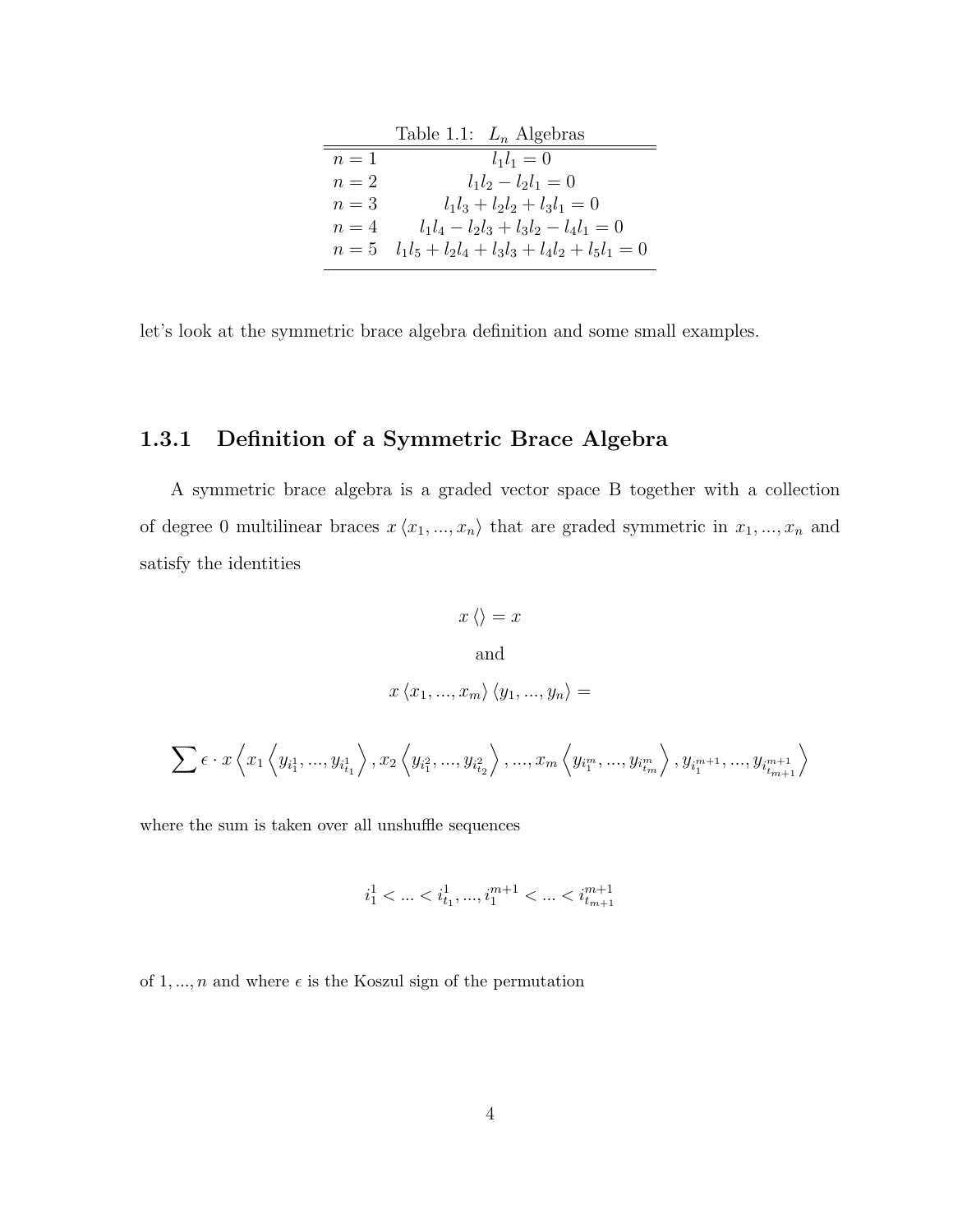$(x_1,...,x_m,y_1,...,y_n)\mapsto (x_1,y_{i^1_1},...,y_{i^1_{t_1}},x_2,y_{i^2_1},...,y_{i^2_{t_2}},...,x_m,y_{i^m_1},...,y_{i^m_{t_m}},y_{i^{m+1}_1},...,y_{i^{m+1}_{t_m+1}})$ of elements of B [8].

#### 1.3.2 Examples of the Relations

• 
$$
x \langle x_1 \rangle \langle y \rangle = x \langle x_1 \langle y \rangle \rangle + x \langle x_1, y \rangle
$$

•  $x \langle x_1, x_2 \rangle \langle y \rangle = (-1)^{|x_2||y|} x \langle x_1 \langle y \rangle, x_2 \rangle + x \langle x_1, x_2 \langle y \rangle \rangle + x \langle x_1, x_2, y \rangle$ 

The order of  $x_1$  and  $x_2$  never changes.

• 
$$
x \langle x_1 \rangle \langle y_i, y_j \rangle = x \langle x_1 \langle y_i \rangle, y_j \rangle + (-1)^{|y_i||y_j|} x \langle x_1 \langle y_j \rangle, y_i \rangle + x \langle x_1 \langle y_i, y_j \rangle \rangle + x \langle x_1, y_i, y_j \rangle
$$

If  $i = j$ , then  $x \langle x_1 \langle y_i \rangle, y_j \rangle = x \langle x_1 \langle y_j \rangle, y_i \rangle$  and there is a repeated term. This case ends up being rather important, because in our application we will not want both terms.

## 1.4 Objectives

Suppose we are given an  $L_{\infty}$  algebra structure on  $(V, d_V)$  and a collection of maps  $\{f_i\} \in$  $B_0(V)$  with relations that coincide with the definition of an  $L_{\infty}$  morphism. From these assumptions, we can achieve a new  $L_{\infty}$  algebra structure on  $(V, d_V)$ . This process includes many calculations, a lot of induction, and numerous uses of combinatorics. In order to proceed, we must know some details about the signs involved (see Chapter 2). It will also be beneficial to understand the connections with  $L_{\infty}$  morphisms and the techniques of unshuffling used there (see Chapter 3). To reinforce comprehension of the main theorem, small general and concrete examples are included (see Chapter 6).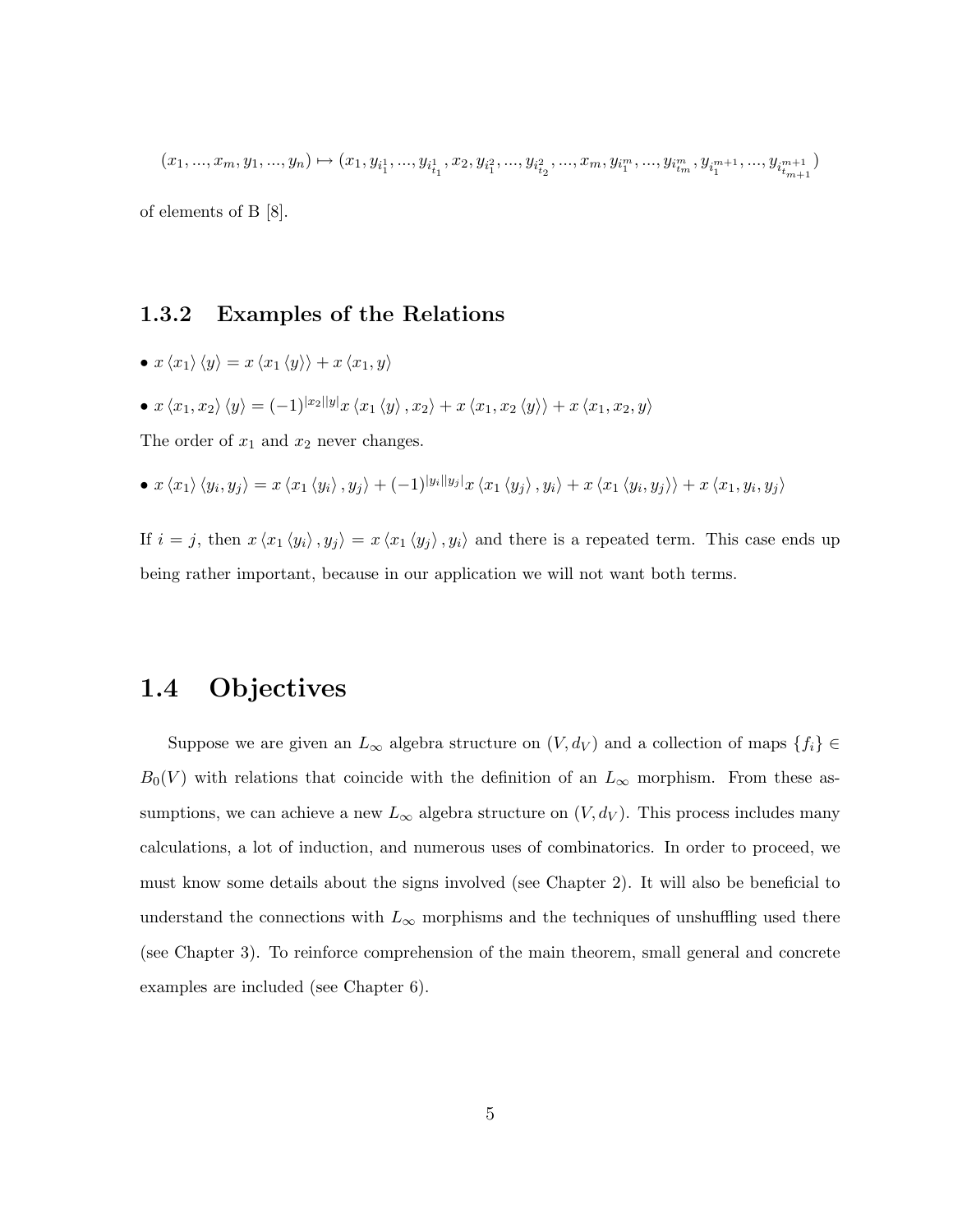# Chapter 2

# Connecting  $L_{\infty}$  Algebras and Symmetric Braces

## 2.1 Fundamental Example

T. Lada and M. Markl provide a useful example of a symmetric brace algebra, as seen in [8]. It is given by the graded vector space composed of antisymmetric maps,

$$
B_s(V) = \oplus_{p+k-1=s} Hom(V^{\otimes k}, V)_p^{as}
$$

where V is a graded vector space and  $Hom(V^{\otimes k}, V)_p^{as}$  denotes the space of k-multilinear maps of degree p that are antisymmetric in the sense that

$$
f(v_1, ..., v_i, v_{i+1}, ..., v_k) = -(-1)^{|v_i||v_{i+1}|} f(v_1, ..., v_{i+1}, v_i, ..., v_k),
$$

for any  $v_1, ..., v_i, v_{i+1}, ..., v_k \in V$  and  $1 \le i \le k-1$ .

This is basically the antisymmetric Koszul sign at work. Keeping with the notation used in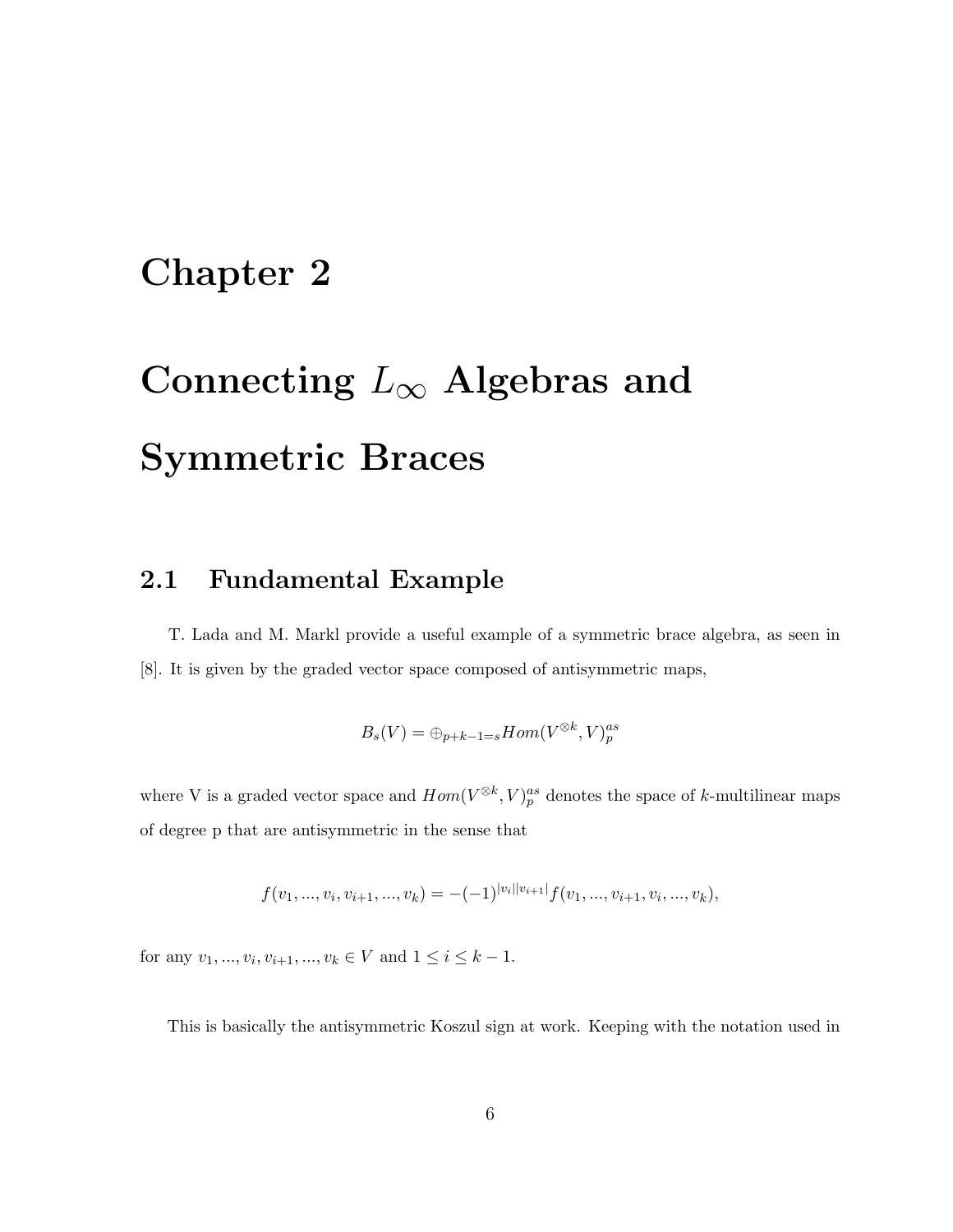the respective definitions, the  $\{l_n\}$  maps that compose an  $L_{\infty}$  algebra structure and the  $\{f_i\}$ maps that make up a symmetric brace algebra both use the antisymmetric Koszul sign. The braces themselves only use the Koszul sign, however.

Within this symmetric brace algebra example there is also a definition in [8] of how to actually evaluate these braces on elements from  $V^{\otimes k}$ .

#### 2.1.1 Definition of How to Evaluate Symmetric Braces

Given the graded vector space  $B_s$ , suppose we have a collection of maps  $f \in Hom(V^{\otimes k}, V)_p^{as} \subset$  $B_{p-k+1}(V)$  and  $g_i \in Hom(V^{\otimes a_i}, V)_{q_i}^{as} \subset B_{q_i-a_i+1}(V), 1 \leq i \leq n$ . Define the symmetric brace  $f\langle g_1,...,g_n\rangle \in Hom(V^{\otimes r}, V)^{as}_{p+q_1+\cdots q_n}$ , where  $r := a_1 + \ldots + a_n + k - n$  by

$$
f\langle g_1,...,g_n\rangle(v_1,...,v_r):=\sum (-1)^{\delta}\chi\cdot f(g_1\otimes\cdots\otimes g_n\otimes 1^{\otimes k-n})(v_{i_1},...,v_{i_r})
$$

with the summation taken over all unshuffles

$$
i_1<\cdots
$$

of elements of V, where  $\chi$  is the antisymmetric Koszul sign of the permutation

$$
(v_1,..,v_r) \to (v_{i_1},...,v_{i_r})
$$

and

$$
\delta = (k-1)q_1 + (k-2+a_1)q_2 + \dots + (k-n+a_1 + \dots + a_{n-1})q_n + \sum_{1 \le i < j \le n} a_i a_j + (n-1)a_1
$$

$$
+ (n-2)a_2 + \dots + a_{n-1}
$$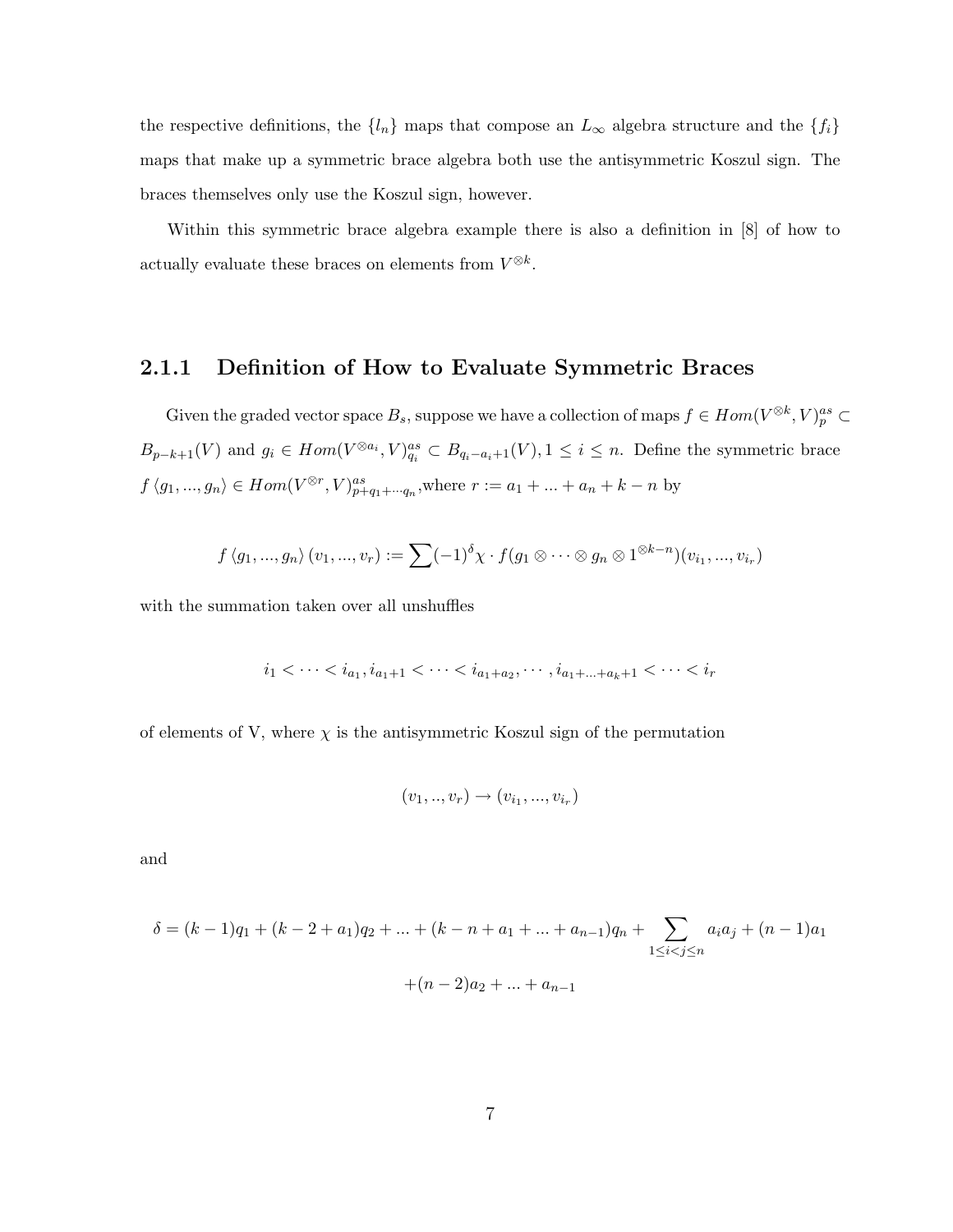Delta is needed to assure that we have skew-symmetry. This sign will be examined in more detail later. In evaluating symmetric braces, we lose some of the simplifying benefits of the notation, but this is what makes symmetric brace notation comparable to that of  $L_{\infty}$  algebras.

# 2.2 Application to  $L_{\infty}$  Algebras

An important and useful application of symmetric braces occurs in proving an  $L_{\infty}$  algebra structure ([8], Exercise 6). Suppose we are given maps  $l_k \in Hom(V^{\otimes k}, V)_{k-2}^{as}$  and we let  $l = l_1 + l_2 + \cdots$ . Then an  $L_{\infty}$  algebra structure on V is given by the symmetric brace relation  $l\langle l\rangle = 0$ . This is a greatly simplified equation compared to the  $L_{\infty}$  algebra definition. Why does it work?

Example: Let  $l = l_1 + l_2 + l_3$ .

Then 
$$
l \langle l \rangle (x, y, z) = (l_1 + l_2 + l_3) \langle l_1 + l_2 + l_3 \rangle (x, y, z)
$$
\n
$$
= (l_1 \langle l_1 + l_2 + l_3 \rangle + l_2 \langle l_1 + l_2 + l_3 \rangle + l_3 \langle l_1 + l_2 + l_3 \rangle)(x, y, z)
$$
\n
$$
= (l_1 \langle l_1 \rangle + l_1 \langle l_2 \rangle + l_1 \langle l_3 \rangle + l_2 \langle l_1 \rangle + l_2 \langle l_2 \rangle + l_2 \langle l_3 \rangle + l_3 \langle l_1 \rangle + l_3 \langle l_2 \rangle + l_3 \langle l_3 \rangle)(x, y, z)
$$

But  $l_1^2 = 0$  since  $l_1$  is a differential. Also,  $l_2 \langle l_3 \rangle$ ,  $l_3 \langle l_2 \rangle$ , and  $l_3 \langle l_3 \rangle$  are all 0 since they are acting on only the three terms  $(x,y,z)$ . Two sets of brace combinations remain. One is  $l_1 \langle l_2 \rangle + l_2 \langle l_1 \rangle = 0$ , which is equivalent to  $L_2$  (refer to Table 1.1) since

$$
l_1 \langle l_2 \rangle + l_2 \langle l_1 \rangle = (-1)^{\delta} l_1 l_2 + (-1)^{\delta} l_2 l_1 = (-1)^{(1-1)0} l_1 l_2 + (-1)^{(2-1)(-1)} l_2 l_1 = l_1 l_2 - l_2 l_1
$$

and similarly

$$
l_1 \langle l_3 \rangle + l_2 \langle l_2 \rangle + l_3 \langle l_1 \rangle = (-1)^{(1-1)3} l_1 l_3 + (-1)^{(2-1)2} l_2 l_2 + (-1)^{(3-1)1} l_3 l_1 = l_1 l_3 + l_2 l_2 + l_3 l_1
$$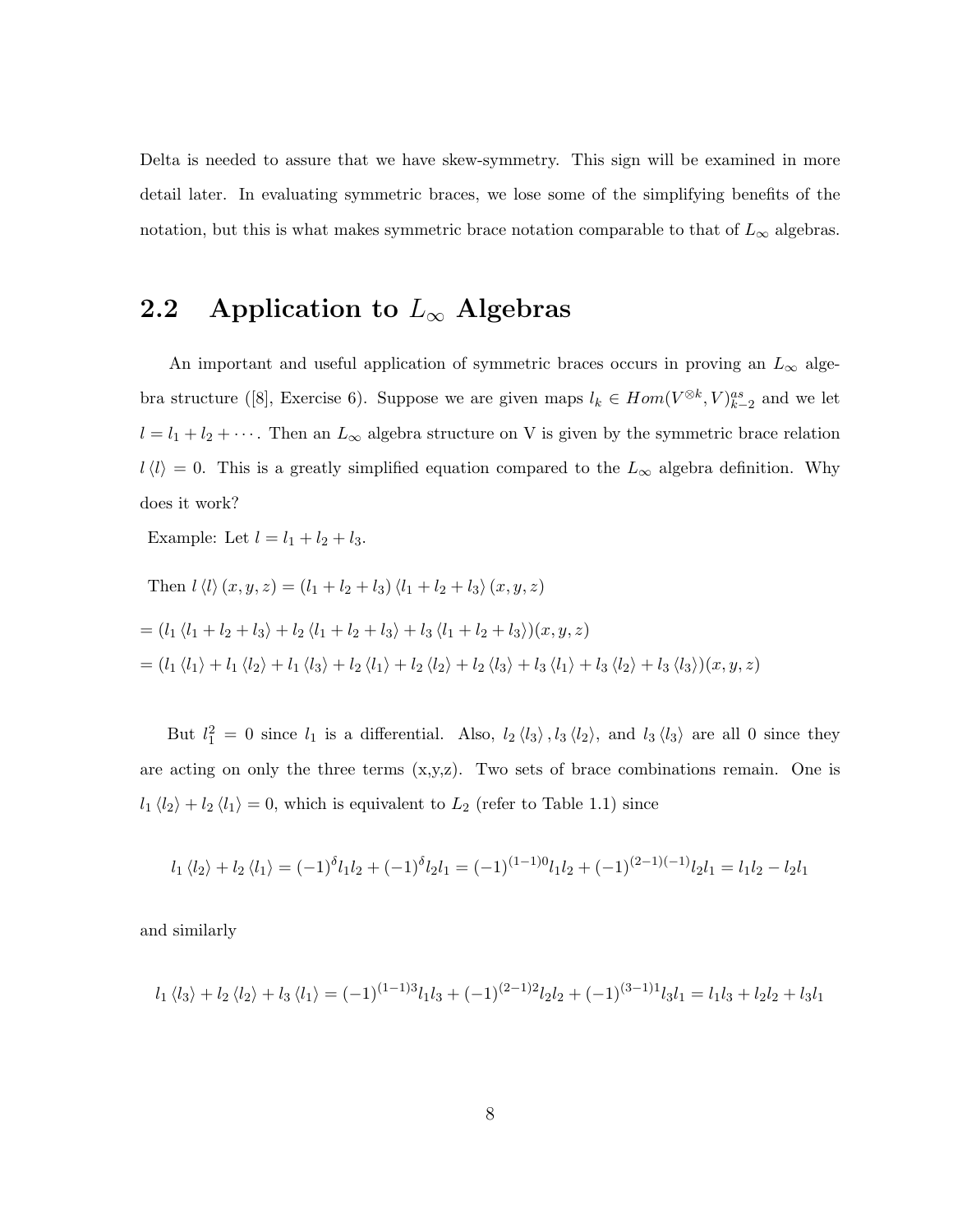which is equivalent to  $L_3$ .

# 2.3  $L_{\infty}$  Morphisms

My goal is to get a new  $L_{\infty}$  algebra structure. To do so, I need to introduce a collection of maps  $\{l'_n\}$ . Eventually, I will show that these maps compose the new structure.

#### 2.3.1 Definition of an  $L_{\infty}$  Morphism

For  $f_i \in Hom(V^{\otimes i}, V)_{i=1}^{as}, l_i \in Hom(V^{\otimes i}, V)_{i=2}^{as}, l'_i \in Hom(V^{\otimes i}, V)_{i=2}^{as}$  and  $(v_1, ..., v_n) \in V^{\otimes n}$ , the collection  $\{f_i\}_{i\geq 1}$  is an  $L_{\infty}$  morphism if

$$
\sum_{i+j=n+1} (-1)^{j(i-1)} \sum_{\sigma \in S_{j,i-1}} \chi(\sigma) f_i(l_j(v_{\sigma(1)}, \dots, v_{\sigma(j)}), v_{\sigma(j+1)}, \dots, v_{\sigma(n)}) =
$$
\n
$$
\sum_{j=1}^n \sum_{\substack{r_1 + \dots + r_j = n \\ r_1 \leq \dots \leq r_j}} (-1)^{\frac{j(j-1)}{2} + \sum_{i=1}^{j-1} r_i(j-i)}
$$
\n
$$
\sum_{\sigma \in S_{r_1, \dots, r_j}^{\leq} \chi(\sigma) \beta(\sigma) l'_j(f_{r_1}(v_{\sigma(1)}, \dots, v_{\sigma(r_1)}), \dots, f_{r_j}(v_{\sigma(n-r_j+1)}, \dots, v_{\sigma(n)}))
$$

where  $S_{j,i-1}$  denotes the set of  $j, i-1$  unshuffles and  $S_{r_1,\dots,r_j}^{\lt}$  the set of  $r_1,\dots,r_j$ -unshuffles satisfying  $\sigma(r_1 + \cdots + r_{i-1} + 1) < \sigma(r_1 + \cdots + r_i + 1)$  if  $r_i = r_{i+1}$ . Also,  $\chi(\sigma)$  is the antisymmetric Koszul sign for the permutation  $\sigma$  and  $\beta(\sigma)$  is the sign from permuting "v"s and "f"s. For example,  $\beta(\sigma)l'_2 \langle f_1, f_3 \rangle (v_1, v_2, v_3, v_4) = (-1)^{|v_1||f_3|} l_2 \langle f_1(v_1), f_3(v_2, v_3, v_4) \rangle.$ 

This is similar to the definition given in [3] with a few changes since I have already evaluated the maps on the elements. Beta is a result of the alteration. Here the elements  $v_{\sigma(i)}$  have already been unshuffled and put in place to be evaluated.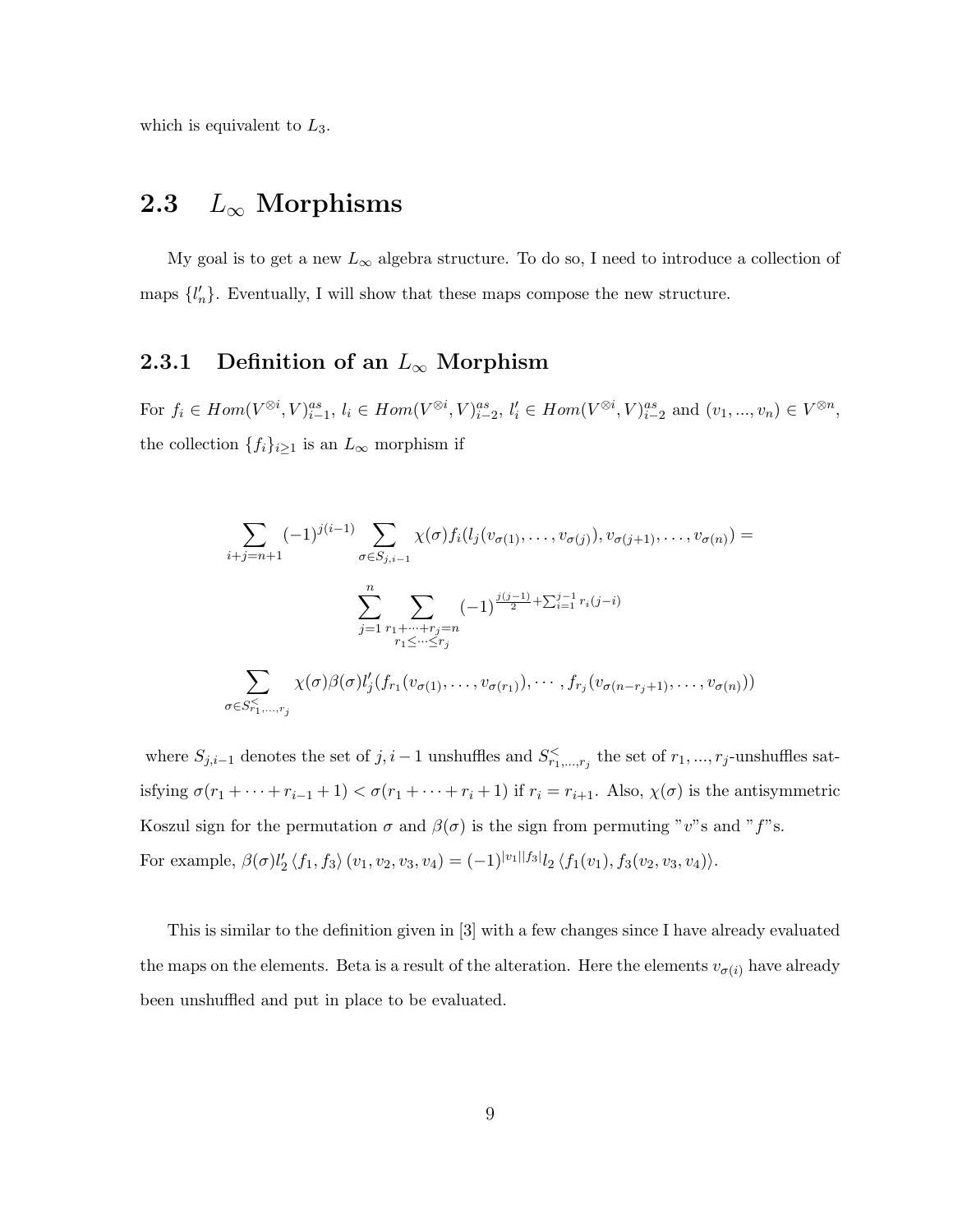$S^{\lt}_{r_1,\ldots,r_j}$  puts a condition on the unshuffles of  $r_1,\ldots r_j$  that has not appeared in other definitions. To summarize the condition, if  $\sigma(i)$  and  $\sigma(j)$  denote the subscripts of the first terms in two sets of the unshuffle,  $\sigma(i) < \sigma(j)$  indicates that after unshuffling this ordering of the subscripts is increasing.

Example:  $(2,2)$  unshuffles of 1234 with this restriction are  $(12)(34)$ ,  $(13),(24)$ , and  $(14)(23)$ , leaving out the unshuffle  $(34)(12)$  since  $3 > 1$  and unshuffles  $(24)(13)$  and  $(23)(14)$  since  $2 > 1$ .

# 2.4 Delta

I want to return to the delta sign used in Definition 2.1.1 for evaluating symmetric braces.

$$
\delta = (k - 1)q_1 + (k - 2 + a_1)q_2 + (k - 3 + a_1 + a_2)q_3 + \dots + (a_1 + a_2 + \dots + a_{n-1})q_n + \sum_{1 \le i < j \le n} a_i a_j + (n - 1)a_1 + (n - 2)a_2 + (n - 3)a_3 + \dots + a_{n-1}
$$

This sign actually matches the signs given in the definition of an  $L_{\infty}$  morphism.

#### 2.4.1 Lemma

If 
$$
l \in Hom(V^{\otimes k}, V)^{as}_{p}
$$
,  $f_{i} \in Hom(V^{\otimes a_{i}}, V)^{as}_{q_{i}}$ ,  $1 \leq i \leq n$  and  
\n
$$
\delta = (k-1)q_{1} + (k-2+a_{1})q_{2} + (k-3+a_{1}+a_{2})q_{3} + \dots + (a_{1}+a_{2}+\dots+a_{n-1})q_{n} + \sum_{1 \leq i < j \leq n} a_{i}a_{j} + (n-1)a_{1} + (n-2)a_{2} + (n-3)a_{3} + \dots + a_{n-1}
$$
, then

$$
(-1)^{\delta}l_n(f_{a_1},...,f_{a_n}) = (-1)^{\frac{n(n-1)}{2} + \sum_{i=1}^{n-1} a_i(n-i)}l_n(f_{a_1},...,f_{a_n})
$$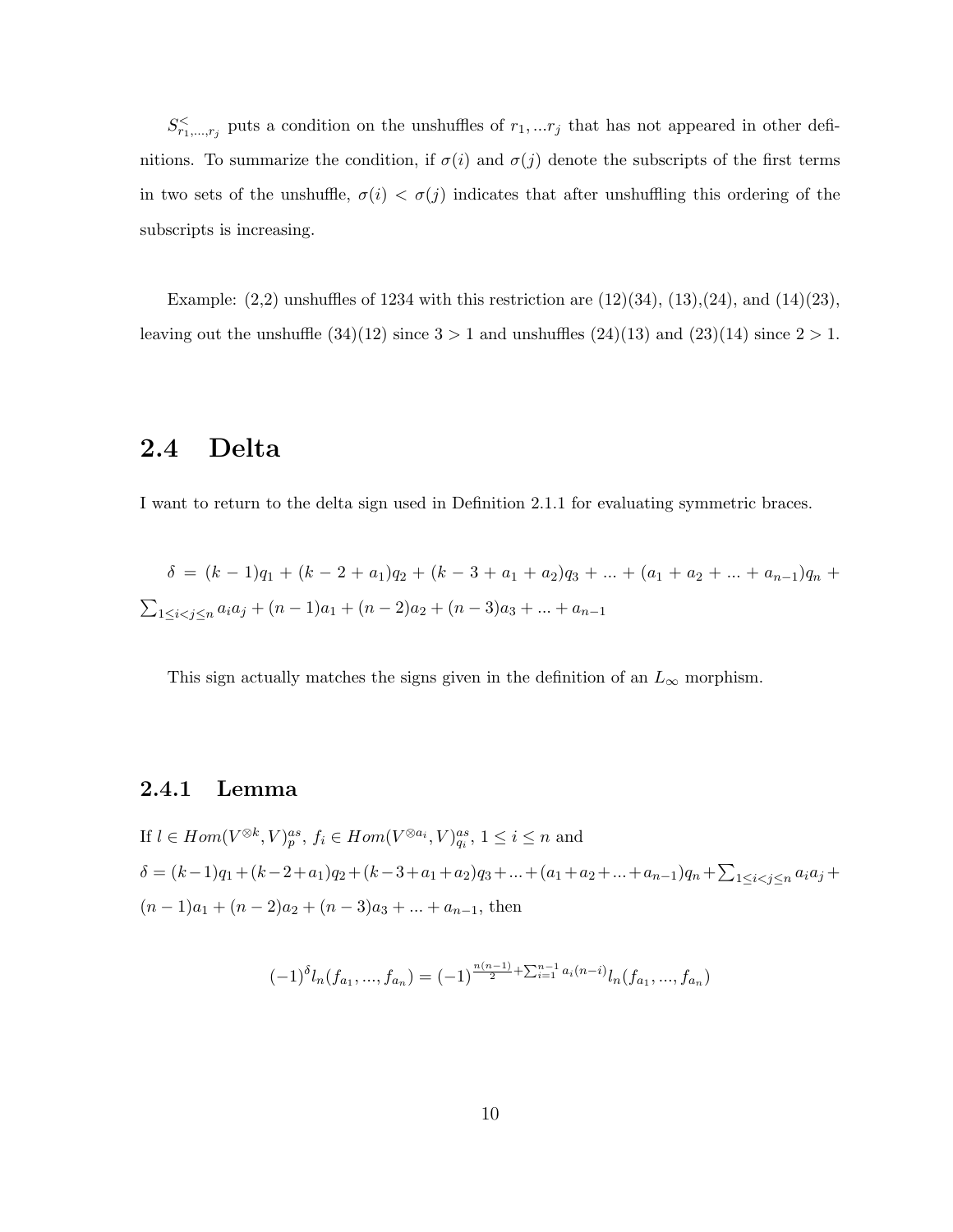and

$$
(-1)^{\delta} f_i l_j = (-1)^{j(i-1)} f_i l_j
$$

Proof: The proof will be split into two sections, one for each of above equations.

# Part 1: Show  $\delta = \frac{n(n-1)}{2} + \sum_{i=1}^{n-1} a_i(n-i)$

Part one of the proof is only for terms  $l_n(f_{a_1},..., f_{a_n})$ , which can be found in both Definition 2.1.1 and 2.3.1. For the morphisms involved we know that  $k = n$  and  $q_i = a_i - 1$ . Plugging that information into the original formula for  $\delta$ , we get

$$
\delta = (n-1)(a_1 - 1) + (n-2 + a_1)(a_2 - 1) + (n-3 + a_1 + a_2)(a_3 - 1) + \dots
$$
  
\n
$$
+ (a_1 + a_2 + \dots + a_{n-1})(a_n - 1) + \sum_{1 \le i < j \le n} a_i a_j + (n-1)a_1 + (n-2)a_2 + (n-3)a_3 + \dots + a_{n-1}
$$
  
\n
$$
= (n-1)a_1 - (n-1) + (n-2)a_2 + a_1 a_2 - (n-2 + a_1) + (n-3)a_3 + (a_1 + a_2)a_3 - (n-3 + a_1 + a_2) + \dots + (a_1 + a_2 + \dots + a_{n-1})a_n
$$
  
\n
$$
- (a_1 + a_2 + \dots + a_{n-1}) + \sum_{1 \le i < j \le n} a_i a_j + (n-1)a_1 + (n-2)a_2 + (n-3)a_3 + \dots + a_{n-1}
$$
  
\n
$$
= -(n-1) - (n-2 + a_1) - (n-3 + a_1 + a_2) - \dots - (a_1 + a_2 + \dots + a_{n-1})
$$
  
\n
$$
+ [a_1a_2 + (a_1 + a_2)a_3 + \dots + (a_1 + a_2 + \dots + a_{n-1})a_n]
$$
  
\n
$$
+ \sum_{1 \le i < j \le n} a_i a_j + 2(n-1)a_1 + 2(n-2)a_2 + 2(n-3)a_3 + \dots + 2a_{n-1}
$$

All of the terms that are doubled can be ignored since they don't affect the sign change. Also, the middle terms that I bracketed above end up being the same as  $\sum_{1 \leq i < j \leq n} a_i a_j$ , so that too is doubled and can be left off.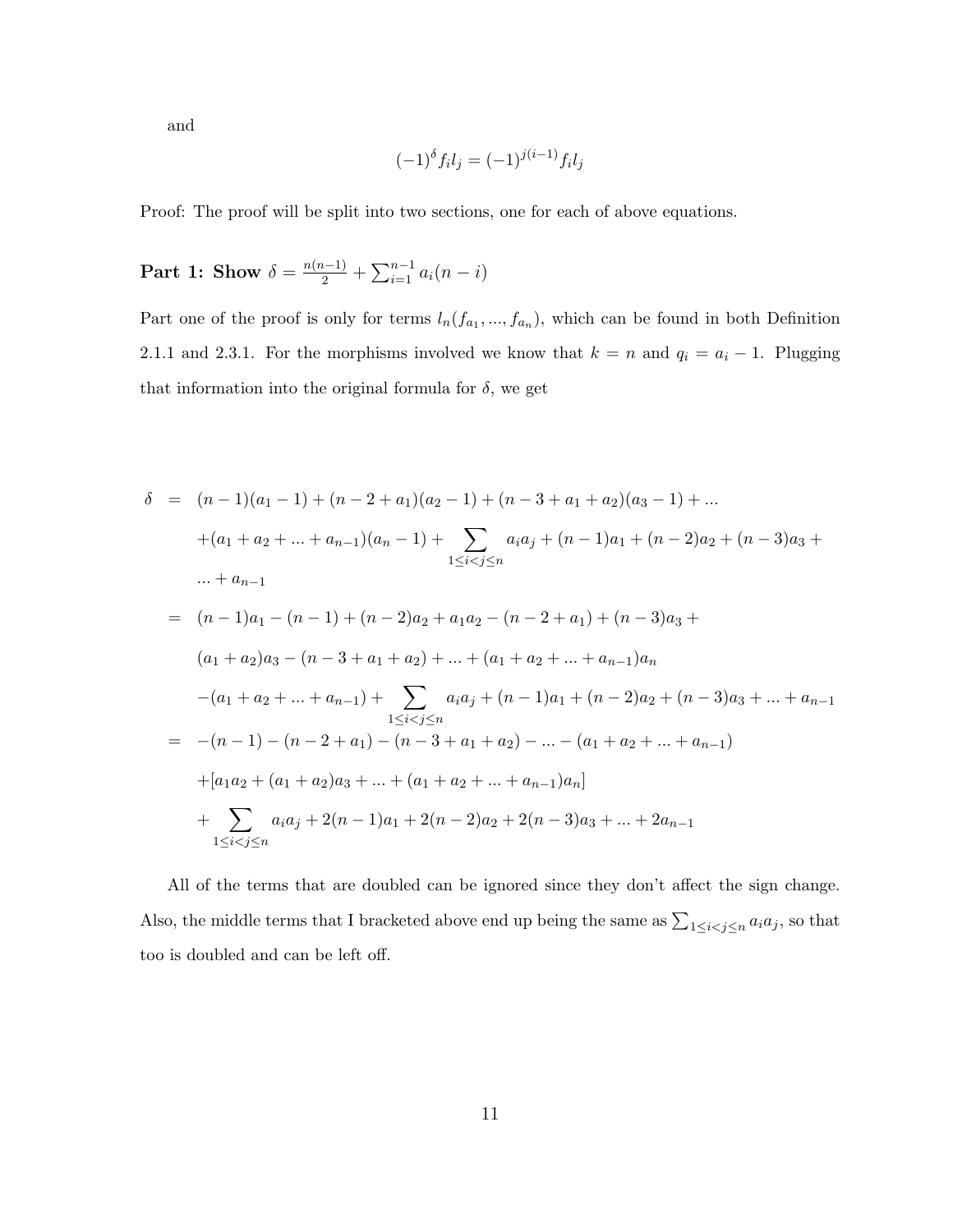$$
= -(n-1) - (n-2+a_1) - (n-3+a_1+a_2) - \dots - (a_1 + a_2 + \dots + a_{n-1}) + \sum_{1 \leq i < j \leq n} a_i a_j
$$
  
+ 
$$
\sum_{1 \leq i < j \leq n} a_i a_j
$$
  
= -(n-1) - (n-2+a\_1) - (n-3+a\_1+a\_2) - \dots - (a\_1 + a\_2 + \dots + a\_{n-1})  
= [-(n-1) - (n-2) - (n-3) - \dots - 1] + [-a\_1 - (a\_1 + a\_2) - \dots - (a\_1 + a\_2 + \dots + a\_{n-1})]  
= -\frac{n(n-1)}{2} - [(n-1)a\_1 - (n-2)a\_2 - \dots - 2a\_{n-2} - a\_{n-1}]  
= -\frac{n(n-1)}{2} - \sum\_{i=1}^{n-1} a\_i (n-i)  
= -(\frac{n(n-1)}{2} + \sum\_{i=1}^{n-1} a\_i (n-i))

This final line is exactly what I needed since the negative doesn't matter.

#### Part 2: Show  $\delta = j(i-1)$  for  $(-1)^{\delta} f_i l_j$

For  $f \in Hom(V^{\otimes k}, V)_{k-1}$  and  $l \in Hom(V^{\otimes a_i}, V)_{a_i-2}$ , the  $\delta$  sign for  $\sum f(l)$  can be greatly simplified from

 $\delta = (k-1)q_1 + (k-2+a_1)q_2 + (k-3+a_1+a_2)q_3 + \ldots + (a_1+a_2+\ldots+a_{n-1})q_n$  $\sum_{1 \leq i < j \leq n} a_i a_j + (n-1)a_1 + (n-2)a_2 + (n-3)a_3 + \dots + a_{n-1}$ 

to  $\delta = (k-1)q_1$ 

This is due to the fact that there is only one  $l_j$ , which that reduces  $\delta$  to  $(k-1)q_1$  immediately. But  $q_1 = a_1 - 2$ , so  $\delta = (k - 1)(a_1 - 2) = ka_1 - 2k - a_1 + 2 = a_1(k - 1)$ . Since we are dealing with signs, we can leave off the terms that are doubled.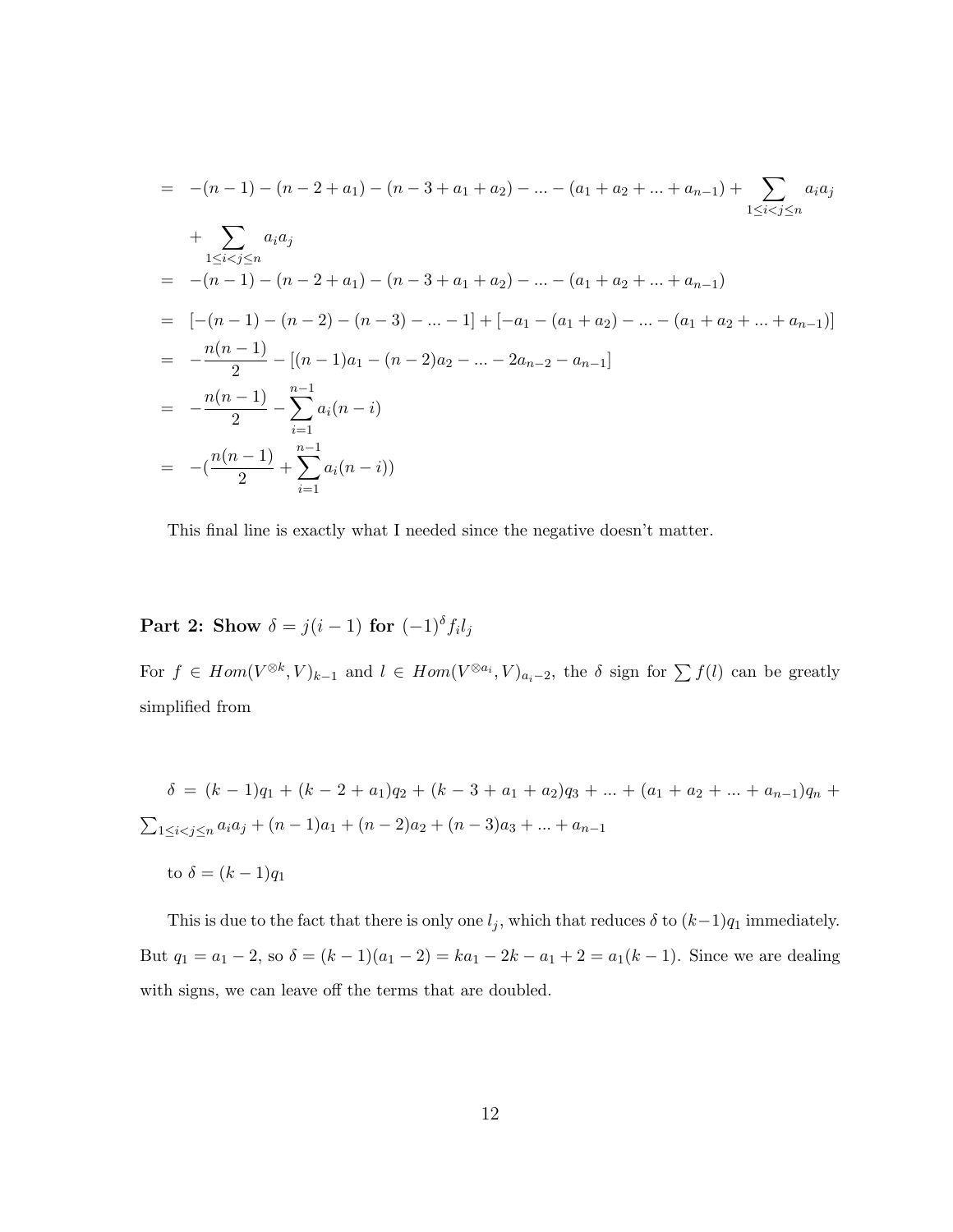Now, if we use the common subscripts i and j, we have that  $\delta = j(i - 1)$  for  $f_i \in$  $Hom(V^{\otimes i}, V)_{i-1}$  and  $l_j \in Hom(V^{\otimes j}, V)_{j-2}$ . ■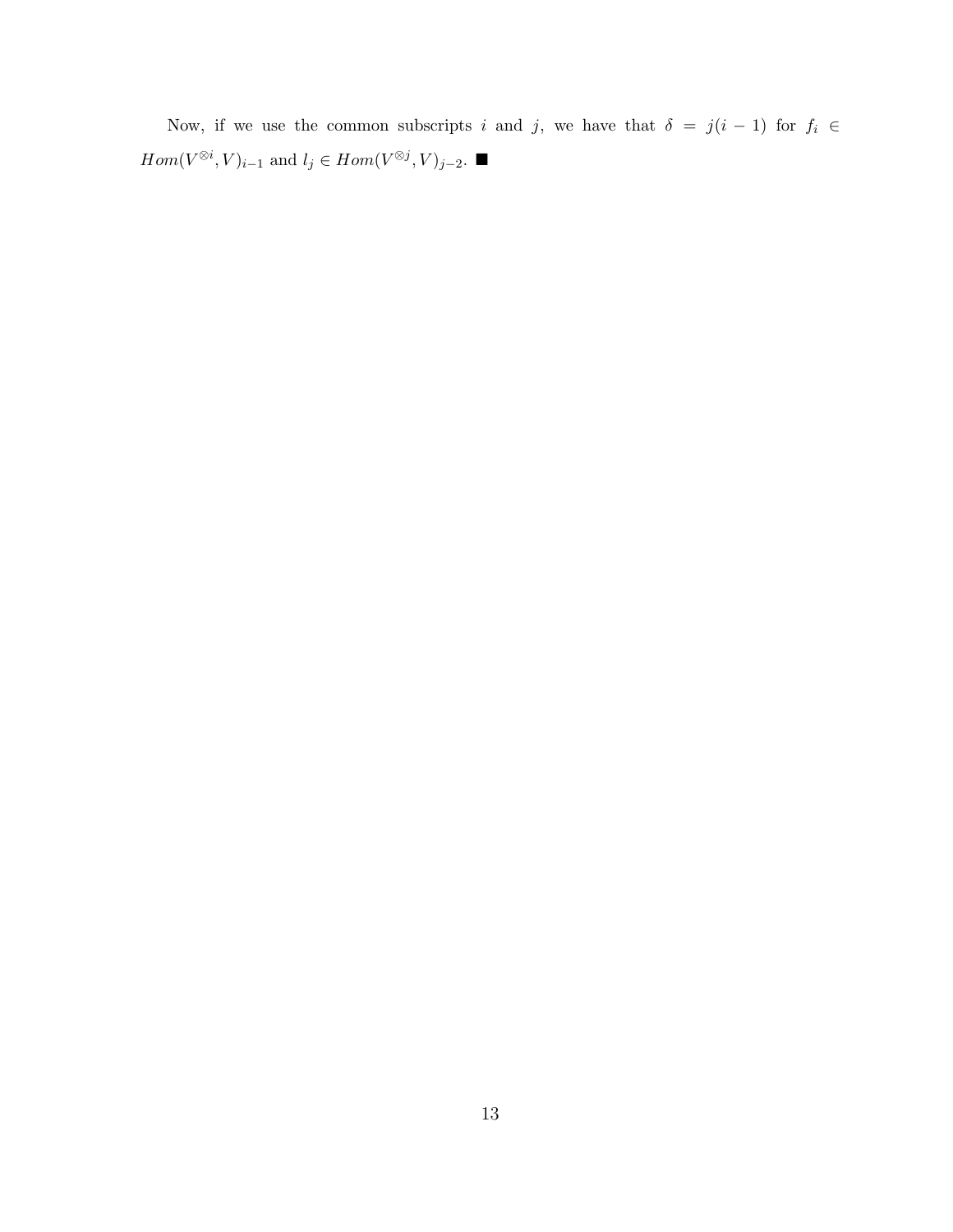# Chapter 3

# Developing a New  $L_{\infty}$  Algebra Structure

Suppose we are given two  $L_{\infty}$  algebra structures over the graded vector space V, say  $(V, l_n)$ and  $(V, l'_n)$ . Then  $l_n$  and  $l'_n$  are in  $B_{-1}(V)$ . Now consider an  $L_{\infty}$  morphism  $\{f_i\}$ , which are a collection of skew symmetric maps  $f_k : (V, l_n) \to (V, l'_n)$  of degree  $k-1$  in  $B_0(V)$ . Then  $f \langle l \rangle$ and  $l' \langle f \rangle$  would both be in  $B_{-1}(V)$ , the same space that our original  $L_{\infty}$  algebra structures are in. This fact involving symmetric braces is useful. Suppose we don't know the maps of the second structure,  $\{l'_n\}$ ?

What if we want to define  $l'_n$  in terms of f and l? It turns out that this is possible! We don't even have to begin with the assumption that the  $\{f_i\}$  collection is a morphism, although that will follow.

Already, it has been shown that symmetric braces can help tremendously in  $L_{\infty}$  algebra proofs. Somehow, I need to convert the previous  $L_{\infty}$  morphism definition to one using symmetric braces. To do so, the intricacies and problems of unshuffling must be examined further.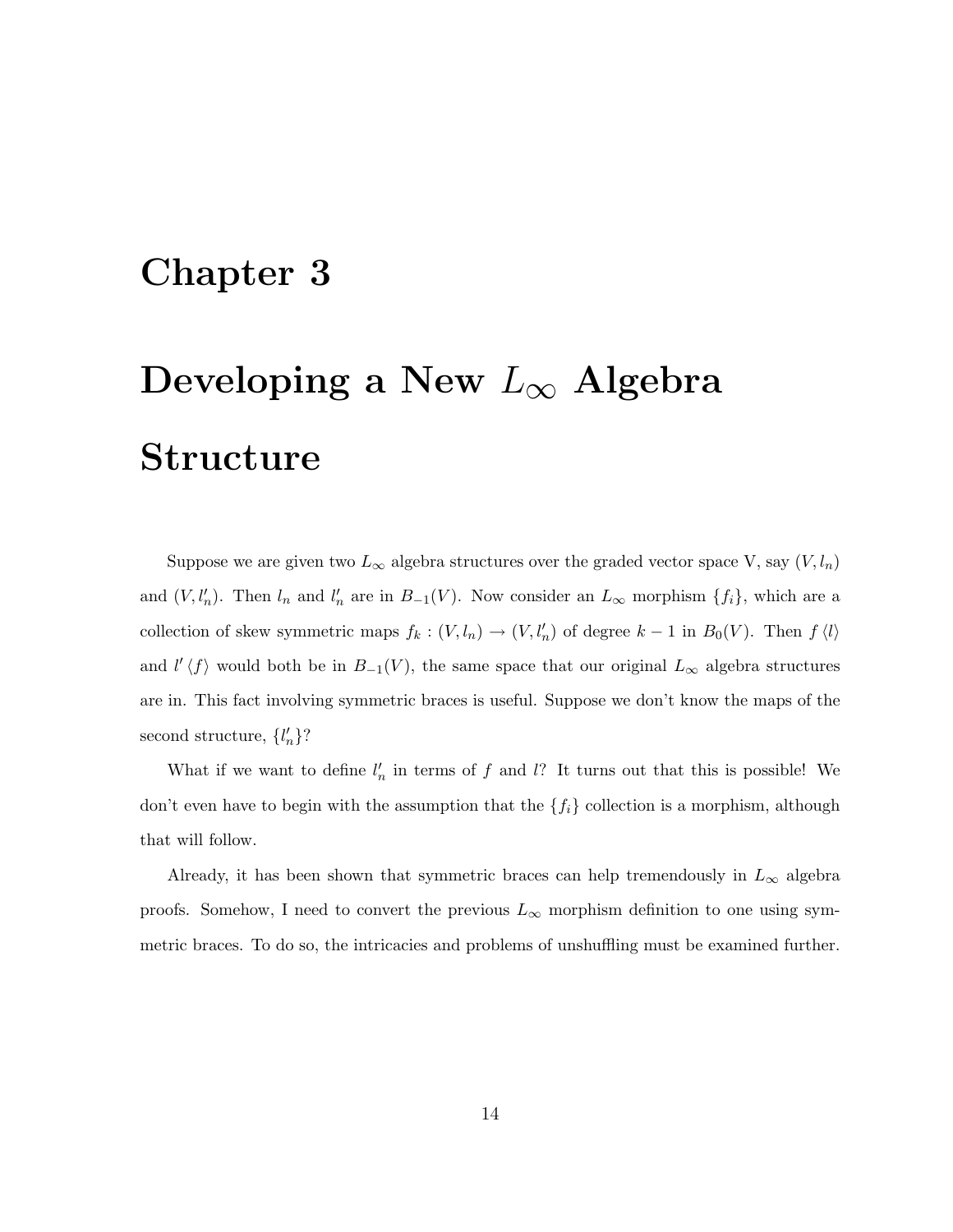## 3.1 Unshuffle Argument

#### 3.1.1 Lemma

For  $i_1 = \cdots = i_{t_1}$  and  $k = i_1 + \ldots + i_{t_1}$ , with the following summation over all  $i_1, i_2, \ldots, i_{t_1}$ unshuffles ,

$$
\sum \frac{1}{(t_1)!} (f_{i_1} \otimes \cdots \otimes f_{i_{t_1}})(v_{\sigma(1)},...,v_{\sigma(k)})
$$

is equivalent to

$$
\sum_{\sigma \in S_{i_1,\ldots,i_{t_1}}^{\lt} } (f_{i_1} \otimes \cdots \otimes f_{i_{t_1}})(v_{\sigma(1)},...,v_{\sigma(k)})
$$

where  $S_{i_1,\dots,i_{t_1}}^{\lt}$  denotes the  $i_1,\dots,i_{t_1}$ -unshuffles satisfying  $\sigma(i_1+\cdots+i_{k-1}+1) < \sigma(i_1+\cdots+i_k+1)$ if  $i_k = i_{k+1}$ .

Proof: This proof and lemma do not include any sign changes for the unshuffles. We are assuming that  $f_{i_1} = f_{i_2} = \cdots = f_{i_{t_1}}$ . Start with  $\sum (f_{i_1} \otimes \cdots \otimes f_{i_{t_1}})(v_{\sigma(1)},...,v_{\sigma(k)})$  over unrestricted unshuffles. Without loss of generality, look at the identity unshuffle

$$
v_1 < \cdots < v_{i_1}, v_{i_1+1} < \cdots < v_{i_1+i_2}, ..., v_{k-i_{t_1}+1} < \cdots < v_k
$$

Evaluate the unshuffle in this order to get

$$
f_{i_1}(v_1, ..., v_{i_1}) \otimes f_{i_2}(v_{i_1+1}, ..., v_{i_1+i_2}) \otimes \cdots \otimes f_{i_{t_1}}(v_{k-i_{t_1}+1}, ..., v_k)
$$

To complete all possible permutations of this identity unshuffle grouping, the set  $v_1, ..., v_{i_1}$  moves to each  $f_{i_j}$ . Since  $i_1 = \cdots = i_{t_1}, f_{i_1}(v_1, ..., v_{i_1}) = f_{i_2}(v_1, ..., v_{i_1}) = \cdots = f_{i_{t_1}}(v_1, ..., v_{i_1})$  and we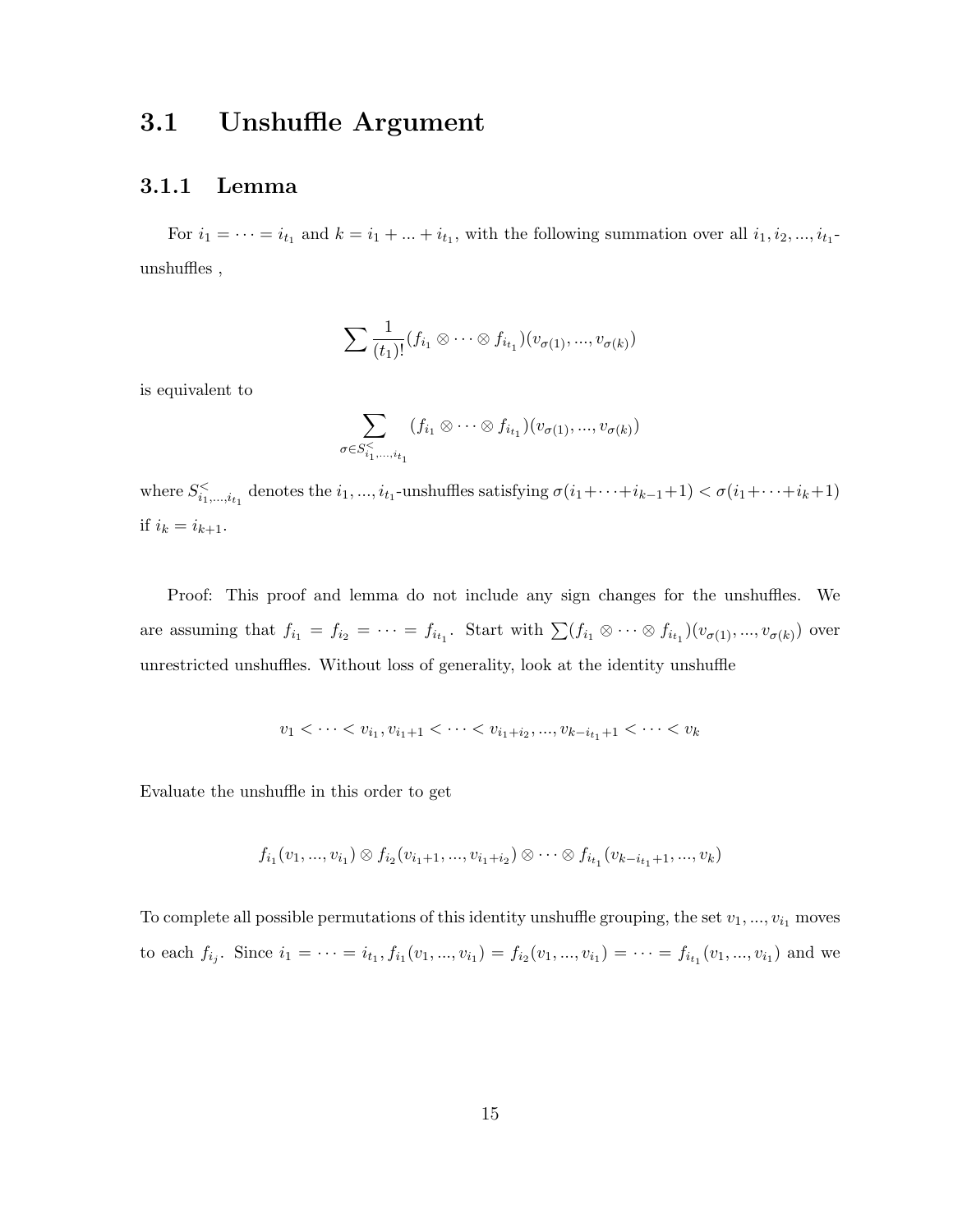end up with the equivalent of

$$
t_1f_{i_1}(v_1,...,v_{i_1}) \otimes f_{i_2}(v_{i_1+1},...,v_{i_1+i_2}) \otimes \cdots \otimes f_{i_{t_1}}(v_{k-i_{t_1}+1},...,v_k)
$$

We do not want to have multiples. There are two ways to deal with the multiple terms: divide by  $t_1$  or hold the unshuffle group  $v_1, ..., v_{i_1}$  fixed with  $f_{i_1}$  so that no other f map evaluates this group, which is what  $S^{\lt}$  does.

The unshuffles  $v_{i_1+1} < ... < v_{i_1+i_2}, \dots, v_{k-i_{t_1}+1} < ... < v_k$  are still causing repeats. We can either fix the unshuffle group  $v_{i_1+1}, ..., v_{i_1+i_2}$  to  $f_{i_2}$  or divide by  $t_1 - 1$ .

Continue this pattern until the unshuffle group  $v_{k-i_{t_1}+1},...,v_k$  is fixed with  $f_{i_{t_1}}$ . Overall, we either did not restrict unshuffles but instead divided by  $(t_1)!$ . Or we dealt with the problem by the other method. Each unshuffle "group" already must be in increasing order. We can fix/arrange the overall order by making the first element of each unshuffle group less than the leading element of the following unshuffle group, with ranking based on the original order. This is the same as using the restricted symmetric group  $S^{\leq}$  for  $\sigma$  above.

#### 3.1.2 Application Example

Ignoring signs,

$$
\langle f_2, f_2 \rangle (x_1, x_2, x_3, x_4) = (f_2 \otimes f_2)(x_1, x_2, x_3, x_4)
$$
  
\n
$$
= f_2(x_1, x_2) \otimes f_2(x_3, x_4) + f_2(x_1, x_3) \otimes f_2(x_2, x_4)
$$
  
\n
$$
+ f_2(x_1, x_4) \otimes f_2(x_2, x_3) + f_2(x_2, x_3) \otimes f_2(x_1, x_4)
$$
  
\n
$$
+ f_2(x_2, x_4) \otimes f_2(x_1, x_3) + f_2(x_3, x_4) \otimes f_2(x_1, x_2)
$$
  
\n
$$
= 2[f_2(x_1, x_2) \otimes f_2(x_3, x_4) + f_2(x_1, x_3) \otimes f_2(x_2, x_4)
$$
  
\n
$$
+ f_2(x_1, x_4) \otimes f_2(x_2, x_3)]
$$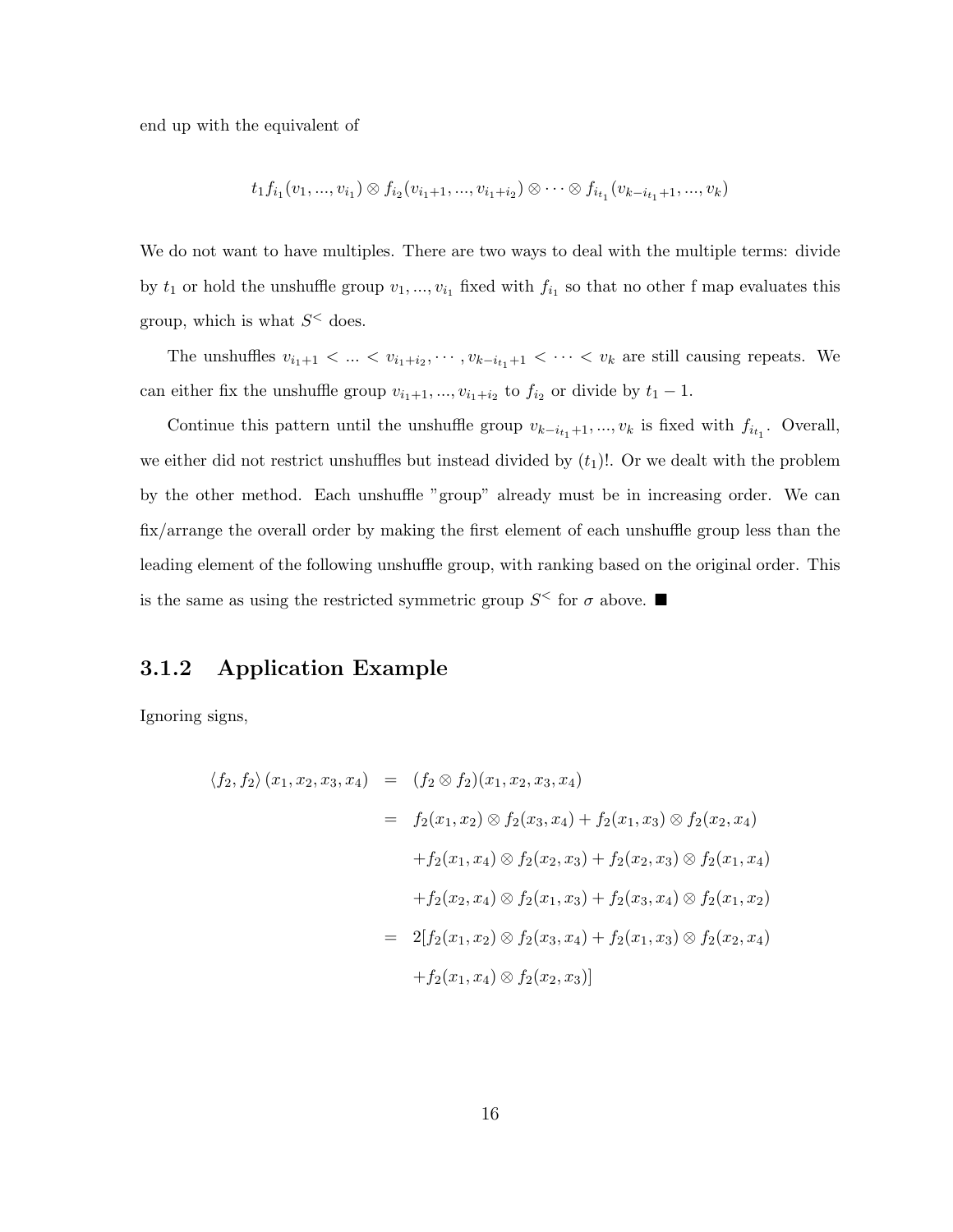To avoid multiples, multiply by  $1/2$  (which is  $\frac{1}{(t_1)!}$  in this case). In general, we have to multiply by  $\frac{1}{n!}$  for *n* number of repeating  $f_i$ 's. Or the  $S^{\lt}$  method implies that

$$
\langle f_2, f_2 \rangle (x_1, x_2, x_3) = f_2(x_1, x_2) \otimes f_2(x_3, x_4)
$$
  
+ $f_2(x_1, x_3) \otimes f_2(x_2, x_4)$   
+ $f_2(x_1, x_4) \otimes f_2(x_2, x_3)$ 

# 3.2 Symmetric Brace Version of Morphism

I will use the definition of an  $L_{\infty}$  morphism, but in terms of symmetric braces. So, I'm essentially setting up the relation  $f \langle l \rangle = l' \langle f \rangle$ . I actually want to define these new l' maps in terms of the known  $l$ 's and  $f$ 's, but that is a later goal.

#### 3.2.1 Theorem

For  $f_i \in Hom(V^{\otimes i}, V)_{i-1}^{as}, l_i \in Hom(V^{\otimes i}, V)_{i-2}^{as}, l'_i \in Hom(V^{\otimes i}, V)_{i-2}^{as}$  and  $(v_1, ..., v_n) \in$  $V^{\otimes n}$ ,  $\{f_i\}_{i\geq 1}$  is an  $L_{\infty}$  morphism if

$$
\sum_{i=1}^n f_i\langle l_{n-i+1}\rangle=\sum_{j=1}^n\sum_{\substack{i_1^1=\ldots=i_{t_1}^1
$$

where  $C = \prod_{(t_a)} \frac{1}{(t_a)!}$ ,  $a = 1, ..., m$ 

and the sum is over all  $(i_1^1, i_2^1, ..., i_m^m)$  unshuffles when evaluated on elements.

We need the coefficient C to keep from repeating terms during our unshuffling, which happens when there is more than one of the same  $f_i$  map, as shown in the last lemma.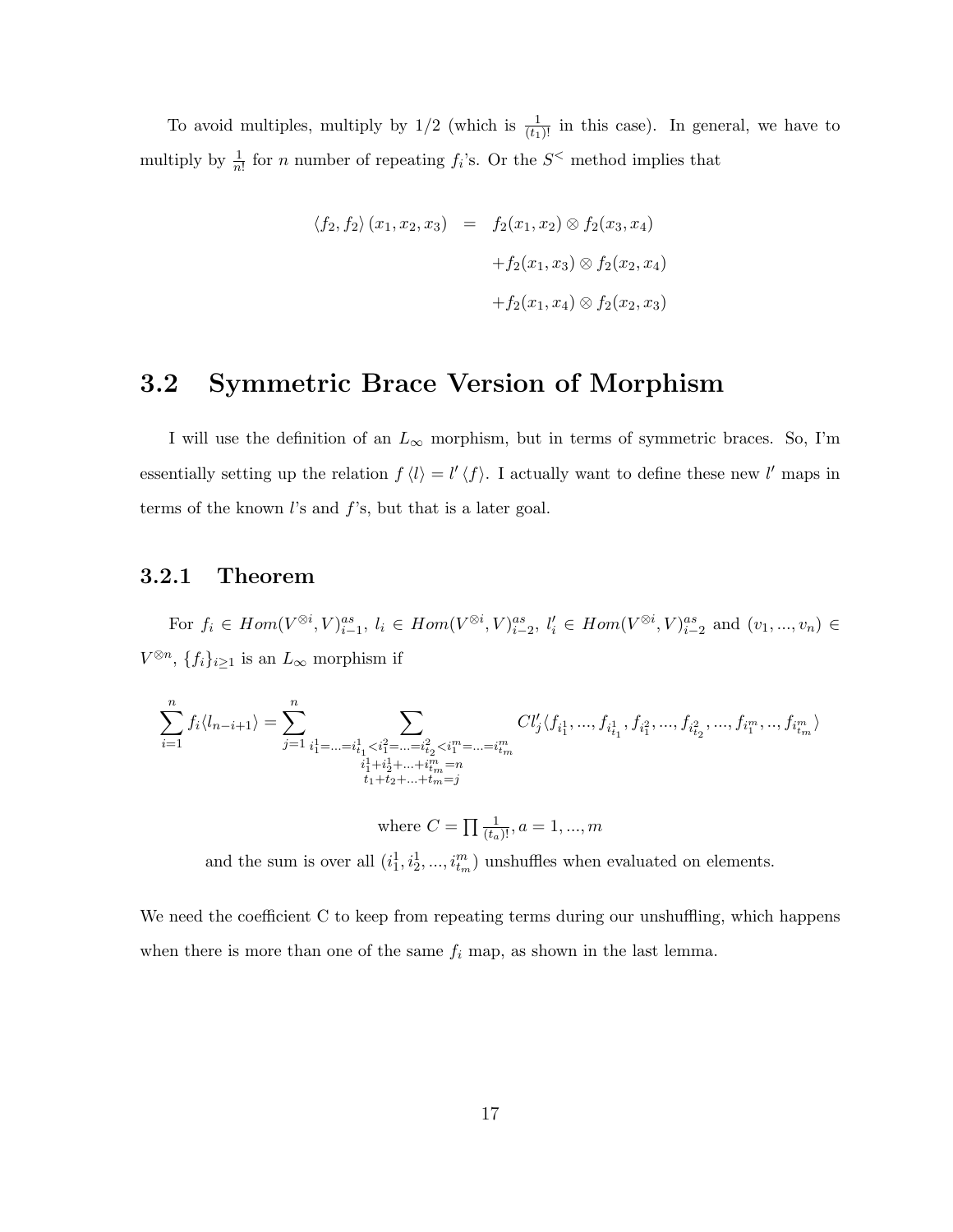Proof: Show that this definition of an  $L_{\infty}$ - morphism is equivalent to Definition 2.3.1. First, show that the left sides are equivalent. Start with the left side the theorem stated above.

$$
\sum_{i=1}^{n} f_i \langle l_{n-i+1} \rangle (v_1, ..., v_n) = \sum_{i=1}^{n} \left[ (-1)^{\delta} \sum \chi f_i(l_{n-i+1}) (v_{i_1}, ..., v_{i_n}) \right]
$$

where the second summation is over unshuffles  $i_1 < \cdots < i_{n-i+1}, i_{n-i+2} < \cdots i_n$  (this could be described as  $n - i + 1$ ,  $i - 1$  unshuffles as well). This is true from Definition 2.1.1, where  $r = n - i + 1 + i - 1 = n$ . Continuing:

$$
= \sum_{i+j=n+1} (-1)^{j(i-1)} \sum_{\sigma \in S_{j,i-1}} \chi(\sigma) f_i \left( l_j(v_{\sigma(1)},...,v_{\sigma(j)}), v_{\sigma(j+1)},...,v_{\sigma(n)} \right)
$$

where  $S_{j,i-1}$  denotes the set of j,i-1 unshuffles and  $\delta = j(i-1)$  as shown in Lemma 2.4.1. Now this is the same as the left side in Definition 2.3.1.

Now, start with the right side in this theorem, and show it is equivalent to the right side in Definition 2.3.1.

$$
\sum_{j=1}^{n} \sum_{\substack{i_1^1 = \dots = i_{t_1}^1 < i_1^2 = \dots = i_{t_2}^2 < i_1^m = \dots = i_m^m}} \n\binom{U'_j \langle f_{i_1^1}, \dots, f_{i_{t_1}^1}, f_{i_1^2}, \dots, f_{i_{t_2}^2}, \dots, f_{i_1^m}, \dots, f_{i_{t_m}^m} \rangle(v_1, \dots, v_n)}{i_1^1 + i_2^1 + \dots + i_m^m = n}
$$
\n
$$
= C \sum_{j=1}^{n} \sum_{\substack{i_1^1 = \dots = i_{t_1}^1 < i_1^2 = \dots = i_{t_2}^2 < i_1^m = \dots = i_m^m \\ i_1^1 + i_2^1 + \dots + i_m^m = n \\ i_1^1 + i_2^1 + \dots + i_m^m = n}} \n\sum_{\substack{i_1^1 + i_2^1 + \dots + i_m^m = n \\ i_1 + i_2 + \dots + i_m = j}} \n(-1)^{\delta} \chi l'_j \left( f_{i_1^1} \otimes \dots \otimes f_{i_{t_1}^1} \otimes f_{i_1^2} \otimes \dots \otimes f_{i_{t_2}^2} \otimes \dots \otimes f_{i_1^m} \otimes \dots \otimes f_{i_{t_m}^m} \right) (v_{\sigma(1)}, \dots, v_{\sigma(n)})
$$

where the last summation is over all  $i_1^1, i_2^1, ..., i_m^m$  unshuffles. Now use Lemma 3.1.1 to show that the above equals: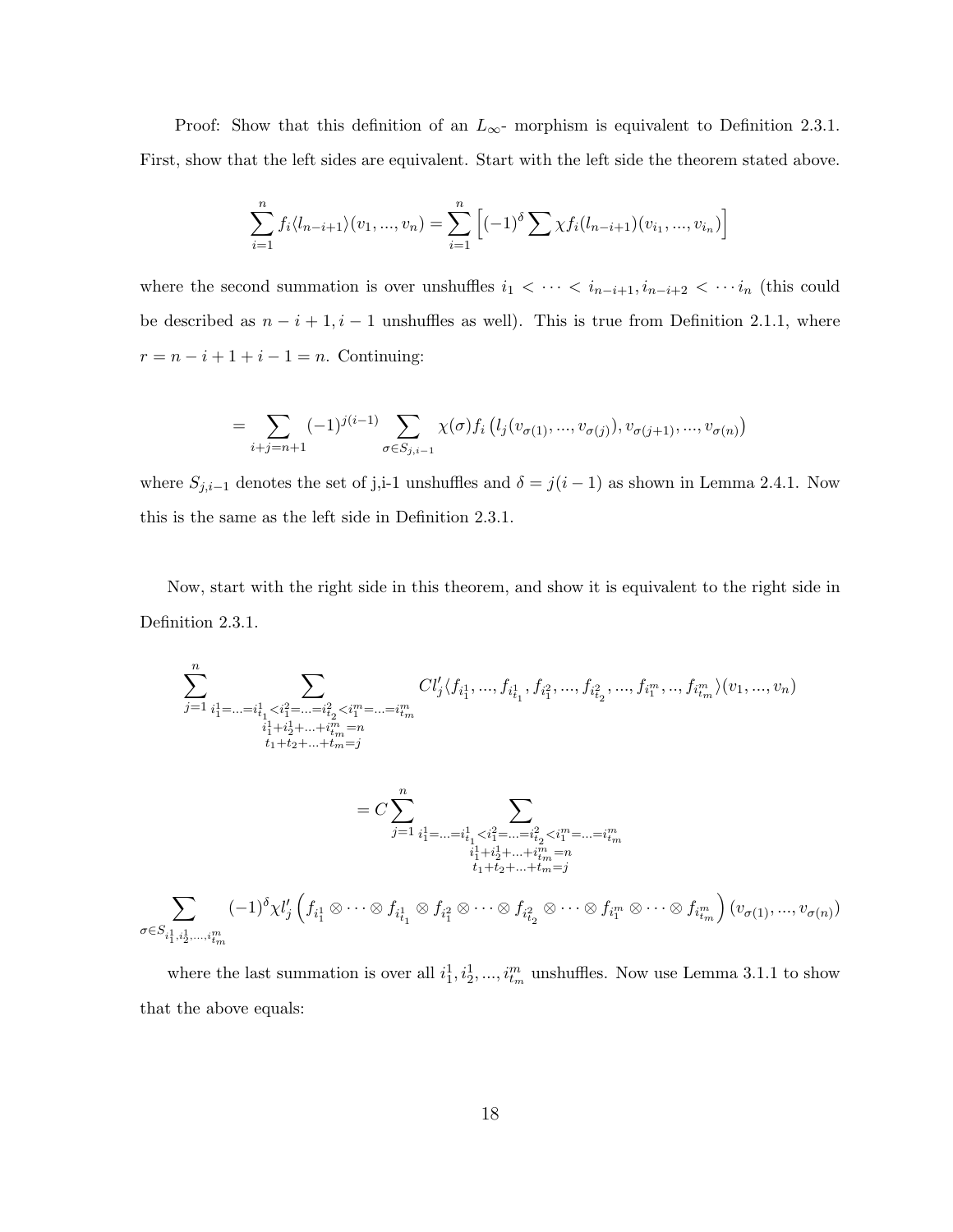$$
= \sum_{j=1}^{n} \sum_{\substack{i_1^1 \le i_2^1 \le \dots \le i_{t_m}^m \\ i_1^1 + i_2^1 + \dots + i_{t_m}^m = n \\ t_1 + t_2 + \dots + t_m = j}} (-1)^{\delta}
$$

$$
\sum_{\sigma \in S_{i_1^1, \dots, i_{t_m}^m}^{\leq} \chi(\sigma) \beta(\sigma) l'_j \left( f_{i_1^1}(v_{\sigma(1)}, \dots, v_{\sigma(i_1^1)}) \otimes \dots \otimes f_{i_{t_m}^m}(v_{\sigma(n - i_{t_m^m} + 1)}, \dots, v_{\sigma(n)}) \right)
$$

There is no longer an additional coefficient when f maps are equal so  $C$  is gone, but the necessary restriction on the unshuffles is there instead. The beta sign (same as in Definition 2.3.1) appeared from permuting some  $v$  elements over the f maps, and accounting for any sign changes that ensued. By Lemma 2.4.1, delta is the same as the sign in Definition 2.3.1, so now just rename the subscripts of the  $f$ 's to get the rest:

$$
= \sum_{j=1}^{n} \sum_{\substack{i_1 + \dots + i_j = n \\ i_1 \leq \dots \leq i_j}} (-1)^{\frac{j(j-1)}{2} + \sum_{l=1}^{j-1} i_l(j-l)}
$$
  

$$
\sum_{\sigma \in S_{i_1, \dots, i_j}^{\leq} } \chi(\sigma) \beta(\sigma) l_j(f_{i_1}(v_{\sigma(1)}, \dots, v_{\sigma(i_1)}), \dots, f_{i_j}(v_{\sigma(n-i_j+1)}, \dots, v_{\sigma(n)}))
$$

where  $S_{i_1,\dots,i_j}^{\lt}$  denotes the set of  $i_1,\dots,i_j$ -unshuffles satisfying  $\sigma(i_1+\cdots+i_{k-1}+1)<\sigma(i_1+\cdots+i_{k-1}+1)$  $\cdots + i_k + 1$ ) if  $i_k = i_{k+1}$ .

Example: For  $n = 4$ ,  $f_1 \langle l_4 \rangle + f_2 \langle l_3 \rangle + f_3 \langle l_2 \rangle + f_4 \langle l_1 \rangle = l'_1 \langle f_4 \rangle + l'_2 \langle f_1, f_3 \rangle + \frac{1}{2!} l'_2 \langle f_2, f_2 \rangle +$  $\frac{1}{2!}l_{3}^{\prime}\left\langle f_{1},f_{1},f_{2}\right\rangle +\frac{1}{4!}l_{4}^{\prime}\left\langle f_{1},f_{1},f_{1},f_{1}\right\rangle$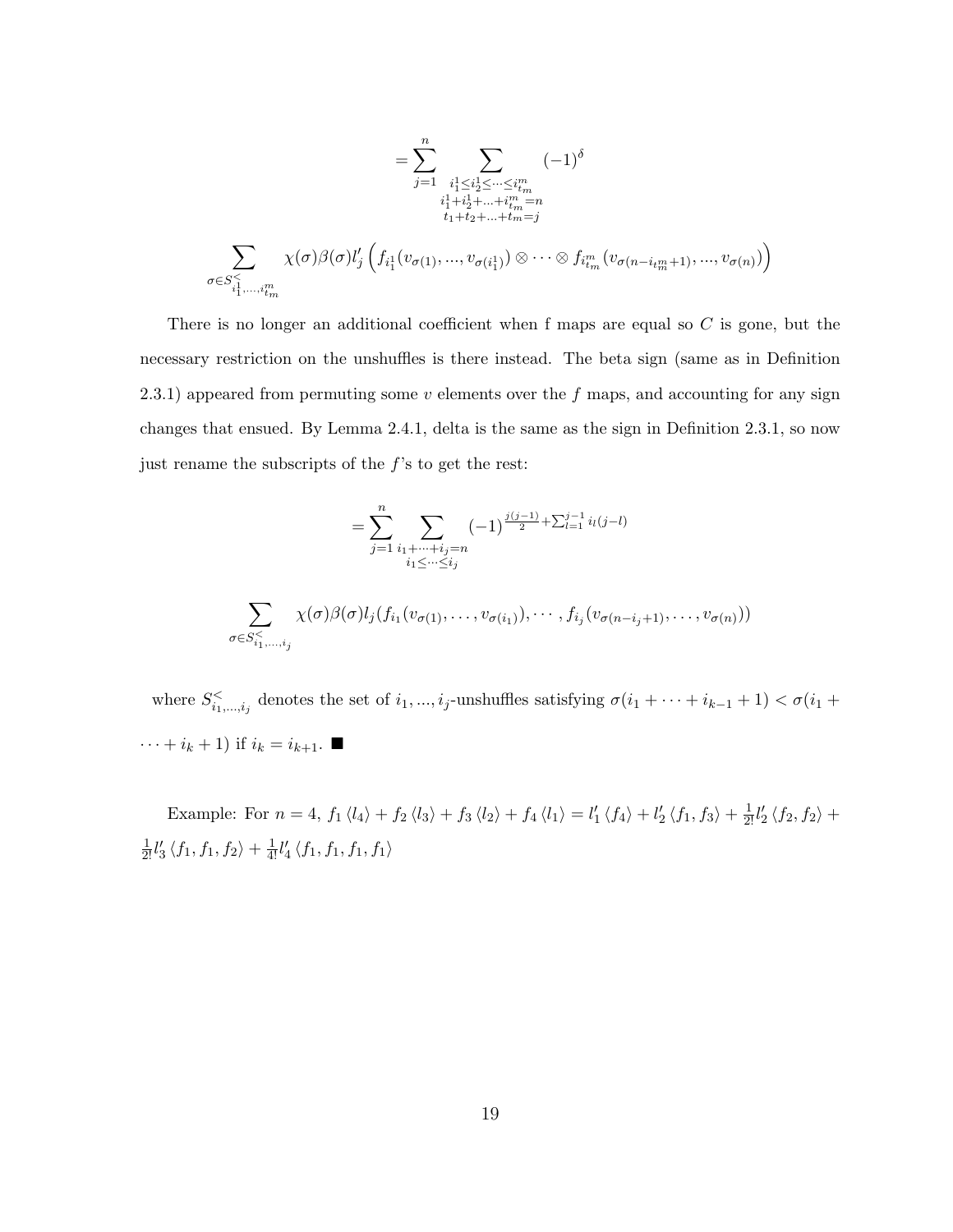## 3.3 More on Symmetric Braces

Special Case: Suppose we let  $f_1$ =identity. Then when we are looking at a term like 1  $\frac{1}{n!}l'_n \langle f_1, f_1, ..., f_1 \rangle$  with n number of  $f_1$  maps and  $C = \frac{1}{n}$  $\frac{1}{n!}$ . It would be much simpler if we could leave off the identity maps. But in doing so, we lose n! unshuffles, so we must multiply by that number in order to simplify to just  $l'_n$ . Thus, the coefficients will cancel. Any time we drop  $f_1$  maps from a term, the associated  $\frac{1}{t_1!}$  coefficient will be canceled.

Another interesting note about symmetric braces in the example  $B_*(V)$ :

 $l_1 \langle l_2 \langle f_2 \rangle \rangle$  is defined when acting on  $(x_1, x_2, x_3)$ , but  $l_1 \langle l_2 \langle f_2 \rangle \rangle = l_1 \langle l_2 \rangle \langle f_2 \rangle - l_1 \langle l_2, f_2 \rangle$  and  $l_1 \langle l_2, f_2 \rangle$  is not defined on those elements. For now, we must discount that last term, and say that  $l_1 \langle l_2 \langle f_2 \rangle \rangle = l_1 \langle l_2 \rangle \langle f_2 \rangle$ . More generally, any  $x_j \langle y_{i_1}, y_{i_2}, ..., y_{i_m} \rangle$  is undefined when  $m > j$ .

# 3.4 Defining the  $l'$  Maps

The  $l'_n$  maps in Theorem 3.2.1 generate a new  $L_{\infty}$  algebra structure. I want to know how these new l' maps are defined, so simply solve for  $l'_n$ . The following show the maps up to n=4, also letting  $f_1$ =identity.

- $f_1 \langle l_1 \rangle = l'_1 \langle f_1 \rangle$  $\Rightarrow$   $l'_1 = l_1$
- $f_1 \langle l_2 \rangle + f_2 \langle l_1 \rangle = l'_1 \langle f_2 \rangle + \frac{1}{2!} l'_2 \langle f_1, f_1 \rangle$  $\Rightarrow l_2 + f_2 \langle l_1 \rangle = l_1 \langle f_2 \rangle + (2!) \frac{1}{2!} l_2'$  $\Rightarrow$  l'<sub>2</sub> = l<sub>2</sub> + f<sub>2</sub>  $\langle$ l<sub>1</sub>  $\rangle$  - l<sub>1</sub>  $\langle$ f<sub>2</sub> $\rangle$

The fraction  $\frac{1}{2!}$  is the application of C from Theorem 3.2.1. I multiply by 2! because of the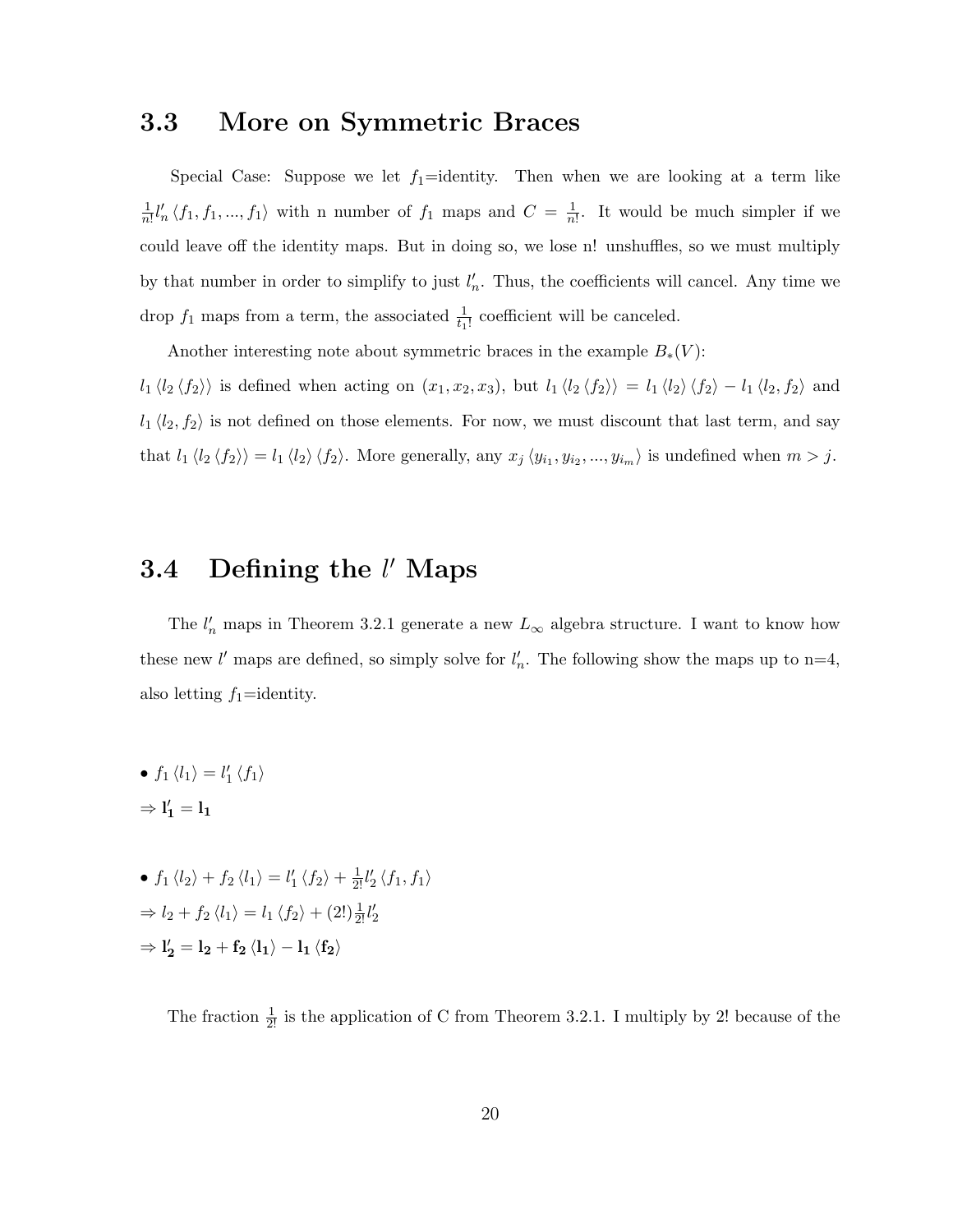loss of unshuffles from leaving off  $f_1's$ .

• 
$$
f_1 \langle l_3 \rangle + f_2 \langle l_2 \rangle + f_3 \langle l_1 \rangle = l'_1 \langle f_3 \rangle + l'_2 \langle f_1, f_2 \rangle + \frac{1}{3!} l'_3 \langle f_1, f_1, f_1 \rangle
$$
  
\n $\Rightarrow l_3 + f_2 \langle l_2 \rangle + f_3 \langle l_1 \rangle = l_1 \langle f_3 \rangle + l'_2 \langle f_2 \rangle + (3!) \frac{1}{3!} l'_3$   
\n $\Rightarrow l'_3 = l_3 + f_2 \langle l_2 \rangle + f_3 \langle l_1 \rangle - l_1 \langle f_3 \rangle - l'_2 \langle f_2 \rangle$ 

• 
$$
f_1 \langle l_4 \rangle + f_2 \langle l_3 \rangle + f_3 \langle l_2 \rangle + f_4 \langle l_1 \rangle = l'_1 \langle f_4 \rangle + l'_2 \langle f_1, f_3 \rangle + \frac{1}{2!} l'_2 \langle f_2, f_2 \rangle + \frac{1}{2!} l'_3 \langle f_1, f_1, f_2 \rangle
$$
  
\n $+ \frac{1}{4!} l'_4 \langle f_1, f_1, f_1, f_1 \rangle$   
\n $\Rightarrow l_4 + f_2 \langle l_3 \rangle + f_3 \langle l_2 \rangle + f_4 \langle l_1 \rangle = l_1 \langle f_4 \rangle + l'_2 \langle f_3 \rangle + \frac{1}{2!} l'_2 \langle f_2, f_2 \rangle + l'_3 \langle f_2 \rangle + l'_4$   
\n $\Rightarrow l'_4 = l_4 + f_2 \langle l_3 \rangle + f_3 \langle l_2 \rangle + f_4 \langle l_1 \rangle - l_1 \langle f_4 \rangle - l'_2 \langle f_3 \rangle - \frac{1}{2!} l'_2 \langle f_2, f_2 \rangle - l'_3 \langle f_2 \rangle$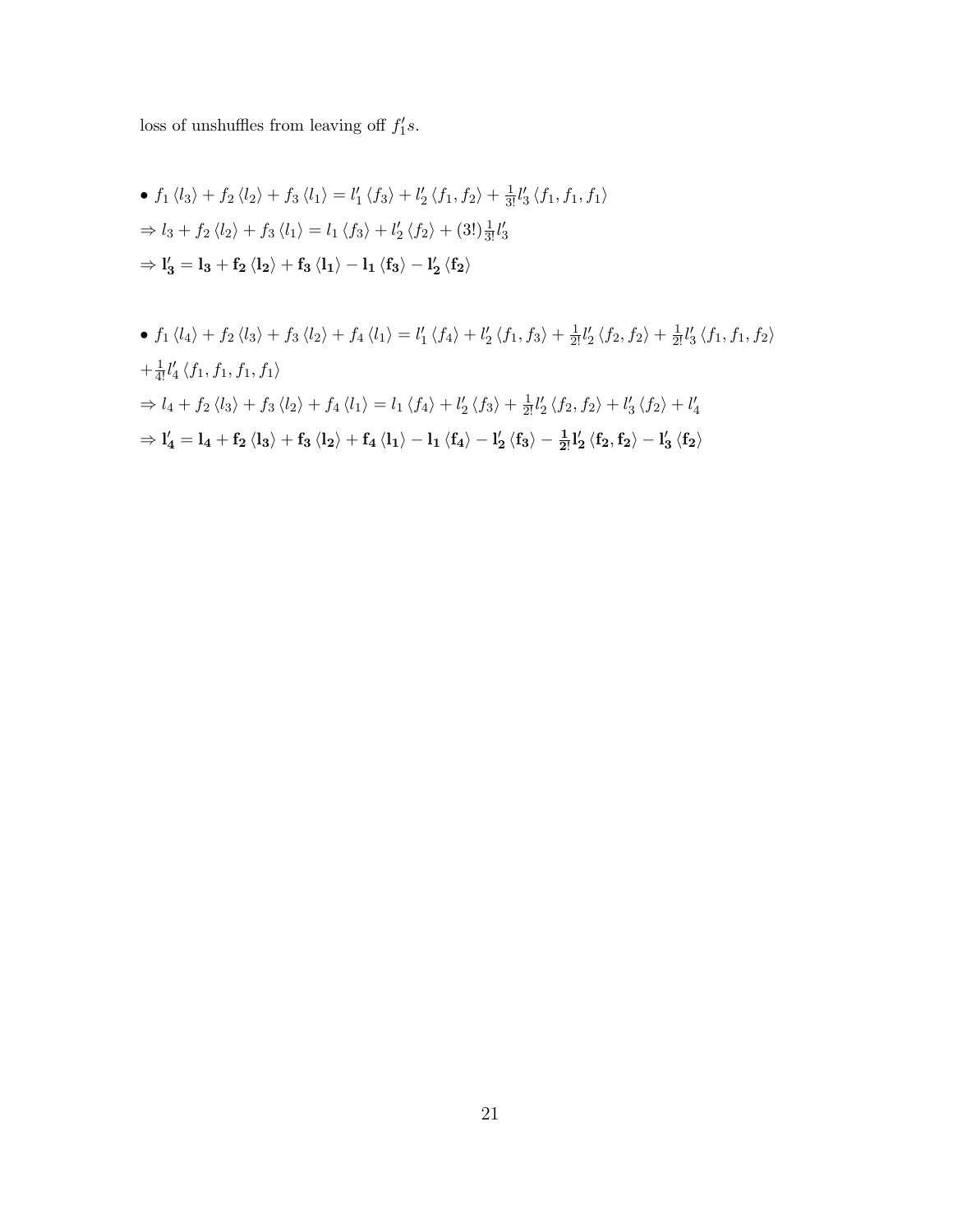# Chapter 4

# Main Theorem

# 4.1 Theorem

Assume that the collection  $\{l_i\} \in B_{-1}(V)$  is an  $L_{\infty}$  algebra structure and therefore  $l \langle l \rangle = 0$ . Suppose there exists a collection  $\{f_i\} \in B_0(V)$  such that

$$
\sum_{i=1}^n f_i \left\langle l_{n-i+1} \right\rangle = \sum_{j=1}^n \sum_{\substack{i_1^1 = ... = i_{t_1}^1 < i_1^2 = ... = i_{t_2}^2 < i_1^m = ... = i_m^m \\ i_1^1 + i_2^1 + ... + i_m^m = n \\ t_1 + t_2 + ... + t_m = j}} Cl'_j \langle f_{i_1^1}, ..., f_{i_{t_1}^1}, f_{i_1^2}, ..., f_{i_{t_2}^2}, ..., f_{i_1^m}, ..., f_{i_m^m} \rangle
$$

for some  $l'_i \in B_{-1}(V)$ , where  $C = \prod_{i} \frac{1}{(t_a)!}$ ,  $a = 1, ..., m$ . Also, let  $f_1$  =identity.

Then the collection  $\{l'_i\}$  is an  $L_{\infty}$  algebra structure.

Additionally, as a consequence of the above equation, the collection  $\{f_i\}$  is an  $L_\infty$  morphism.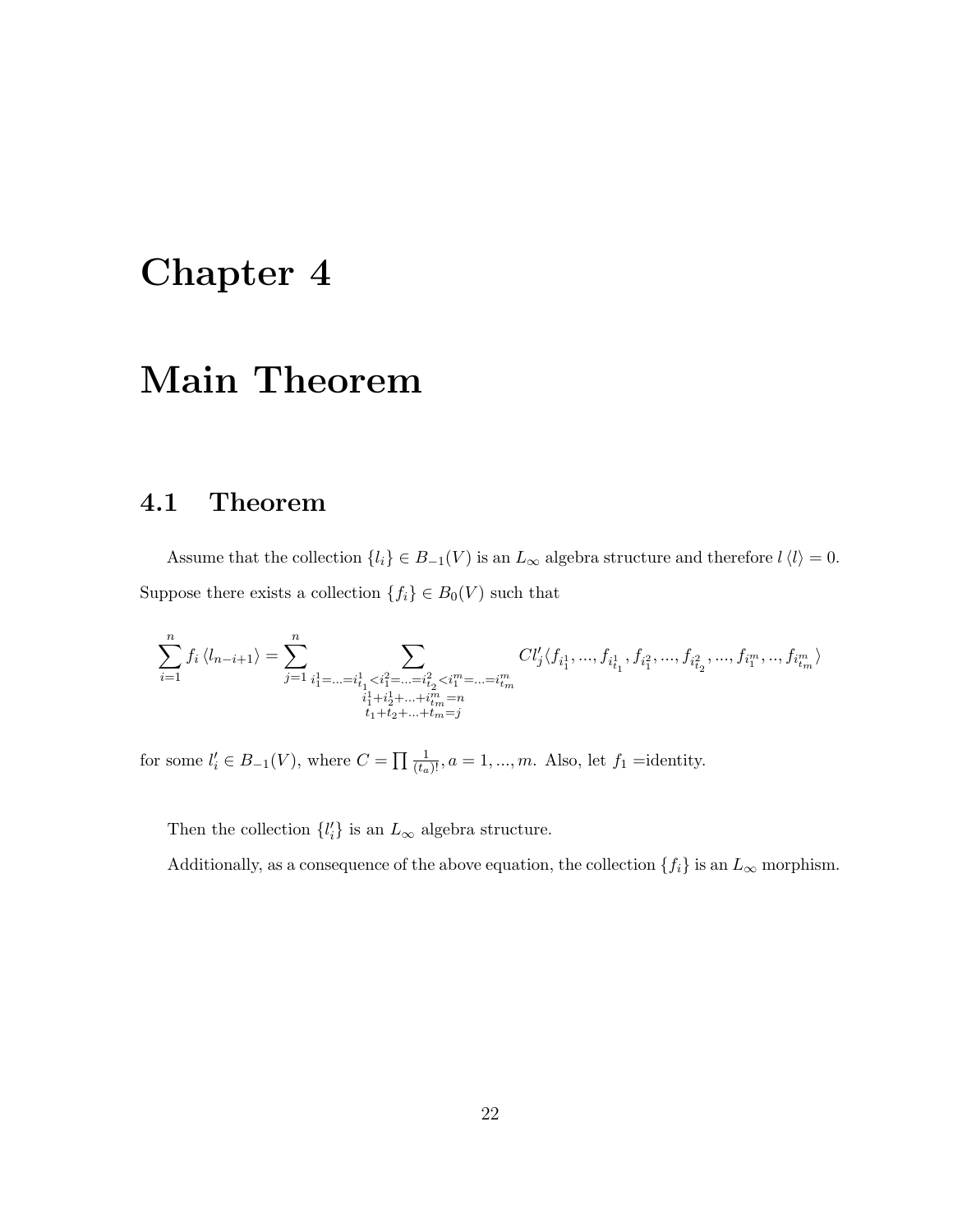# 4.2 Proof

Show that  $l'\langle l'\rangle = 0$  for  $l' = l'_1 + l'_2 + ... + l'_n$ . To simplify,

$$
l'\langle l'\rangle=0 \Rightarrow l'_1\langle l'_n\rangle+l'_2\langle l'_{n-1}\rangle+l'_3\langle l'_{n-2}\rangle+\cdots+l'_{n-1}\langle l'_2\rangle+l'_n\langle l'_1\rangle=0
$$

Solve for  $l'_n$  to get

$$
l_n' = \sum_{i=1}^n f_i \langle l_{n-i+1} \rangle - \sum_{j=1}^{n-1} \sum_{\substack{i_1^1 = \ldots = i_{t_1}^1 < i_1^2 = \ldots = i_{t_2}^2 < i_1^m = \ldots = i_m^m \\ i_1^1 + i_2^1 + \ldots + i_m^m = n \\ t_1 + t_2 + \ldots + t_m = j} } Cl'_j \langle f_{i_1^1}, ..., f_{i_{t_1}^1}, f_{i_1^2}, ..., f_{i_{t_2}^2}, ..., f_{i_1^m}, ..., f_{i_m^m} \rangle
$$

This proof will be completed in four parts.

#### 4.2.1 Part I

Write out the pairs  $l'_1 \langle l'_n \rangle + l'_2 \langle l'_{n-1} \rangle + l'_3 \langle l'_{n-2} \rangle + \cdots + l'_{n-1} \langle l'_2 \rangle + l'_n \langle l'_1 \rangle$  and substitute the correct formula for the second map. The positive terms are from the first summation,  $\sum_{i=1}^{n} f_i \langle l_{n-i+1} \rangle$ . The negative terms follow from the double summation.

1.) 
$$
l'_1 \langle l'_n \rangle = l_1 \langle l_n \rangle + l_1 \langle f_2 \langle l_{n-1} \rangle \rangle + l_1 \langle f_3 \langle l_{n-2} \rangle \rangle + \dots + l_1 \langle f_n \langle l_1 \rangle \rangle - l_1 \langle l_1 \langle f_n \rangle \rangle
$$
  
\n $-l_1 \left\langle C \sum_{\substack{i \leq j \\ i+j=n}} l'_2 \langle f_i, f_j \rangle \right\rangle - l_1 \left\langle C \sum_{\substack{i_1 \leq i_2 \leq i_3 \\ i_1 + i_2 + i_3 = n}} l'_3 \langle f_{i_1}, f_{i_2}, f_{i_3} \rangle \right\rangle$   
\n $- \dots - \frac{1}{(n-2)!} l_1 \langle l'_{n-1} \langle f_1, ..., f_1, f_2 \rangle \rangle$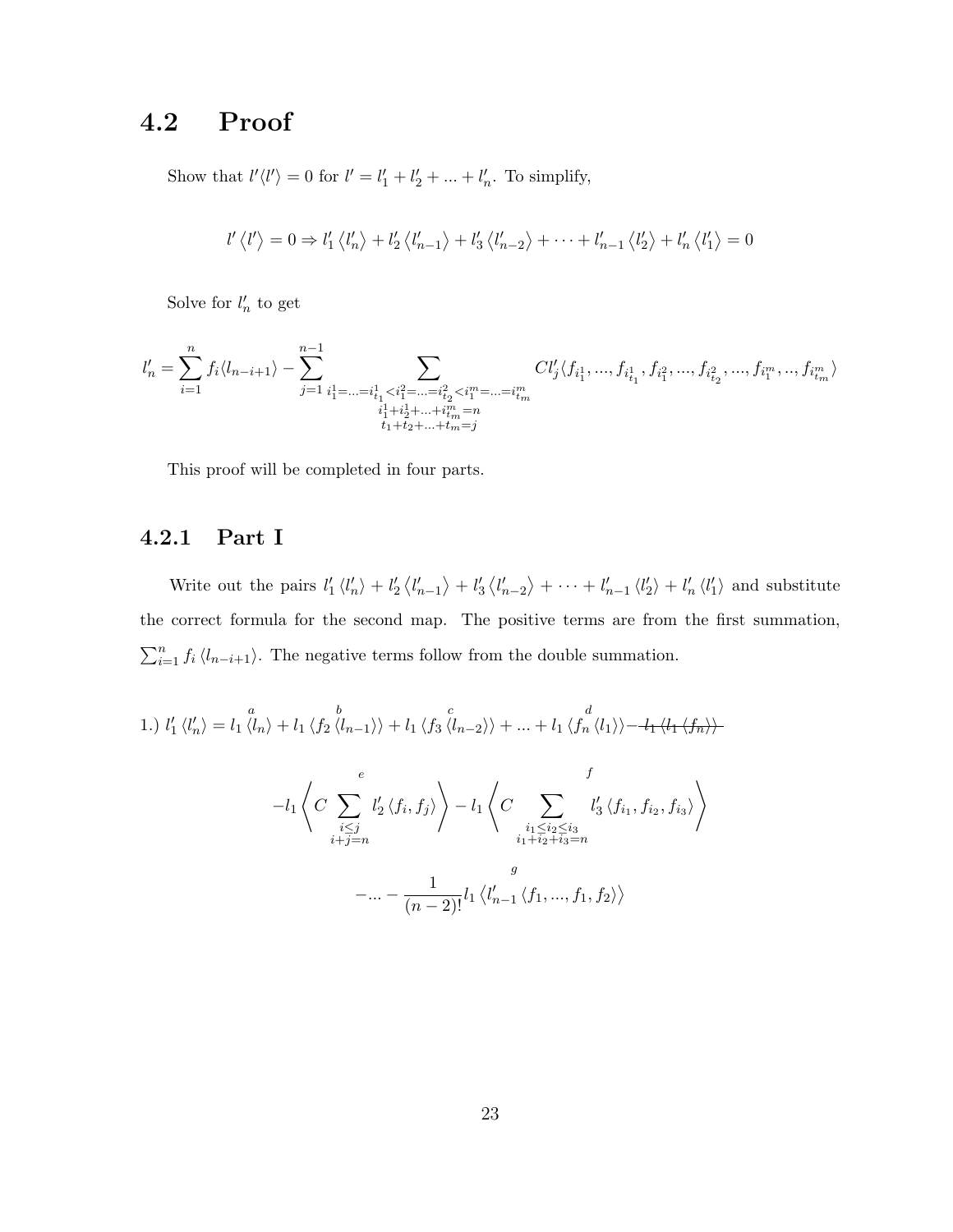2.) 
$$
l'_2 \langle l'_{n-1} \rangle = l'_2 \langle l_{n-1} \rangle + l'_2 \langle f_2 \langle l_{n-2} \rangle \rangle + l'_2 \langle f_3 \langle l_{n-3} \rangle \rangle + \dots + l'_2 \langle f_{n-1} \langle l_1 \rangle \rangle - l'_2 \langle l_1 \langle l_{n-1} \rangle \rangle
$$
  
\n
$$
-l'_2 \langle C \sum_{\substack{i \leq j \\ i+j=n-1}} l'_2 \langle f_i, f_j \rangle \rangle - l'_2 \langle C \sum_{\substack{i_1 \leq i_2 \leq i_3 \\ i_1 + i_2 + i_3 = n-1}} l'_3 \langle f_{i_1}, f_{i_2}, f_{i_3} \rangle \rangle
$$
\n
$$
- \dots - \frac{1}{(n-3)!} l'_2 \langle l'_{n-2} \langle f_1, f_1, \dots, f_1, f_2 \rangle \rangle
$$
\n3.)  $l'_3 \langle l'_{n-2} \rangle = l'_3 \langle l_{n-2} \rangle + l'_3 \langle f_2 \langle l_{n-3} \rangle \rangle + l'_3 \langle f_3 \langle l_{n-4} \rangle \rangle + \dots + l'_3 \langle f_{n-2} \langle l_1 \rangle \rangle - l'_3 \langle l_1 \langle l_{n-2} \rangle \rangle$   
\n
$$
-l'_3 \langle C \sum_{\substack{i \leq j \\ i+j=n-2}} l'_3 \langle f_i, f_j \rangle \rangle - l'_3 \langle C \sum_{\substack{i_1 \leq i_2 \leq i_3 \\ i_1 + i_2 + i_3 = n-2}} l'_3 \langle f_{i_1}, f_{i_2}, f_{i_3} \rangle \rangle
$$
  
\n
$$
- \dots - \frac{1}{(n-4)!} l'_3 \langle l'_{n-3} \langle f_1, f_1, \dots, f_1, f_2 \rangle \rangle
$$

4.) 
$$
l'_{k} \langle l'_{n-k+1} \rangle = l'_{k} \langle l_{n-k+1} \rangle + l'_{k} \langle f_{2} \langle l_{n-k} \rangle + l'_{k} \langle f_{3} \langle l_{n-k-1} \rangle + \dots + l'_{k} \langle f_{n-k+1} \langle l_{1} \rangle \rangle
$$

. . .

. . .

$$
-l'_{k} \langle l_{1} \langle f_{n-k+1} \rangle \rangle - l'_{k} \langle C \sum_{\substack{i \leq j \\ i+j=n-k+1}}^{f} l'_{2} \langle f_{i}, f_{j} \rangle \rangle - l'_{k} \langle C \sum_{\substack{i_{1} \leq i_{2} \leq i_{3} \\ i_{1}+i_{2}+i_{3}=n-k+1}}^{g} l'_{3} \langle f_{i_{1}}, f_{i_{2}}, f_{i_{3}} \rangle \rangle
$$

$$
-... - \frac{1}{(n-k-1)!} l'_{k} \langle l'_{n-k} \langle f_{1}, f_{1}, ..., f_{1}, f_{2} \rangle \rangle
$$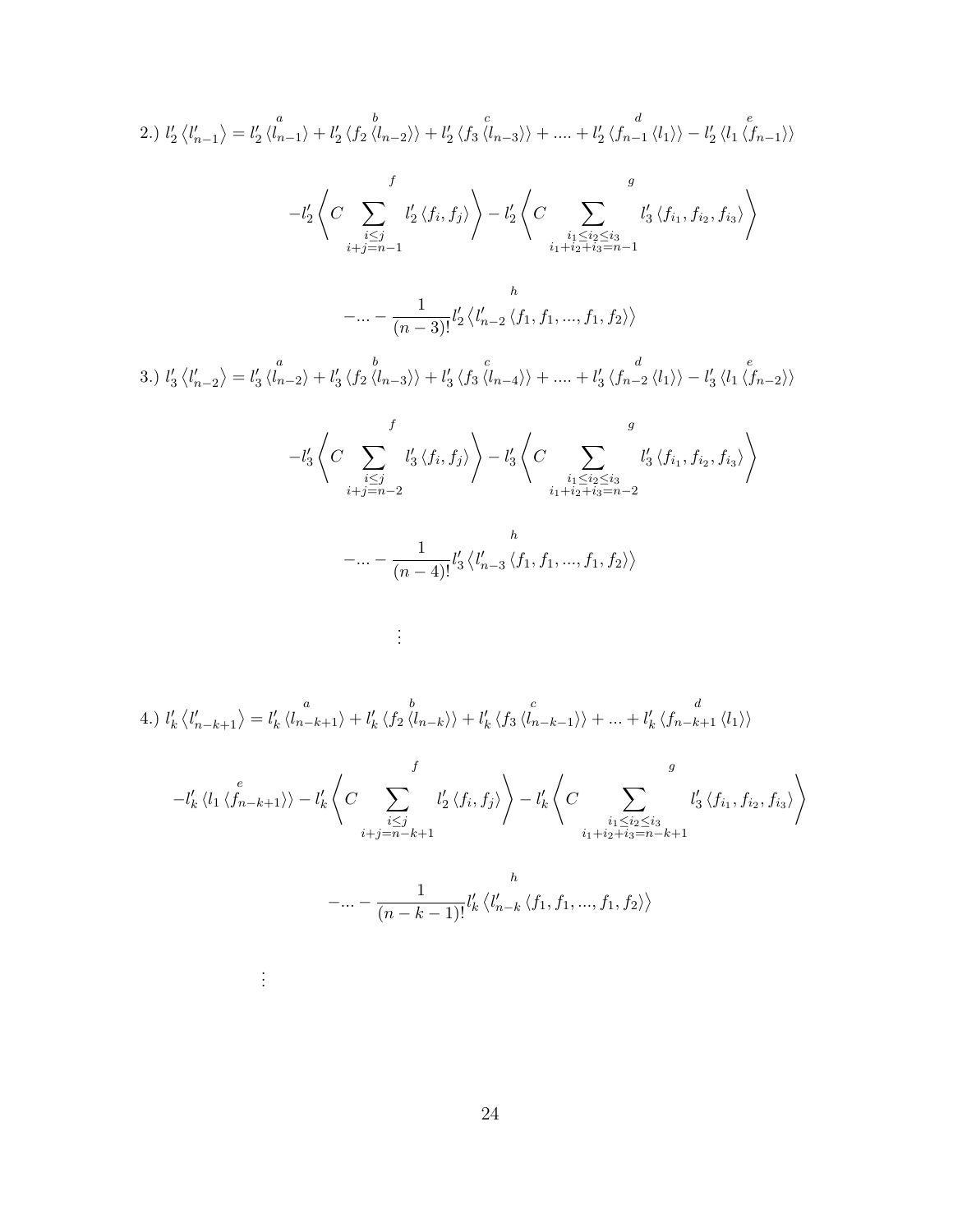5.) 
$$
l'_{n-1} \langle l'_{2} \rangle = l'_{n-1} \langle l_{2} \rangle + l'_{n-1} \langle f_{2} \langle l_{1} \rangle \rangle - l'_{n-1} \langle l_{1} \langle f_{2} \rangle \rangle
$$

6.) 
$$
l_n' \langle l_1' \rangle = l_n' \langle l_1 \rangle
$$

I will use the roman numeral part number (I), the numbers 1-5, and the letters within each number for reference purposes. For instance, the notation I.2.a means  $l'_2 \langle l_{n-2} \rangle$ . Since  $l_1$  is a differential,  $l_1^2 = 0$  and we can ignore anything with consecutive  $l_1$  maps. Also, I have set  $f_1 = id$  and I do not want to have to keep track of identity maps. Therefore, drop the  $f_1's$ , and in doing so the coefficients  $\frac{1}{(t_1)!}$  will cancel with the new coefficient  $(t_1)!$  that I must multiply by in order to account for the loss of unshuffles. For example, from I.1.g there must be  $n-2$ "f<sub>1</sub>"s in order for the total number of "f"s to be  $n-1$  and  $C = \frac{1}{(n-2)!}$ . But drop the "f<sub>1</sub>"s and multiply by  $(n-2)!$  to get  $l'_{n-1} \langle f_2 \rangle$ .

#### 4.2.2 Part II

#### Step A

Expand  $l'_k \langle l_{n-k+1} \rangle$  for  $k = 2, ..., n$  by replacing  $l'_k$  with its definition. These are the Part I.a terms. The motivation behind this is that they are similar to  $l_1 \langle l_n \rangle + l_2 \langle l_{n-1} \rangle + \cdots + l_{n-1} \langle l_2 \rangle +$  $l_n \langle l_1 \rangle$ . These are exactly the terms from  $l \langle l \rangle$ , which is zero since the "l"s make up an  $L_{\infty}$ algebra structure.

1.) (I.1.a):  $l_1 \langle l_n \rangle = l_1 \langle l_n \rangle$ 

2.) 
$$
(I.2.a): l'_2 \langle l_{n-1} \rangle = l_2 \langle l_{n-1} \rangle + f_2 \langle l_1 \rangle \langle l_{n-1} \rangle - l_1 \langle f_2 \rangle \langle l_{n-1} \rangle
$$

3.) (I.3.a): 
$$
l'_3 \langle l_{n-2} \rangle = l_3 \langle l_{n-2} \rangle + f_2 \langle l_2 \rangle \langle l_{n-2} \rangle + f_3 \langle l_1 \rangle \langle l_{n-2} \rangle - l_1 \langle f_3 \rangle \langle l_{n-2} \rangle - l'_2 \langle f_2 \rangle \langle l_{n-2} \rangle
$$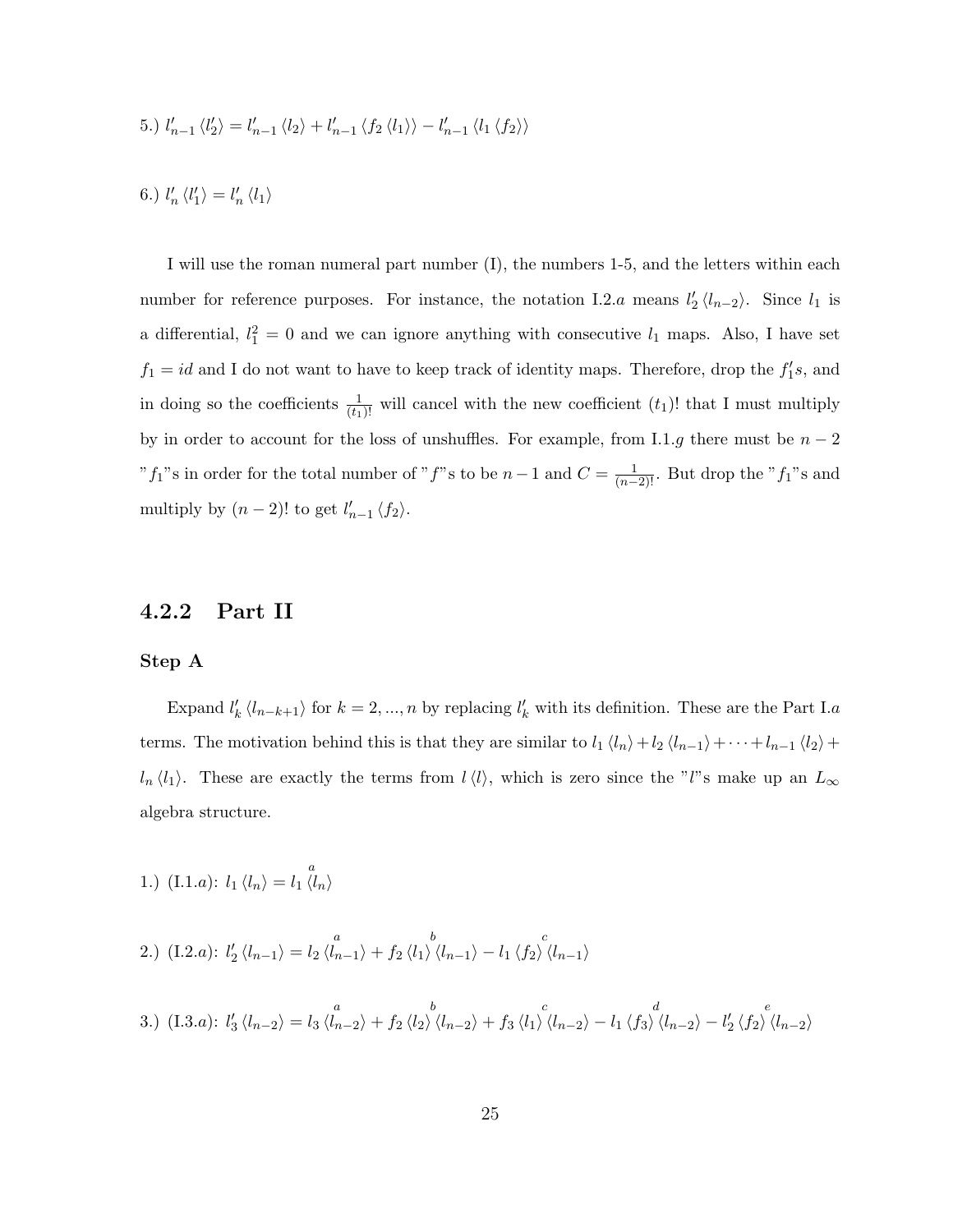4.) (I.4.a): 
$$
l'_{k} \langle l_{n-k+1} \rangle = l_{k} \langle l_{n-k+1} \rangle + f_{2} \langle l_{k-1} \rangle \langle l_{n-k+1} \rangle + f_{3} \langle l_{k-2} \rangle \langle l_{n-k+1} \rangle + \dots + f_{k} \langle l_{1} \rangle \langle l_{n-k+1} \rangle
$$

$$
-l_{1} \langle f_{k} \rangle \langle l_{n-k+1} \rangle - l'_{2} \langle f_{k-1} \rangle \langle l_{n-k+1} \rangle - C \sum_{\substack{i_{1}+i_{2}=k \\ i_{1} \neq 1}} l'_{2} \langle f_{i_{1}}, f_{i_{2}} \rangle \langle l_{n-k+1} \rangle
$$

. . .

. . .

$$
-\sum_{j=3}^{k-1}\sum_{\substack{i_1^1=\ldots=i_{t_1}^1
$$

I purposely separated terms  $f$  and  $g$ , although they derive from the same summation, because the terms that have only a single  $f$  map will usually cancel in a different way than the rest.

5.) (I.5.a): 
$$
l'_{n-1} \langle l_2 \rangle = l_{n-1} \langle l_2 \rangle + f_2 \langle l_{n-2} \rangle \langle l_2 \rangle + f_3 \langle l_{n-3} \rangle \langle l_2 \rangle + \dots + f_{n-1} \langle l_1 \rangle \langle l_2 \rangle - l_1 \langle f_{n-1} \rangle \langle l_2 \rangle
$$

$$
-C \sum_{\substack{i \leq j \\ i+j=n-1}} l'_2 \langle f_i, f_j \rangle \langle l_2 \rangle
$$

$$
+j = n-1
$$

$$
- \sum_{j=3}^{n-2} \sum_{\substack{i_1^1 \ldots i_1^2 \ldots i_{n}^2 < i_1^m = \ldots = i_{n}^m \\ i_1^1 + i_2^1 + \ldots + i_{n}^m = n-1 \\ i_1 + i_2 + \ldots + i_{n}^m = n-1}} \frac{Cl'_j \langle f_{i_1^1}, \ldots, f_{i_{1}^1}, f_{i_1^2}, \ldots, f_{i_{1}^2}, \ldots, f_{i_1^m}, \ldots, f_{i_m^m} \rangle \langle l_2 \rangle}{(1.6.a): \, l'_n \langle l_1 \rangle = l_n \langle l_1 \rangle + f_2 \langle l_{n-1} \rangle \langle l_1 \rangle + f_3 \langle l_{n-2} \rangle \langle l_2 \rangle + \ldots + f_n \langle l_1 \rangle \langle l_1 \rangle - l_1 \langle f_n \rangle \langle l_1 \rangle
$$

$$
-C \sum_{i_1 + i_2 = n} l'_2 \langle f_{i_1}, f_{i_2} \rangle \langle l_1 \rangle
$$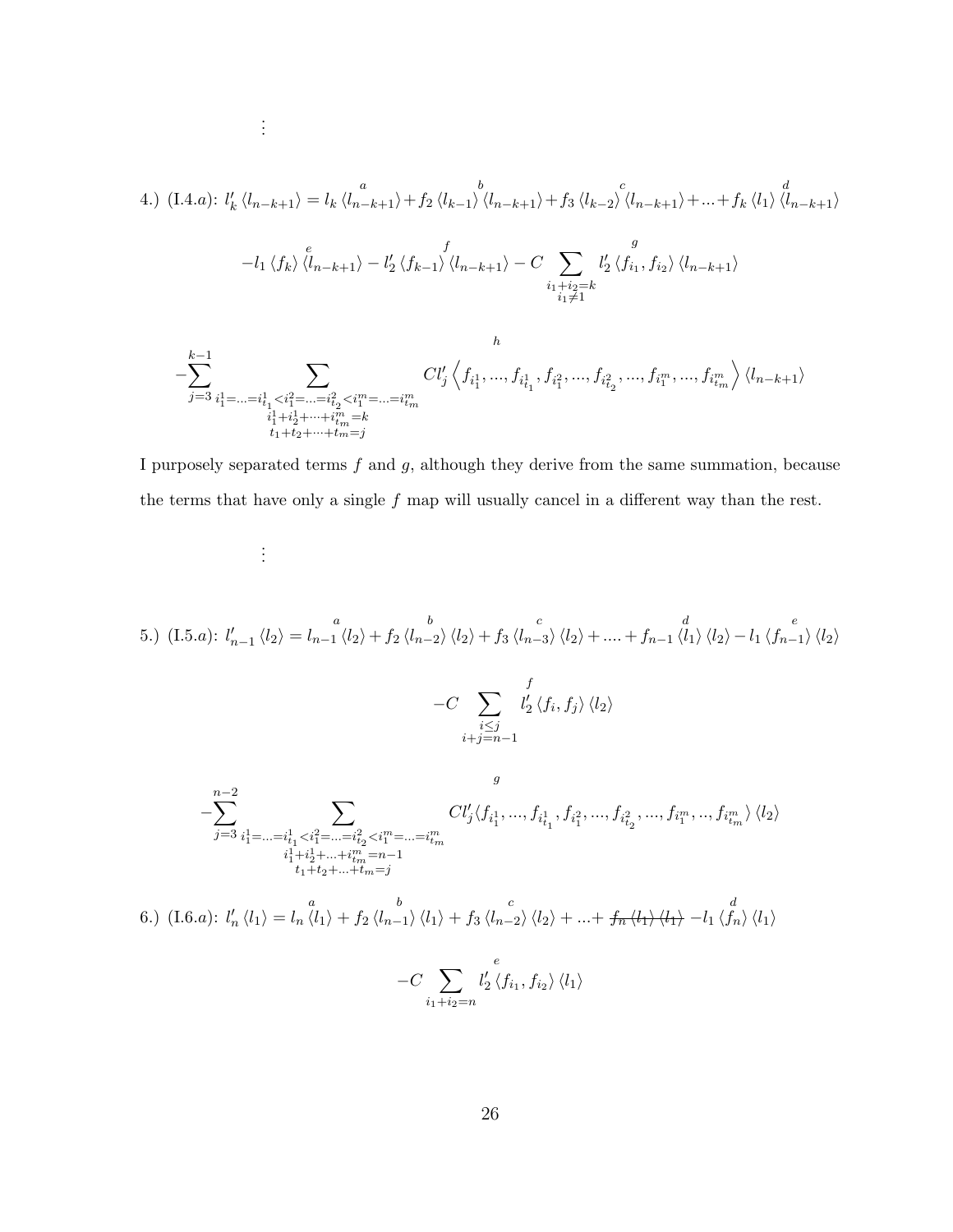$$
f \\ - \sum_{j=3}^{n-1} \sum_{\substack{i_1^1 = \ldots = i_{t_1}^1 < i_1^2 = \ldots = i_{t_2}^2 < i_1^m = \ldots = i_m^m \\ i_1^1 + i_2^1 + \ldots + i_m^m = n \\ t_1 + t_2 + \ldots + t_m = j}} C l'_j \langle f_{i_1^1}, ..., f_{i_{t_1}^1}, f_{i_1^2}, ..., f_{i_{t_2}^2}, ..., f_{i_1^m}, ..., f_{i_{tm}^m} \rangle \langle l_1 \rangle
$$

#### Step B

All of the " $a$ " terms in Part II, Step A are the relations that cancel since I am given an  $L_{\infty}$  algebra structure. Now rewrite all II.A.b, c, d, ... terms using symmetric brace relations. An example of the motivation for this comes from the b terms, within which we have  $\langle l_1 \rangle \langle l_{n-1} \rangle + \langle l_2 \rangle \langle l_{n-2} \rangle + \cdots + \langle l_{n-1} \rangle \langle l_2 \rangle$ , which again is similar to the  $L_{\infty}$  algebra relation (using induction) that proves it to be zero.

II.2.b: 
$$
f_2 \langle l_1 \rangle \langle l_{n-1} \rangle = f_2 \langle l_1 \langle l_{n-1} \rangle \rangle + f_2 \langle l_1, l_{n-1} \rangle
$$
  
II.2.c:  $-l_1 \langle f_2 \rangle \langle l_{n-1} \rangle = -l_1 \langle f_2 \langle l_{n-1} \rangle \rangle$ 

Recall from the note in 3.3 that  $l_1 \langle f_2, l_{n-1} \rangle$  is not defined, so I do not include that or similar terms.

II.3.b: 
$$
f_2 \langle l_2 \rangle \langle l_{n-2} \rangle = f_2 \langle l_2 \langle l_{n-2} \rangle \rangle + f_2 \langle l_2, l_{n-2} \rangle
$$
  
\nII.3.c:  $f_3 \langle l_1 \rangle \langle l_{n-2} \rangle = f_3 \langle l_1 \langle l_{n-2} \rangle \rangle + f_3 \langle l_1, l_{n-2} \rangle$   
\nII.3.d:  $-l_1 \langle f_3 \rangle \langle l_{n-2} \rangle = -l_1 \langle f_3 \langle l_{n-2} \rangle \rangle$   
\nII.3.e:  $-l'_2 \langle f_2 \rangle \langle l_{n-2} \rangle = -l'_2 \langle f_2 \langle l_{n-2} \rangle \rangle - l'_2 \langle f_2, l_{n-2} \rangle$ 

II.4.b: 
$$
f_2 \langle l_{k-1} \rangle \langle l_{n-k+1} \rangle = f_2 \langle l_{k-1} \langle l_{n-k+1} \rangle \rangle + f_2 \langle l_{k-1}, l_{n-k+1} \rangle
$$
  
\nII.4.c:  $f_3 \langle l_{k-2} \rangle \langle l_{n-k+1} \rangle = f_3 \langle l_{k-2} \langle l_{n-k+1} \rangle \rangle + f_3 \langle l_{k-2}, l_{n-k+1} \rangle$   
\nII.4.d:  $f_k \langle l_1 \rangle \langle l_{n-k+1} \rangle = f_k \langle l_1 \langle l_{n-k+1} \rangle \rangle + f_k \langle l_1, l_{n-k+1} \rangle$   
\nII.4.e:  $-l_1 \langle f_k \rangle \langle l_{n-k+1} \rangle = -l_1 \langle f_k \langle l_{n-k+1} \rangle \rangle$   
\nII.4.f:  $-l'_2 \langle f_{k-1} \rangle \langle l_{n-k+1} \rangle = -l'_2 \langle f_{k-1} \langle l_{n-k+1} \rangle \rangle - l'_2 \langle f_{k-1}, l_{n-k+1} \rangle$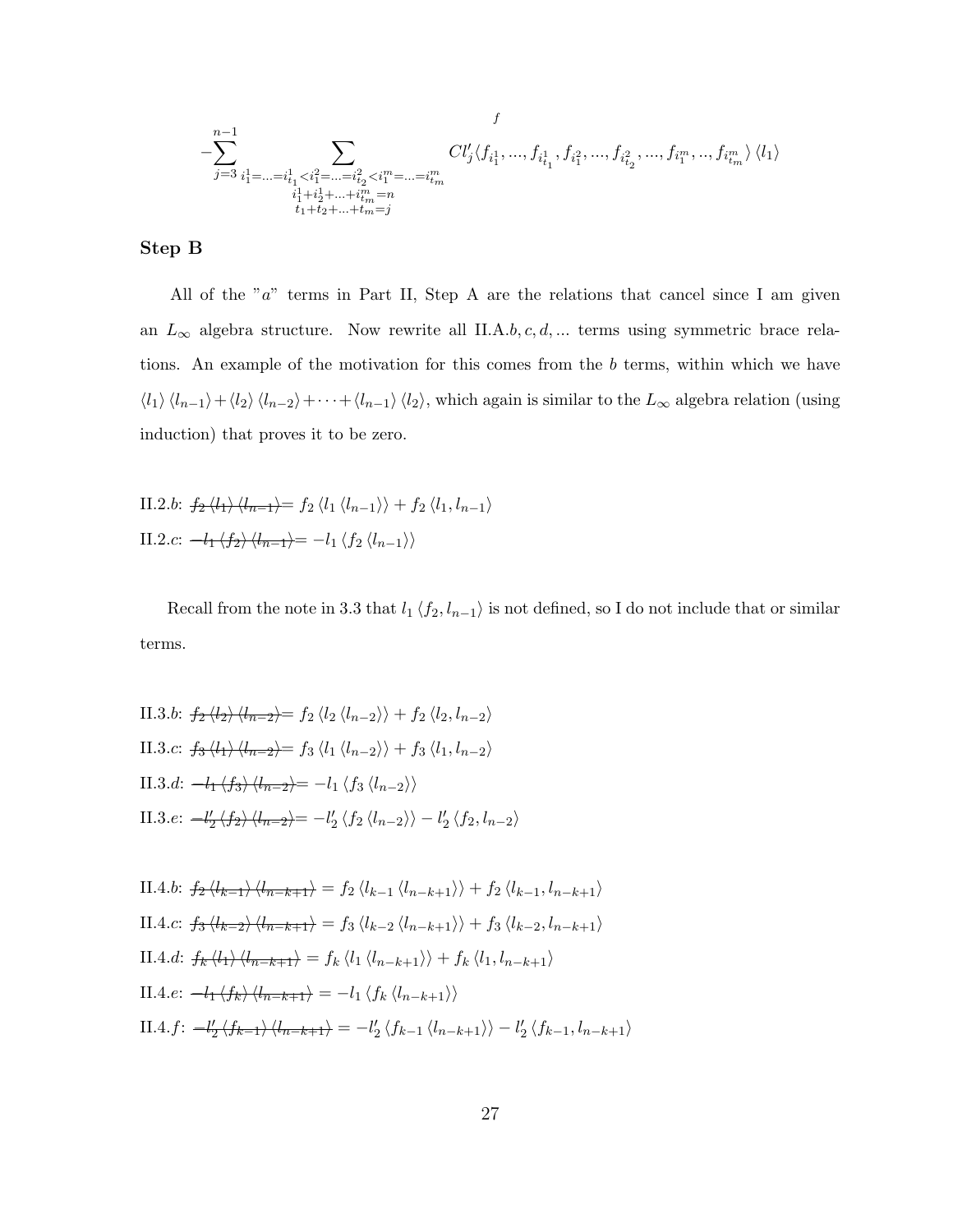II.4.g: 
$$
-C \sum_{\substack{i_1+i_2=k \ i_1 \neq 1}} l'_2 \langle f_{i_1}, f_{i_2} \rangle \langle l_{n-k+1} \rangle
$$

$$
= -C \sum_{\substack{i_1+i_2=k \ i_1 \neq 1}} \left[ l'_2 \langle f_{i_1} \langle l_{n-k+1} \rangle, f_{i_2} \rangle + l'_2 \langle f_{i_1}, f_{i_2} \langle l_{n-k+1} \rangle \rangle \right]
$$

II.4.h:

$$
-C\sum_{j=3}^{k-1}\sum_{\substack{i_1^1=\ldots=i_{t_1}^1  
\n
$$
\sum_{\substack{i_1^1+i_2^1+\cdots+i_m=k\\t_1+t_2+\cdots+t_m=j}} \prod_{i=1}^{l'}\left\langle f_{i_1^1},...,f_{i_{t_1}^1},f_{i_1^2},...,f_{i_{t_2}^2},...,f_{i_1^m},...,f_{i_{tm}^m} \right\rangle \langle l_{n-k+1} \rangle
$$
$$

$$
= -C \sum_{j=3}^{k-1} \sum_{\substack{i_1^1 = \dots = i_{t_1}^1 < i_1^2 = \dots = i_{t_2}^2 < i_1^m = \dots = i_m^m \\ i_1^1 + i_2^1 + \dots + i_m^m = k \\ t_1 + t_2 + \dots + t_m = j}} [l'_j \left\langle f_{i_1^1} \left\langle l_{n-k+1} \right\rangle, \dots, f_{i_{t_1}^1}, f_{i_1^2}, \dots, f_{i_{t_2}^2}, \dots, f_{i_1^m}, \dots, f_{i_m^m} \right\rangle
$$
  
+ 
$$
l'_j \left\langle f_{i_1^1}, f_{i_2^1} \left\langle l_{n-k+1} \right\rangle, \dots, f_{i_{t_1}^1}, f_{i_1^2}, \dots, f_{i_{t_2}^2}, \dots, f_{i_1^m}, \dots, f_{i_m^m} \right\rangle
$$
  
+ 
$$
\cdots + l'_j \left\langle f_{i_1^1}, \dots, f_{i_{t_1}^1}, f_{i_1^2}, \dots, f_{i_{t_2}^2}, \dots, f_{i_1^m}, \dots, f_{i_m^m} \left\langle l_{n-k+1} \right\rangle \right\rangle]
$$

II.5.b: 
$$
f_2 \langle l_{n-2} \rangle \langle l_2 \rangle = f_2 \langle l_{n-2} \langle l_2 \rangle \rangle + f_2 \langle l_{n-2}, l_2 \rangle
$$
  
\nII.5.c:  $f_3 \langle l_{n-3} \rangle \langle l_2 \rangle = f_3 \langle l_{n-3} \langle l_2 \rangle \rangle + f_3 \langle l_{n-3}, l_2 \rangle$   
\nII.5.d:  $f_{n-1} \langle l_1 \rangle \langle l_2 \rangle = f_{n-1} \langle l_1 \langle l_2 \rangle \rangle + f_{n-1} \langle l_1, l_2 \rangle$   
\nII.5.e:  $-l_1 \langle f_{n-1} \rangle \langle l_2 \rangle = -l_1 \langle f_{n-1} \langle l_2 \rangle \rangle$   
\nII.5.f:  $-C \sum_{i_1+i_2=n-1} l'_2 \langle f_{i_1}, f_{i_2} \rangle \langle l_2 \rangle =$ 

$$
-C\sum_{i_1+i_2=n-1}l'_2\langle f_{i_1}\langle l_2\rangle, f_{i_2}\rangle-l'_2\langle f_{i_1}, f_{i_2}\langle l_2\rangle\rangle
$$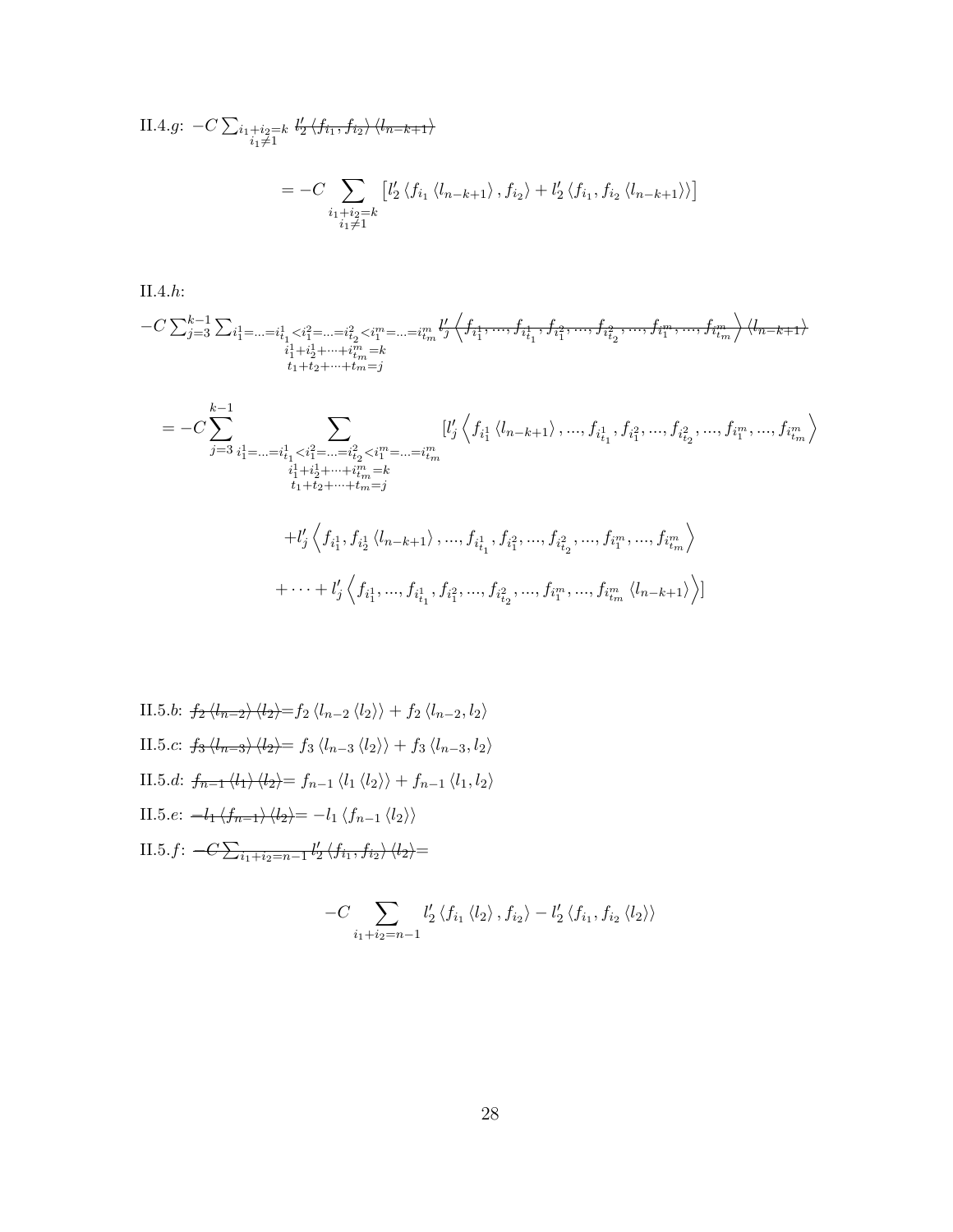$$
\begin{split} &\text{II.5}.g:\\ &- C\sum_{j=3}^{n-2}\sum_{i_1^1=\ldots=i_{t_1}^1< i_1^2=\ldots=i_{t_2}^2< i_1^m=\ldots=i_{tm}^n} \sqrt[l]{f_{i_1^1},...,f_{i_{t_1}^1},f_{i_1^2},...,f_{i_{t_2}^2},...,f_{i_1^m},...,f_{i_{tm}^m}}\rangle\langle l_2\rangle\\ &=-C\sum_{j=3}^{n-2}\sum_{i_1^1=\ldots=i_{t_1}^1< i_1^2=\ldots=i_{t_2}^2< i_1^m=\ldots=i_{tm}^m} [l'_j\left\langle f_{i_1^1}\left\langle l_2\right\rangle,...,f_{i_{t_1}^1},f_{i_1^2},...,f_{i_{t_2}^2},...,f_{i_1^m},...,f_{i_{tm}^m}\right\rangle\\ &\qquad \qquad \left. i_1^1+i_2^1+\cdots+i_{m}^m=n-1\right.\\ &\qquad \qquad \left. i_1^1+i_2^1+\cdots+i_{m}^m=n-1\right.\\ &\qquad \qquad \left. +l'_j\left\langle f_{i_1^1},f_{i_1^2}\left\langle l_2\right\rangle,...,f_{i_{t_1}^1},f_{i_1^2},...,f_{i_{t_2}^2},...,f_{i_1^m},...,f_{i_{tm}^m}\right\rangle\\ &\qquad \qquad +\cdots+l'_j\left\langle f_{i_1^1},...,f_{i_{t_1}^1},f_{i_1^2},...,f_{i_{t_2}^2},...,f_{i_1^m},...,f_{i_{tm}^m}\left\langle l_2\right\rangle\right\rangle\right] \end{split}
$$

II.6.b: 
$$
f_2 \langle l_{n-1} \rangle \langle l_1 \rangle = f_2 \langle l_{n-1} \langle l_1 \rangle \rangle + f_2 \langle l_{n-1}, l_1 \rangle
$$
  
\nII.6.c:  $f_3 \langle l_{n-2} \rangle \langle l_1 \rangle = f_3 \langle l_{n-2} \langle l_1 \rangle \rangle + f_3 \langle l_{n-2}, l_1 \rangle$   
\nII.6.d:  $-l_1 \langle f_n \rangle \langle l_1 \rangle = -l_1 \langle f_n \langle l_1 \rangle \rangle$   
\nII.6.e:  $-C \sum_{i_1+i_2=n} l'_2 \langle f_{i_1}, f_{i_2} \rangle \langle l_1 \rangle =$ 

$$
-C\sum_{i_1+i_2=n}l'_2\langle f_{i_1}\langle l_1\rangle, f_{i_2}\rangle-l'_2\langle f_{i_1}, f_{i_2}\langle l_1\rangle\rangle
$$

$$
\text{II.6.} f: \ -C \sum_{j=3}^{n-1} \sum_{\substack{i_1^1 = \dots = i_{t_1}^1 < i_1^2 = \dots = i_{t_2}^2 < i_1^m = \dots = i_{t_m}^m}} \frac{l_1^{\prime} \left\langle f_{i_1^1}, \dots, f_{i_{t_1}^1}, f_{i_1^2}, \dots, f_{i_{t_2}^2}, \dots, f_{i_1^m}, \dots, f_{i_{t_m}^m} \right\rangle \langle l_1 \rangle}{\frac{i_1^1 + i_2^1 + \dots + i_{t_m}^m = n}{i_1 + i_2 + \dots + i_{t_m} = j}}
$$

$$
= - C \sum\limits_{j=3}^{n-1} \sum\limits_{\substack{i_1^1 = ... = i_{t_1}^1 < i_1^2 = ... = i_{t_2}^2 < i_1^m = ... = i_{tm}^m \\ i_1^1 + i_2^1 + ... + i_{tm}^m = n \\ t_1 + t_2 + ... + t_m = j}} [l'_j \left\langle f_{i_1^1} \left\langle l_1 \right\rangle, ..., f_{i_{t_1}^1}, f_{i_1^2}, ..., f_{i_{t_2}^2}, ..., f_{i_1^m}, ..., f_{i_{tm}^m} \right\rangle
$$

$$
+l'_{j}\left\langle f_{i_{1}^{1}},f_{i_{2}^{1}}\left\langle l_{1}\right\rangle ,...,f_{i_{t_{1}}^{1}},f_{i_{1}^{2}},...,f_{i_{t_{2}}^{2}},...,f_{i_{1}^{m}},...,f_{i_{tm}^{m}}\right\rangle
$$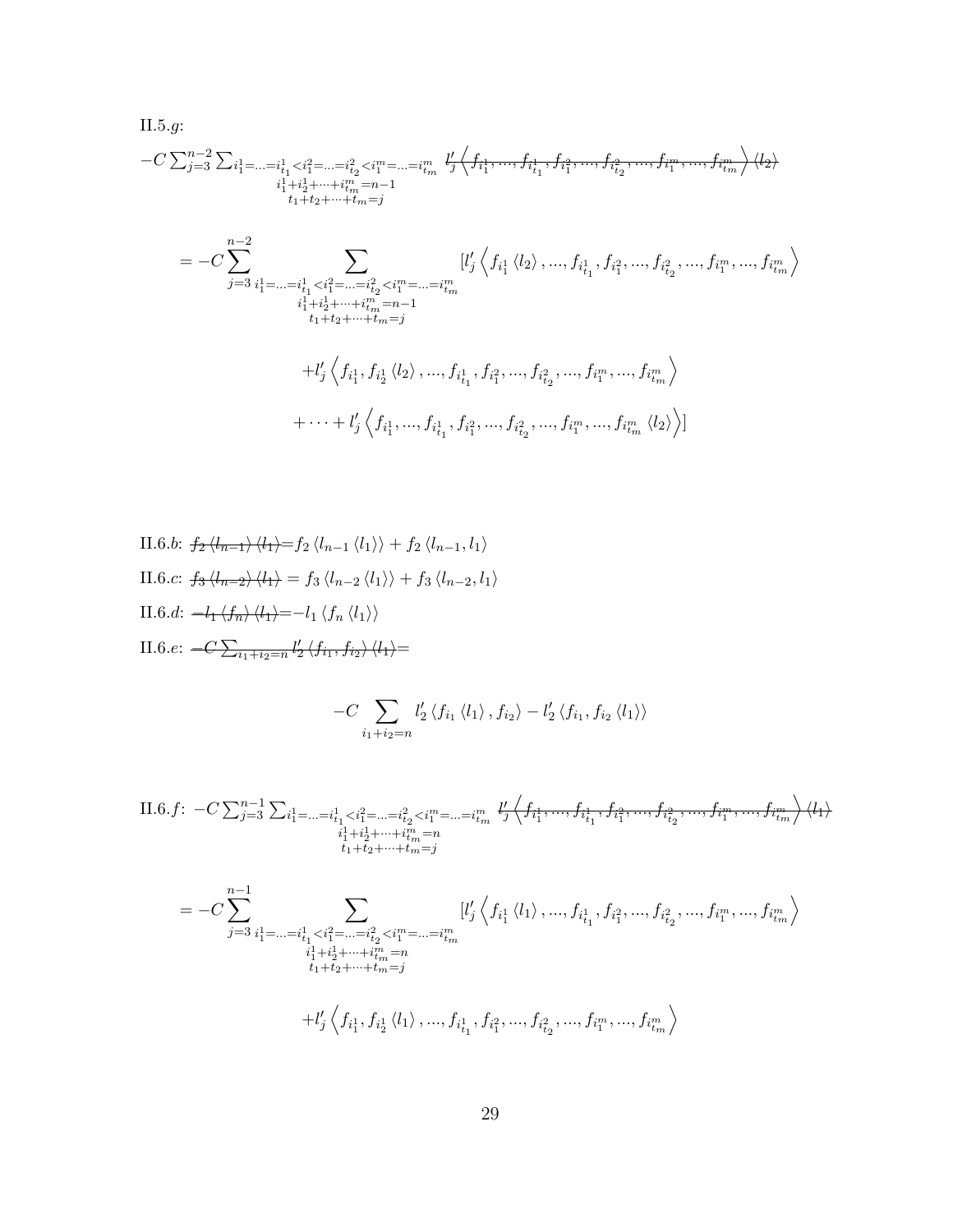$$
+ \cdots + l'_{j} \left\langle f_{i_1^1},...,f_{i_{t_1}^1},f_{i_1^2},...,f_{i_{t_2}^2},...,f_{i_1^m},...,f_{i_{t_m}^m} \left\langle l_1 \right\rangle \right\rangle]
$$

#### Step C

Some patterns should be evident.

i) From the "a"s in Part II, Step A we get  $\sum_{k=1}^{n} l_k \langle l_{n-k+1} \rangle$  which = 0 since the "l"s make up an  $L_{\infty}$ -algebra structure.

ii) From the "b"s, we get  $\sum_{k=1}^{n-1} f_2 \langle l_k \langle l_{n-k} \rangle \rangle = f_2 \langle \sum_{k=1}^{n-1} l_k \langle l_{n-k} \rangle \rangle = 0$  since "l"s are an  $L_{\infty}$ algebra structure.

iii) Similarly, from the "c"s, we get  $\sum_{k=1}^{n-2} f_3 \langle l_k \langle l_{n-k+1} \rangle \rangle = 0$ . This pattern continues for all

$$
\sum_{i=2}^{n-1} \sum_{k=1}^{n-i+1} f_i \langle l_k \langle l_{n-k-i+2} \rangle \rangle = 0
$$

and results in the cancellation of all of the first terms in the expansions of the  $f_i \langle l_k \rangle \langle l_{n-k-i+2} \rangle$ type symmetric braces.

iv) Those were not the only terms that appeared from the expansions of  $b, c$ , and  $d$ . The others are:

$$
\sum_{i=2}^{n-1} \sum_{k=1}^{n-i+1} f_i \langle l_k, l_{n-k-i+2} \rangle
$$

These are automatically 0 if  $k = n - k - i + 2$  because of the symmetry of symmetric braces combined with the Koszul sign. For example,  $\langle l_2, l_2 \rangle = (-1)^{|l_2|l_2|} \langle l_2, l_2 \rangle = -\langle l_2, l_2 \rangle = 0.$ Here I am using the symmetric brace degree for the maps, which is -1 since  $l_i \in B_{-1}(V)$ . Notice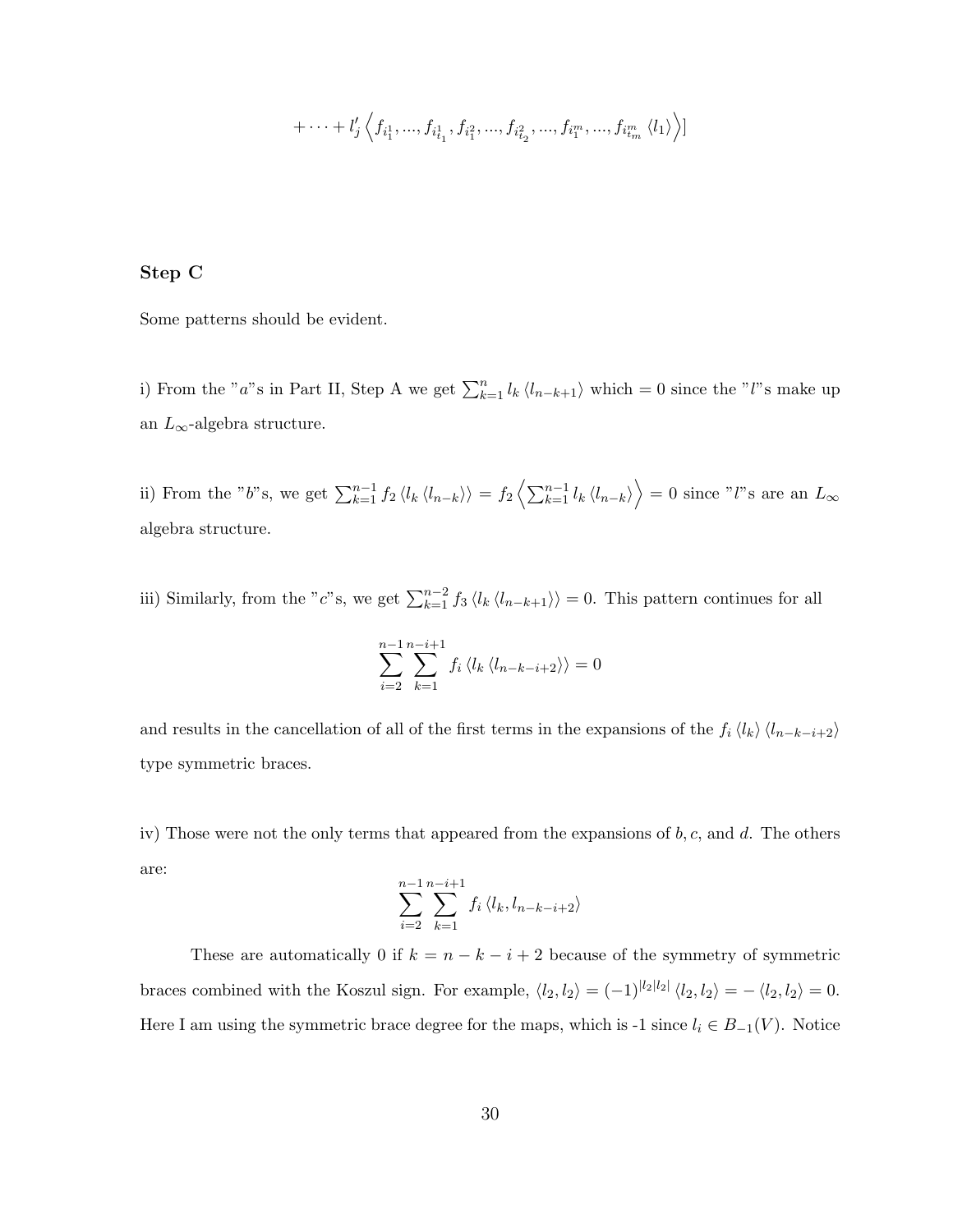that k and  $n - k - i + 2$  run over the same numbers, so these will cancel with each other! Example: From II.2.b we got  $f_2 \langle l_1, l_{n-1} \rangle$  and we will also see  $f_2 \langle l_{n-1}, l_1 \rangle$  from II.6.b. Then  $f_2 \langle l_{n-1}, l_1 \rangle + f_2 \langle l_1, l_{n-1} \rangle = -f_2 \langle l_1, l_{n-1} \rangle + f_2 \langle l_1, l_{n-1} \rangle = 0$ 

v) From II.2.c, II.3.d, II.4.e, II.5.e, II.6.d,  $\sum_{k=2}^{n} -l_1 \langle f_k \langle l_{n-k+1} \rangle \rangle$  will cancel with the same terms of the opposite sign in I.2.b,  $c, d$ .

vi) From II.3.e, II.4.f, II.5.f, II.6.e,  $\sum_{k=2}^{n-1} -l'_2 \langle f_k \langle l_{n-k} \rangle \rangle$  will cancel with the same terms of the opposite sign in  $I.3.b, c.$ 

vii) Continue this pattern with  $\sum_{k=2}^{n-2} -l'_3 \langle f_k \langle l_{n-k+1} \rangle \rangle$  through  $-l'_{n-1} \langle f_2 \langle l_1 \rangle \rangle$  (this term appears because the other  $n-2$  f maps must be  $f_1$ ), which cancels with  $l'_{n-1} \langle f_2 \langle l_1 \rangle \rangle$  in  $l'_{n-1} \langle l'_2 \rangle$ from Part I.

viii) We still have  $-\sum_{k=2}^{n-1} l'_2 \langle f_k, l_{n-k} \rangle - \sum_{k=3}^{n-2} l'_3 \langle f_k, l_{n-k+1} \rangle - ... - l'_{n-1} \langle f_2, l_1 \rangle$ . (i.e. the big summations from Step B with all but one  $f_i$  being identity maps.)

ix) We also still have all of the cases where there was more than one  $f$  map (once we leave off the  $f_1$ 's).

$$
C\sum_{k=2}^{n-2}l'_{k}\left\langle f_{i_1^1},...,f_{i_m^m}\right\rangle \langle l_j\rangle
$$

This was rewritten using symmetric brace relations, such as with II.4.g, and some of II.4.h, II.5. $h$ , and II.6. $e$ ,  $f$ .

Therefore, from Part II, I have viii and ix to deal with and cancel at some point.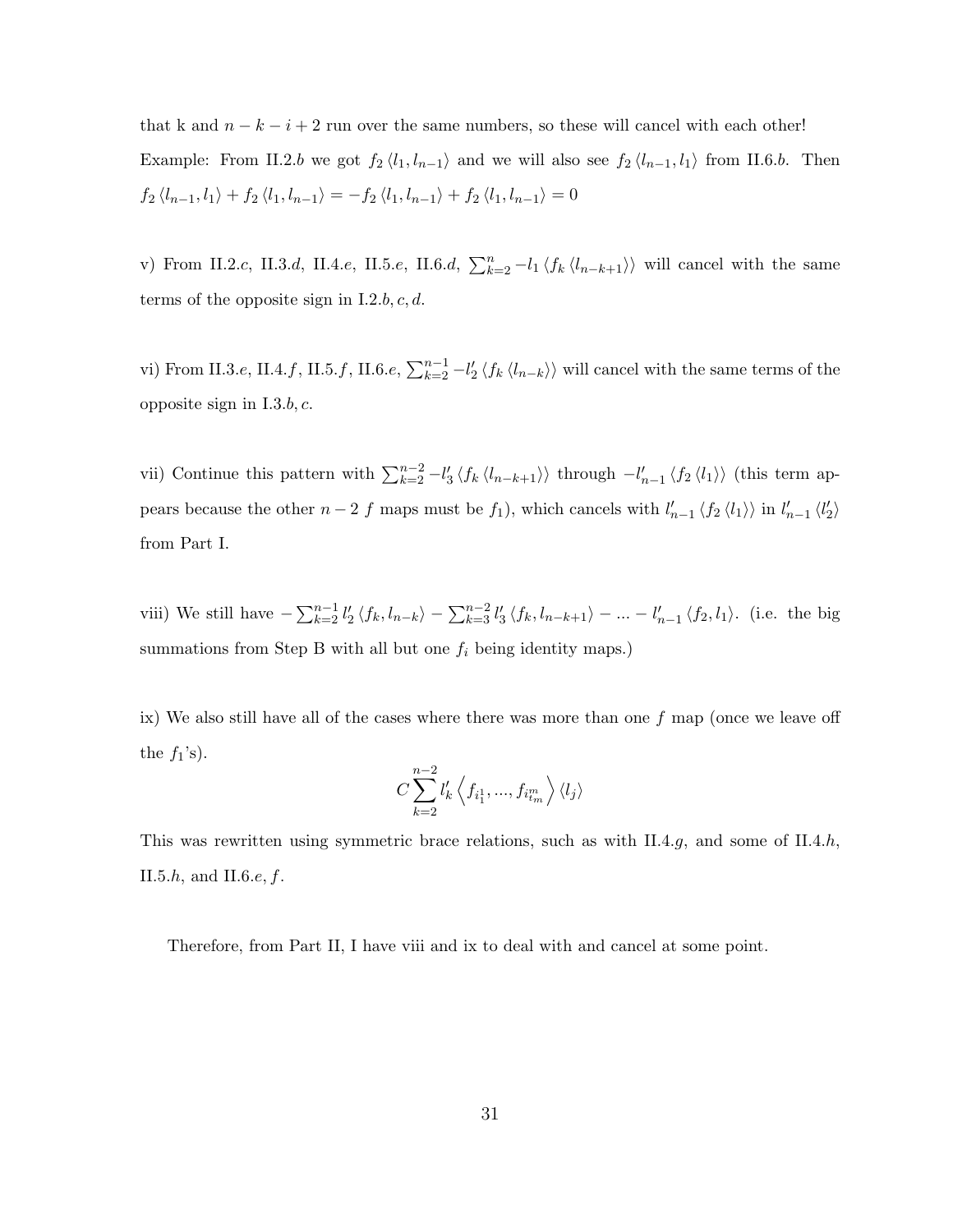## 4.2.3 Part III

There are still a lot of terms from Part I that have not canceled yet. Return to those now.

#### Step A: Back to  $l_1'$  $\frac{1}{1}$   $\langle l'_n$  $\langle n^{'}_{n} \rangle$  (i.e. Part I.1)

Everything up until I.1.e should be gone. We can't cancel the rest of the terms  $e - h$  as they are, so try rewriting them using symmetric brace relations.

1.) (I.1.e):  

$$
-l_1 \left\langle C \sum_{\substack{i \leq j \\ i+j=n}} l'_2 \left\langle f_i, f_j \right\rangle \right\rangle = -C \sum_{\substack{i \leq j \\ i+j=n}} l'_1 \left\langle l'_2 \right\rangle \left\langle f_i, f_j \right\rangle
$$

I want to find

$$
-C\sum_{\substack{i\leq j\\i+j=n}}l_2'\langle l_1\rangle\langle f_i,f_j\rangle
$$

because the two added together equal 0 by induction on the  $l'$  maps composing an  $L_{\infty}$  structure.

2.)  $(L.1.f):$ 

$$
-l_1 \left\langle C \sum_{\substack{i_1 \leq i_2 \leq i_3 \\ i_1 + i_2 + i_3 = n}} l'_3 \left\langle f_{i_1}, f_{i_2}, f_{i_3} \right\rangle \right\rangle = -C \sum_{\substack{i_1 \leq i_2 \leq i_3 \\ i_1 + i_2 + i_3 = n}} l'_1 \left\langle l'_3 \right\rangle \left\langle f_{i_1}, f_{i_2}, f_{i_3} \right\rangle
$$

so I need to find

$$
-C\sum_{\substack{i_1\leq i_2\leq i_3\\i_1+i_2+i_3=n}}\left(l'_2\left+l'_3\left\right)\left
$$

to cancel.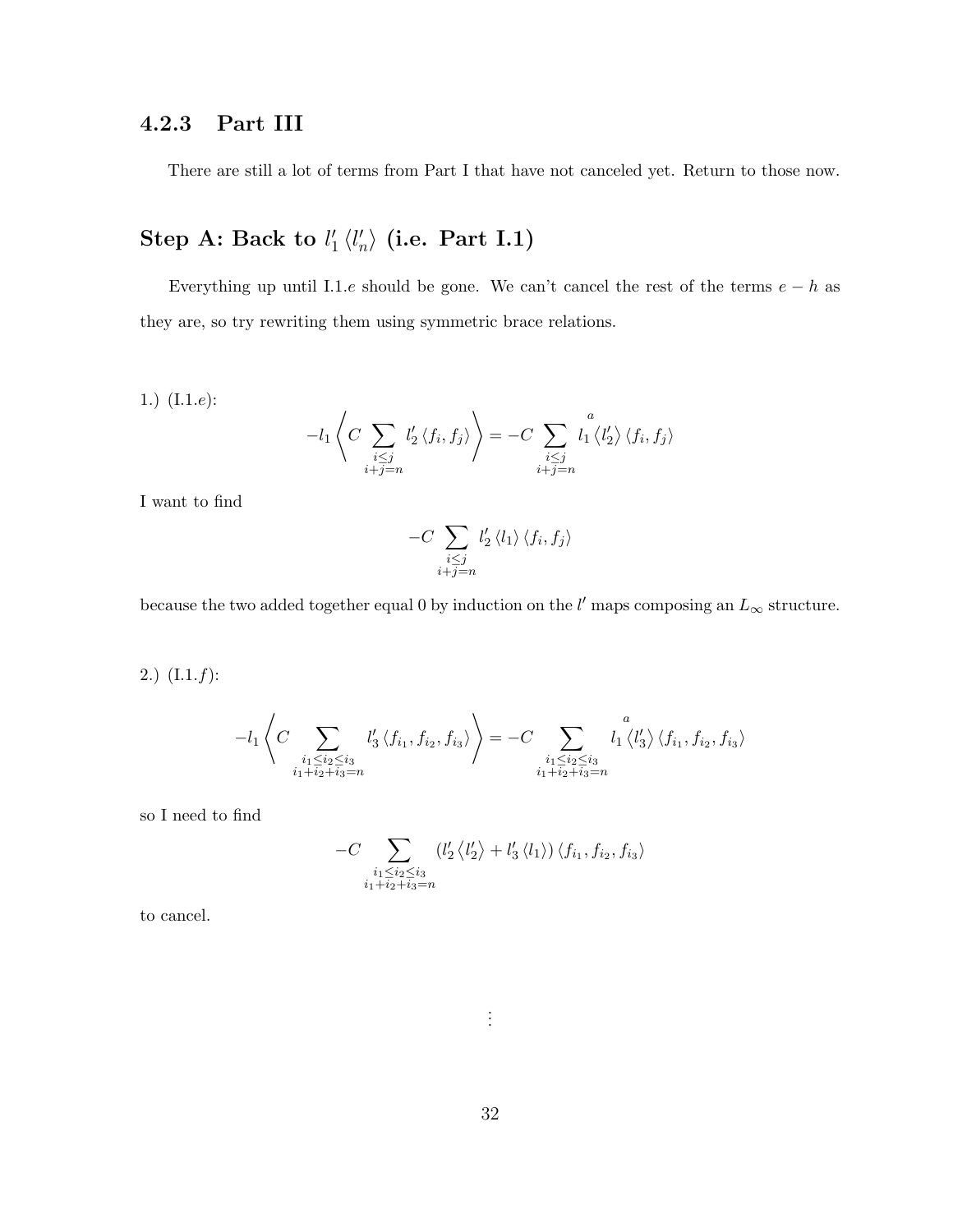3.) Generally, for  $j=2,\ldots,n-1$ :

$$
-C\sum_{\substack{i_1^1+\ldots+i_m^m=n \\ t_i+\ldots+t_m=j \\ i_1^1\leq\ldots\leq i_m^m}}\sum_{j=2}^{n-1}l_1\left\langle l'_j\left\langle f_{i_1^1},...,f_{i_m^m}\right\rangle\right\rangle=-C\sum_{\substack{i_1^1+\ldots+i_m^m=n \\ t_i+\ldots+t_m=j \\ i_1^1\leq\ldots\leq i_m^m}}\sum_{j=2}^{n-1}l_1\left\langle l'_j\right\rangle\left\langle f_{i_1^1},...,f_{i_m^m}\right\rangle
$$

I will need  $-C[l'_2\langle l'_{j-1}\rangle + l'_3\langle l'_{j-2}\rangle + ... + l'_j\langle l_1\rangle]$  with the appropriate associated f's. Note that the  $C$  coefficient should match up when these terms appear, since the  $f$ 's will be the same. There are no remaining terms in  $l'_1 \langle l'_n \rangle$  that have not been considered.

## ${\rm Step~B:~Back~to}~l'_2\left\langle l'_{n-1} \right\rangle$  (i.e.  ${\rm Part~I.2})$

1.)  $(I.2.e): -l'_2 \langle l_1 \langle f_{n-1} \rangle \rangle =$ a  $-l'_2 \langle l_1 \rangle \langle f_{n-1} \rangle +$ b  $\ell'_2 \langle l_1, f_{n-1} \rangle$  Term a is one of the induction terms needed. Also, the second term, b, will cancel with what was found in part viii of Step C when  $k = n - 1$  in the first summation.

2.) (I.2.f):  
\n
$$
-l'_{2}\left\langle C\sum_{\substack{i\leq j\\i+j=n-1}}l'_{2}\left\langle f_{i},f_{j}\right\rangle\right\rangle = -C\sum_{\substack{i\leq j\\i+j=n-1}}\left(l'_{2}\left\langle l'_{2}\right\rangle^{a}\left\langle f_{i},f_{j}\right\rangle+l'_{2}\left\langle l'_{2}\left\langle f_{i}\right\rangle,f_{j}\right\rangle+l'_{2}\left\langle l'_{2}\left\langle f_{j}\right\rangle,f_{i}\right\rangle\right)
$$

Again,  $a$  is an induction term. The other two  $(b \text{ and } c)$  will need to be manipulated later (the beginning of Part IV) to cancel.

. . .

3.) Similar for

$$
-C\sum_{\substack{i_1\leq \cdots \leq i_j\\i_1+\cdots +i_j=n-1}}\sum_{j=3}^{n-2}l'_2\left\langle l'_j\left\langle f_{i_1},...,f_{i_j}\right\rangle\right\rangle
$$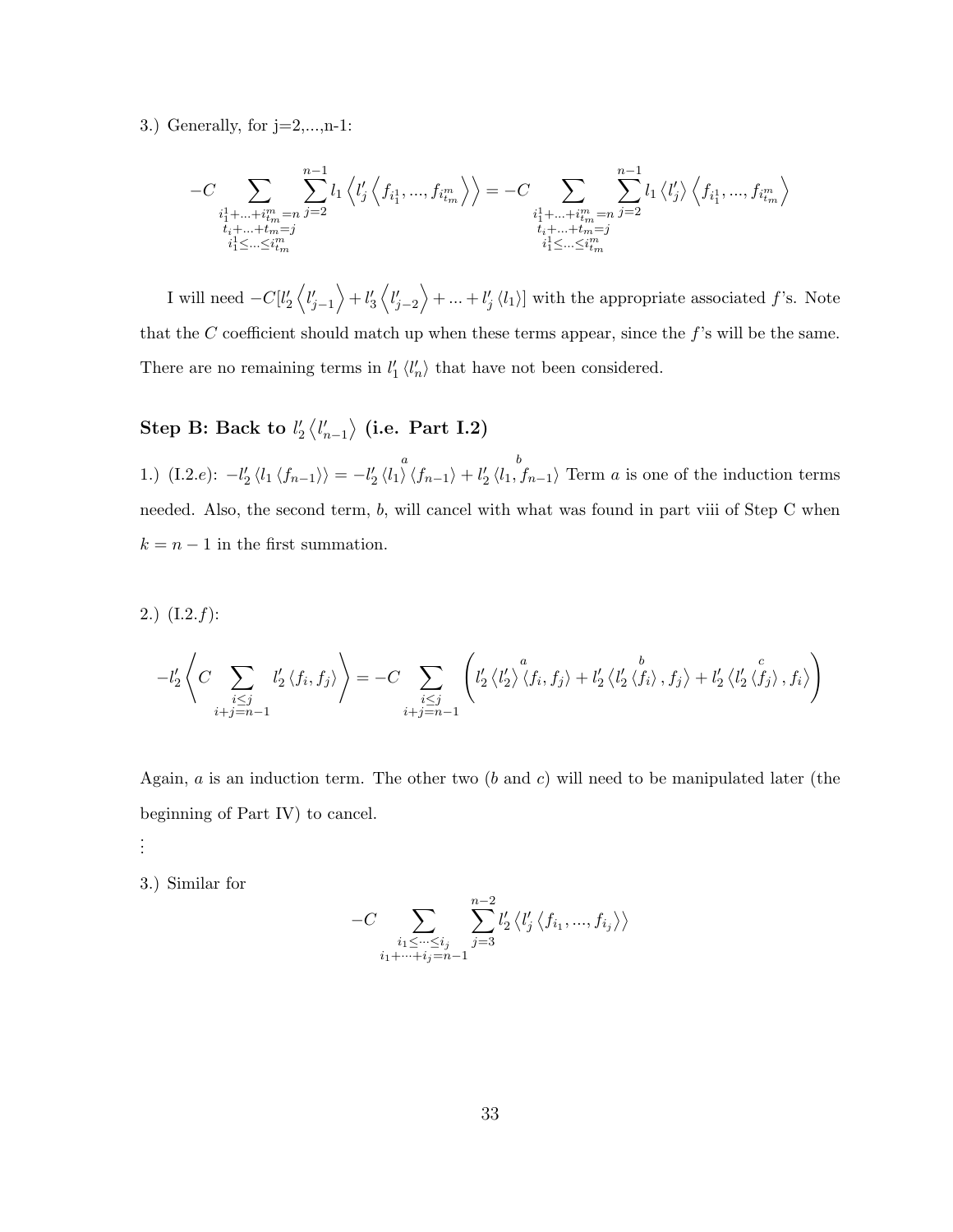$$
=C\sum_{\substack{i_1\leq \cdots \leq i_j\\i_1+\cdots +i_j=n-1}}\sum_{j=3}^{n-2}\left[-l'_2\left\langle l'_j\right\rangle\left\langle f_{i_1},...,f_{i_j}\right\rangle+\sum_{\sigma}l'_2\left\langle l'_j\left\langle f_{\sigma(i_1)},...,f_{\sigma(i_{j-1})}\right\rangle,f_{\sigma(i_j)}\right\rangle\right]
$$

where  $\sigma$  runs over all unshuffles such that  $\sigma(i_1)<\cdots<\sigma(i_{j-1}),\sigma(i_j).$ 

I will not write out this part of the proof for the Part I.3 section, because it is so similar to the other steps here.

Step C: Back to  $l'_k\left\langle l'_{n-k+1}\right\rangle$  (i.e. Part I.4)

1.) (I.4.e):

$$
-l'_{k} \langle l_1 \langle f_{n-k+1} \rangle \rangle = -l'_{k} \langle l_1 \rangle \langle f_{n-k+1} \rangle
$$

This is another induction term.

2.) (I.4.f):  
\n
$$
-l'_{k}\left\langle C \sum_{\substack{i \leq j \\ i+j=n-k+1}} l'_{2} \langle f_{i}, f_{j} \rangle \right\rangle
$$
\n
$$
= -C \sum_{\substack{i \leq j \\ i+j=n-k+1}} \left( l'_{k} \langle l'_{2} \rangle \langle f_{i}, f_{j} \rangle + l'_{k} \langle l'_{2} \langle f_{i} \rangle, f_{j} \rangle + l'_{k} \langle l'_{2} \langle f_{j} \rangle, f_{i} \rangle \right)
$$

3.) (I.4.g):

$$
-C \sum_{\substack{i_1 \leq i_2 \leq i_3 \\ i_1+i_2+i_3=n-k+1}} l'_k \left\langle l'_3 \left\langle f_{i_1}, f_{i_2}, f_{i_3} \right\rangle \right\rangle
$$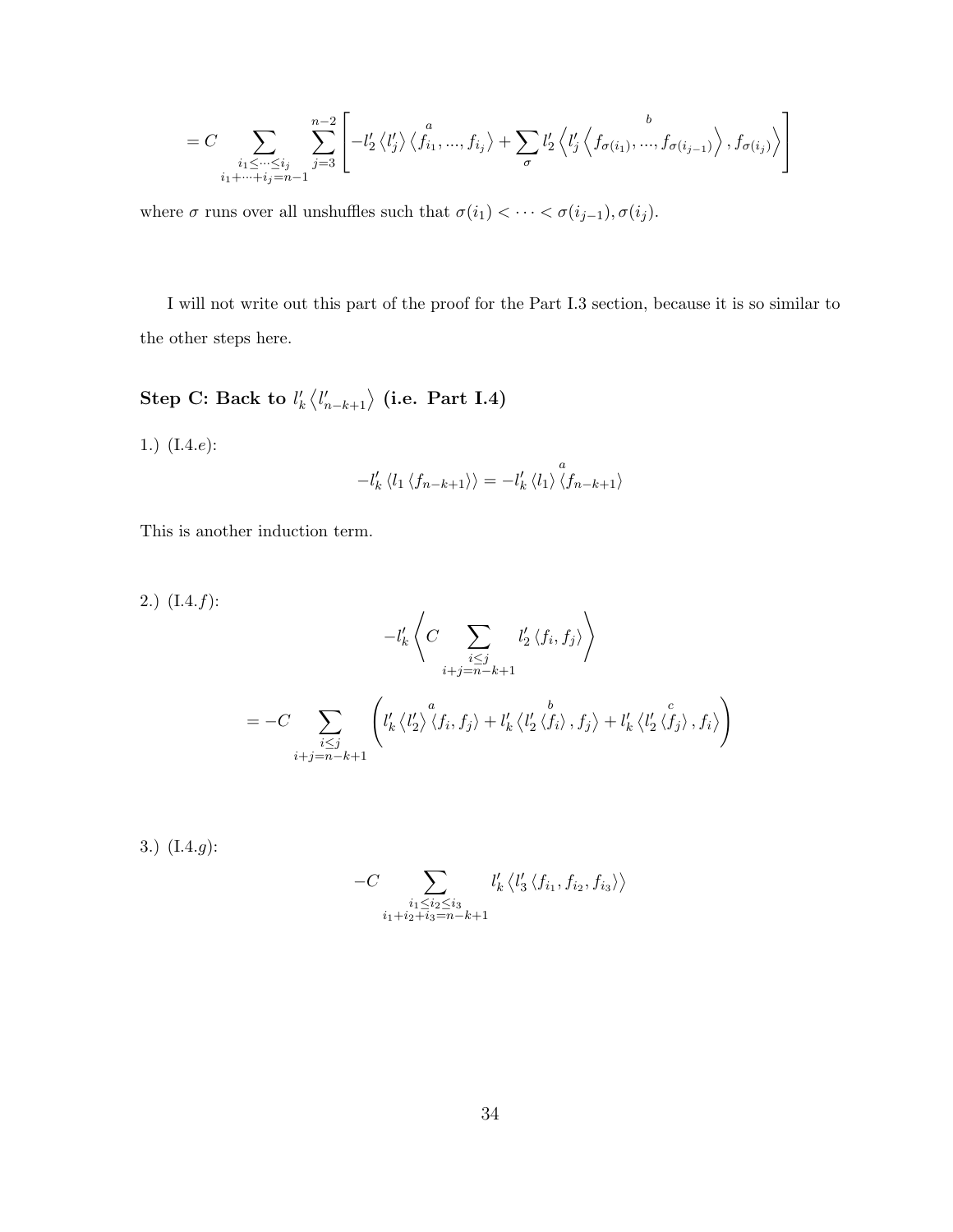$$
=C \sum_{\substack{i_1 \leq i_2 \leq i_3 \\ i_1+i_2+i_3=n-k+1}} \left[-l'_k \langle l'_3 \rangle \langle f_{i_1}, f_{i_2}, f_{i_3} \rangle \right.
$$
  
+ 
$$
\sum_{\sigma} l'_k \langle l'_3 \langle f_{\sigma(i_1)}, f_{\sigma(i_2)} \rangle, f_{\sigma(i_3)} \rangle + \sum_{\sigma} l'_k \langle l'_3 \langle f_{\sigma(i_1)} \rangle, f_{\sigma(i_2)}, f_{\sigma(i_3)} \rangle]
$$
  
:  
4.) (I.4.h):  $-l'_k \langle l'_{n-k} \langle f_2 \rangle \rangle = -l'_k \langle l'_{n-k} \rangle \langle f_2 \rangle$ 

Once this is completed, we can cancel:

 $\circ$  From III.A.1.a +III.B.1.a:  $\left(-l_1 \langle l_2' \rangle - l_2' \langle l_1 \rangle\right) \langle f_{n-1} \rangle = 0$ 

o From III.A.2.a and others not explicitly written:  $\left(-l_1 \langle l'_3 \rangle - l'_2 \langle l'_2 \rangle - l'_3 \langle l_1 \rangle\right) \langle f_{n-2} \rangle = 0$ 

: Continue for  $f_{n-3}$ ... $f_3$  and finally

$$
\circ \left[ -\sum_{k=1}^{n-1} l'_k \left\langle l'_{n-k} \right\rangle \right] \left\langle f_2 \right\rangle = 0
$$

Some more work is required to use this trick when there is more than one  $f$ . Notice that for 1.a above, we only have the induction term for  $f_{n-k+1}$  since  $l_1$  originally couldn't act on more than one f. Similarly, we are missing  $l'_k \langle l'_2 \rangle$  on more than two "f"s, and  $l'_k \langle l'_3 \rangle$  on more than three " $f$ "s, and so on.

If we look at the individual " $k$ "s from the a pieces of the rewritten symmetric braces in Part III, we have the following pieces that can be used for the induction argument on the l's being  $L_{\infty}$  maps. (leaving off the summations):

 $l'_j \langle l'_1 \rangle \langle f \rangle$  for  $j = 1, ..., n - 1$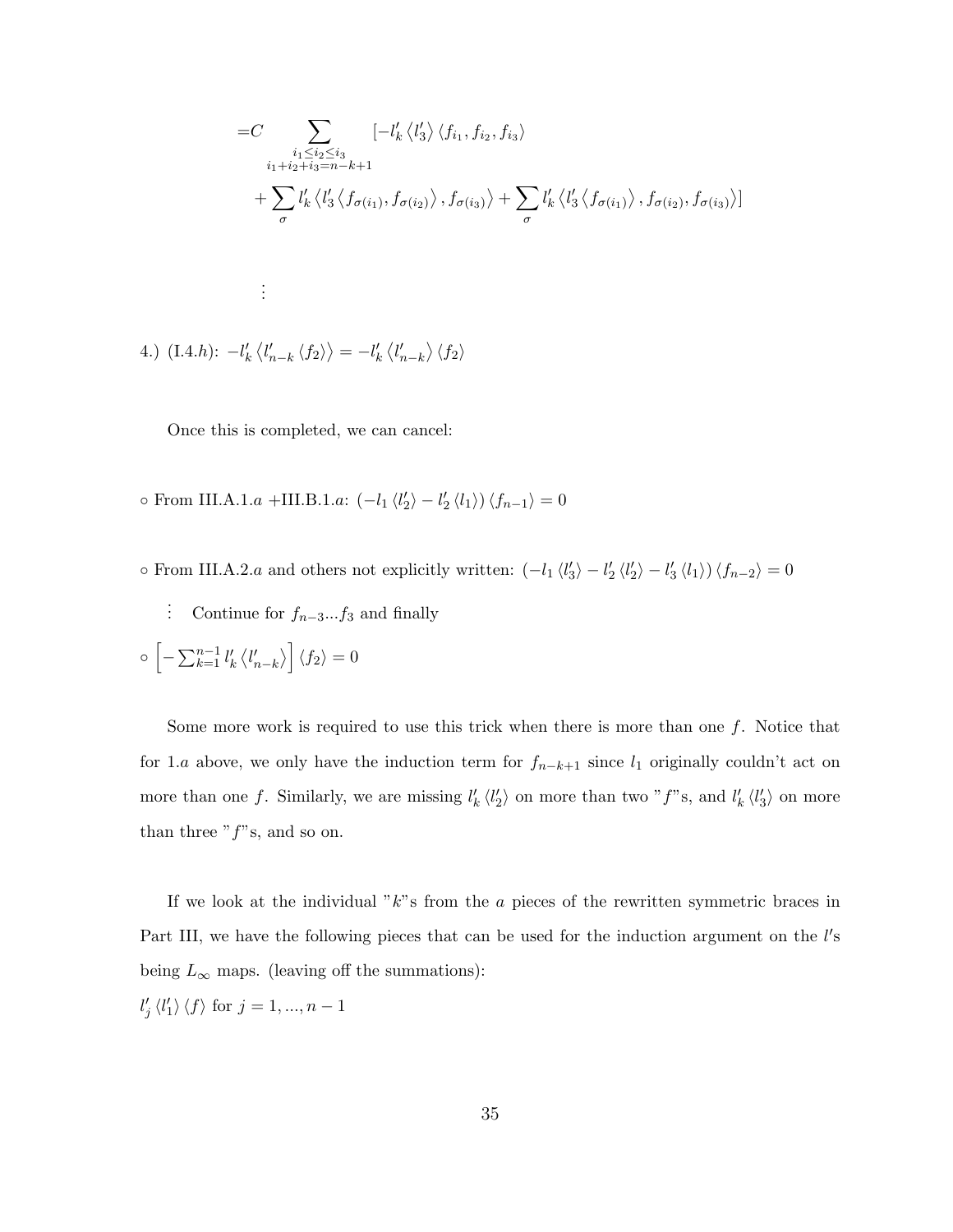$$
l'_j \langle l'_2 \rangle \langle f, f \rangle \text{ for } j = 1, ..., n-2
$$
  
\n
$$
l'_j \langle l'_3 \rangle \langle f, f, f \rangle \text{ for } j = 1, ..., n-3
$$
  
\n:  
\n
$$
l'_j \langle l'_{n-2} \rangle \langle f, ..., f \rangle \text{ for } j = 1, 2, \text{ where there are } n-2 \text{ "f"s.}
$$
  
\n
$$
l'_j \langle l'_{n-1} \rangle \langle f, ..., f \rangle \text{ for } j = 1, \text{ where there are } n-1 \text{ "f"s.}
$$

Much progress has been made, but I still need the other induction terms where there are more " $f$ " maps, and the  $b, c, \dots$  terms from Part III where the  $l_i'$  map within the symmetric braces was not  $l_1$ . If it was  $l_1$ , then it canceled with II.C.viii. I still have left other cases from II.viii and ix.

### 4.2.4 Part IV

Before finding the rest of the induction terms, note that  $l'_2 \langle l'_2, f_{n-2} \rangle$  appears when  $f_{i_1} = f_1$ in III.B.2.b, which is similar to  $-l'_2 \langle f_{n-2}, l_2 \rangle$  from II.C.viii.. How to use this: Expand the second  $l'_2$ , by its definition, in the first term mentioned above.

1.) 
$$
\frac{l'_2 \langle l'_2, f_{n-2} \rangle}{l'_2 \langle l'_2, f_{n-2} \rangle} = l'_2 \langle l_2, f_{n-2} \rangle + l'_2 \langle f_2 \langle l_1 \rangle, f_{n-2} \rangle - l'_2 \langle l_1 \langle f_2 \rangle, f_{n-2} \rangle
$$

- a cancels with  $-l'_2 \langle f_{n-2}, l_2 \rangle$  as described above.
- b cancels with the II.6. $e$  expansion in Part II.B where  $i_1 = 2, i_2 = n 2, j = 1$ .
- $\bullet$  c is going to give us an induction term:

 $\frac{l_2}{l_1}\left\langle l_1\left\langle f_2\right\rangle, f_{n-2}\right\rangle = -l_2'\left\langle l_1\right\rangle \left\langle f_2, f_{n-2}\right\rangle + l_2'\left\langle l_1\left\langle f_{n-2}\right\rangle, f_2\right\rangle$ 

and then the second term,  $l'_2 \langle l_1 \langle f_{n-2} \rangle, f_2 \rangle$ , will cancel with a similar step when we expand  $l'_2 \langle l'_{n-2}, f_2 \rangle$  and get  $-l'_2 \langle l_1 \langle f_{n-2} \rangle f_2 \rangle$ . Notice that we won't need to rewrite that part of the expansion (as was necessary in this step for  $c$ ) to get the induction term. So it will actually just cancel with the leftover term from c without any rewriting.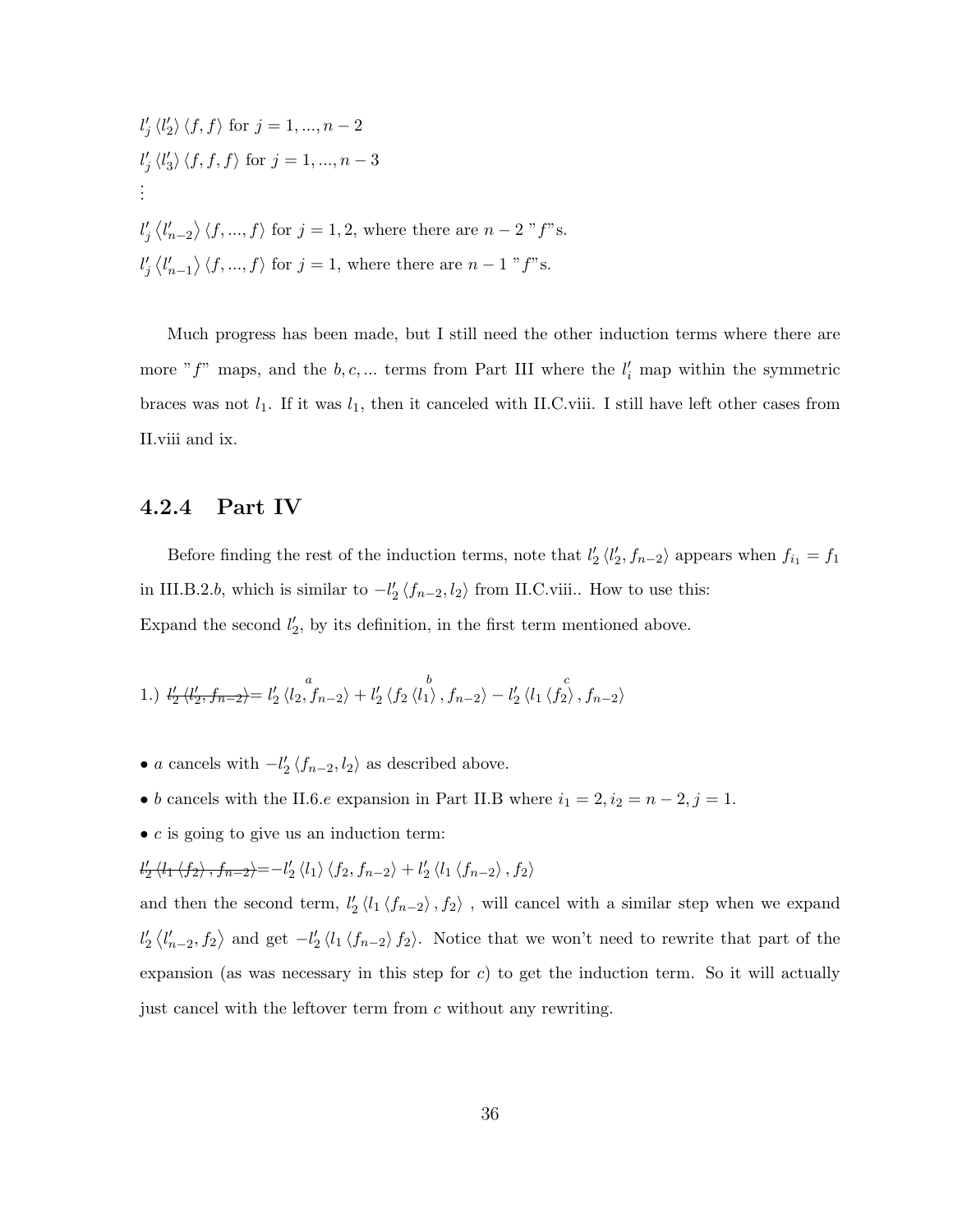2.) Expand III.B.3.b when  $\sigma(i_1) = \sigma(i_2) = \cdots = \sigma(i_{j-1}) = 1$ .

$$
\sum_{j=3}^{n-2} l'_2 \langle l'_j, f_{n-j} \rangle = \sum_{j=3}^{n-2} l'_2 \langle l_j, f_{n-j} \rangle + l'_2 \langle f_2 \langle l_{j-1} \rangle, f_{n-j} \rangle + \dots + l'_2 \langle f_j \langle l'_1 \rangle, f_{n-j} \rangle - l'_2 \langle l_1 \langle f'_j \rangle, f_{n-j} \rangle
$$
  

$$
-l'_2 \langle \sum_{\substack{i_1+i_2 \\ i_1 \le i_2}} Cl'_2 \langle f_{i_1}, f_{i_2} \rangle, f_{n-j} \rangle - \dots - l'_2 \langle l'_{j-1} \langle f_2 \rangle, f_{n-j} \rangle
$$

- $\bullet$   $\emph{a}$  cancels with II.C.viii.
- b cancels with II.4.g expansion in Part II.B
- $\bullet$   $c$  cancels with II.6. $e$  in Part II.B

• d: For  $j = 3, ..., \frac{n-2}{2}$  $\frac{-2}{2}$  (if n even) or  $\frac{n-3}{2}$  (if n odd), rewrite  $-l'_2 \langle l_1 \langle f_j \rangle$  ,  $f_{n-j} \rangle = -l'_2 \langle l_1 \rangle \langle f_j f_{n-j} \rangle +$ x  $l'_2 \langle l_1 \langle f_{n-j} \rangle, f_j \rangle$ . Once j is large enough (the j and  $n-j$  subscripts will have "switched places") then we will already have all of the induction terms needed. So instead of expanding these d terms, they will cancel with the leftovers from the expansions for the smaller " $j$ "s (before they switched places), as was described in 1.c above. Note the opposite sign for x compared to  $d$ .

• *e*: If none of the three "
$$
f
$$
"s are the identity, then

$$
l'_2 \left\langle \sum_{\substack{i_1+i_2 \\ i_1 \le i_2}} Cl'_2 \left\langle f_{i_1}, f_{i_2} \right\rangle, f_{n-j} \right\rangle
$$

$$
= -C \sum_{\substack{i_1+i_2=j\\i_1\leq i_2}} [l'_2 \langle l'_2 \rangle \langle f_{i_1}, f_{i_2}, f_{n-j} \rangle + l'_2 \langle l'_2 \langle f_{i_1}, f_{n-j} \rangle, f_{i_2} \rangle + l'_2 \langle l'_2 \langle f_{i_2}, f_{n-j} \rangle, f_{i_1} \rangle
$$

If one  $f = f_1$ , then do not rewrite and go ahead and cancel with Part III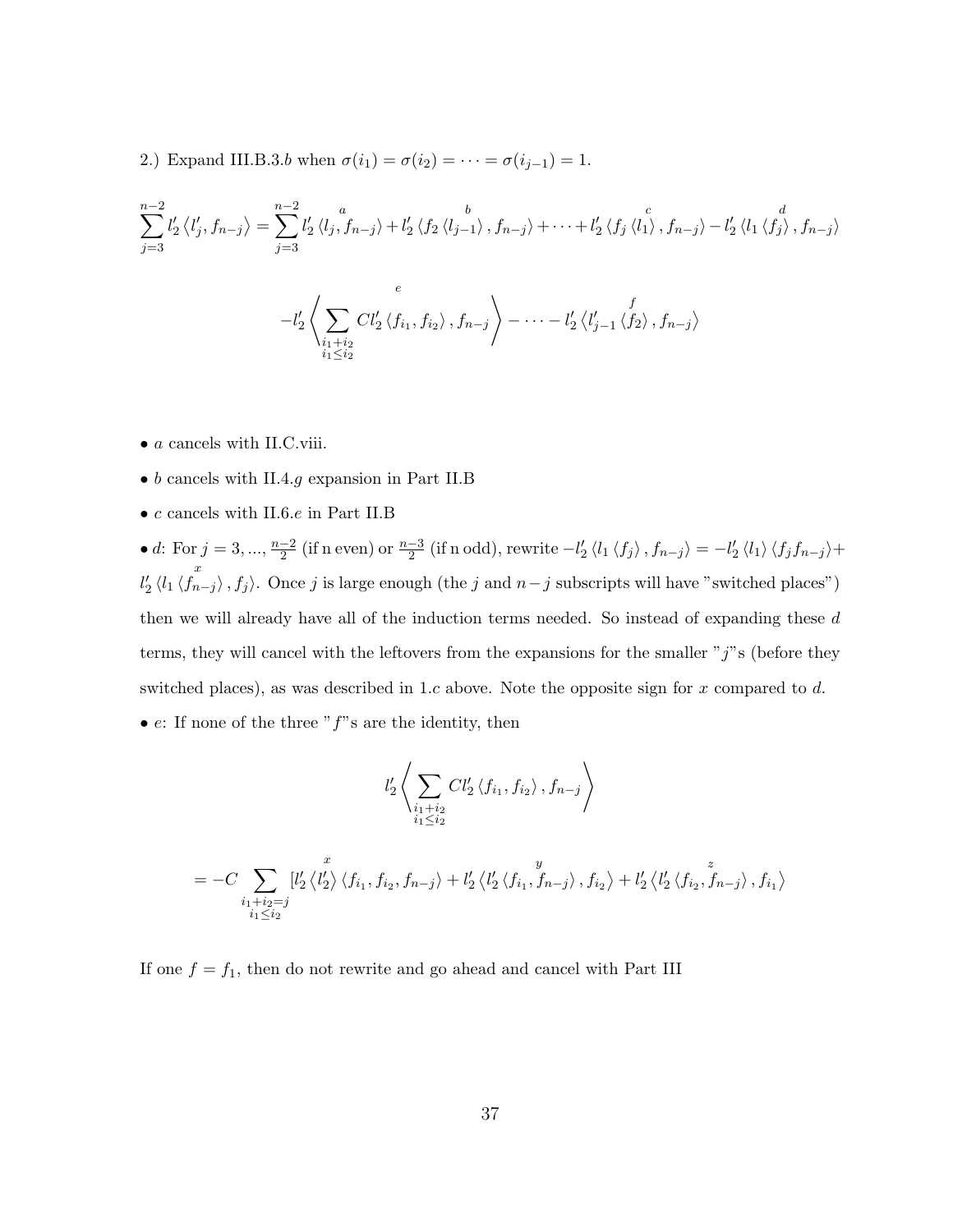$\circ$  x is needed for induction.

 $\circ$  y and z will cancel with later terms from this step once all induction pieces have been found and expansion no longer needed for e.

 $\bullet$   $f:$  No need to rewrite this. It will cancel with III.B.3.

3.) Expand similarly for all terms of the type  $l'_k\langle l'_j, f, f, f... \rangle$ ,  $k = 3, ..., n$ , which come from III.C.3 when all f's in the piece  $l'_j \langle f_{\sigma(i_1)},..., f_{\sigma(i_l)} \rangle$  are  $f_1$  =identity.

$$
-C \sum_{\sigma(i_{l+1}) \leq \cdots \leq \sigma(i_{j})} l'_{k} \langle l'_{j}, f_{\sigma(i_{l+1})}, \ldots, f_{\sigma(i_{j})} \rangle
$$
  
\n
$$
= -C \sum_{j=1}^{k-1} \sum_{\sigma(i_{l+1}) \leq \cdots \leq \sigma(i_{j})} [l'_{k} \langle l_{j}, f_{\sigma(i_{l+1})}, \ldots, f_{\sigma(i_{j})} \rangle + l'_{k} \langle f_{2} \langle l_{j-l+1} \rangle, f_{\sigma(i_{l+1})}, \ldots, f_{\sigma(i_{j})} \rangle
$$
  
\n
$$
+ \cdots + l'_{k} \langle f_{j} \langle l_{1} \rangle, f_{\sigma(i_{l+1})}, \ldots, f_{\sigma(i_{j})} \rangle
$$
  
\n
$$
-l'_{k} \langle l_{1} \langle f_{j} \rangle, f_{\sigma(i_{l+1})}, \ldots, f_{\sigma(i_{j})} \rangle - l'_{k} \langle C \sum_{\substack{r_{1} \leq r_{2} \\ r_{1} + r_{2} = j}} l'_{2} \langle f_{r_{1}}, f_{r_{2}} \rangle, f_{i_{1}}, \ldots, f_{i_{m}} \rangle
$$
  
\n
$$
-l'_{k} \langle C \sum_{\substack{r_{1} \leq r_{2} \leq r_{3} \\ r_{1} + r_{2} + r_{3} = j}} l'_{3} \langle f_{r_{1}}, f_{r_{2}}, f_{r_{3}} \rangle, f_{\sigma(i_{l+1})}, \ldots, f_{\sigma(i_{j})} \rangle - \cdots - l'_{k} \langle l'_{j-1} \langle f_{2} \rangle, f_{i_{1}}, \ldots, f_{i_{m}} \rangle]
$$

- $\bullet$   $a$  cancels with II.6. $f$  in Part II.B, when some " $f$ "s =  $f_1$ .
- $\bullet$   $b$  and  $c$  cancel with II.C.viii if only one  $f\neq f_{1}$  and III.C.ix otherwise.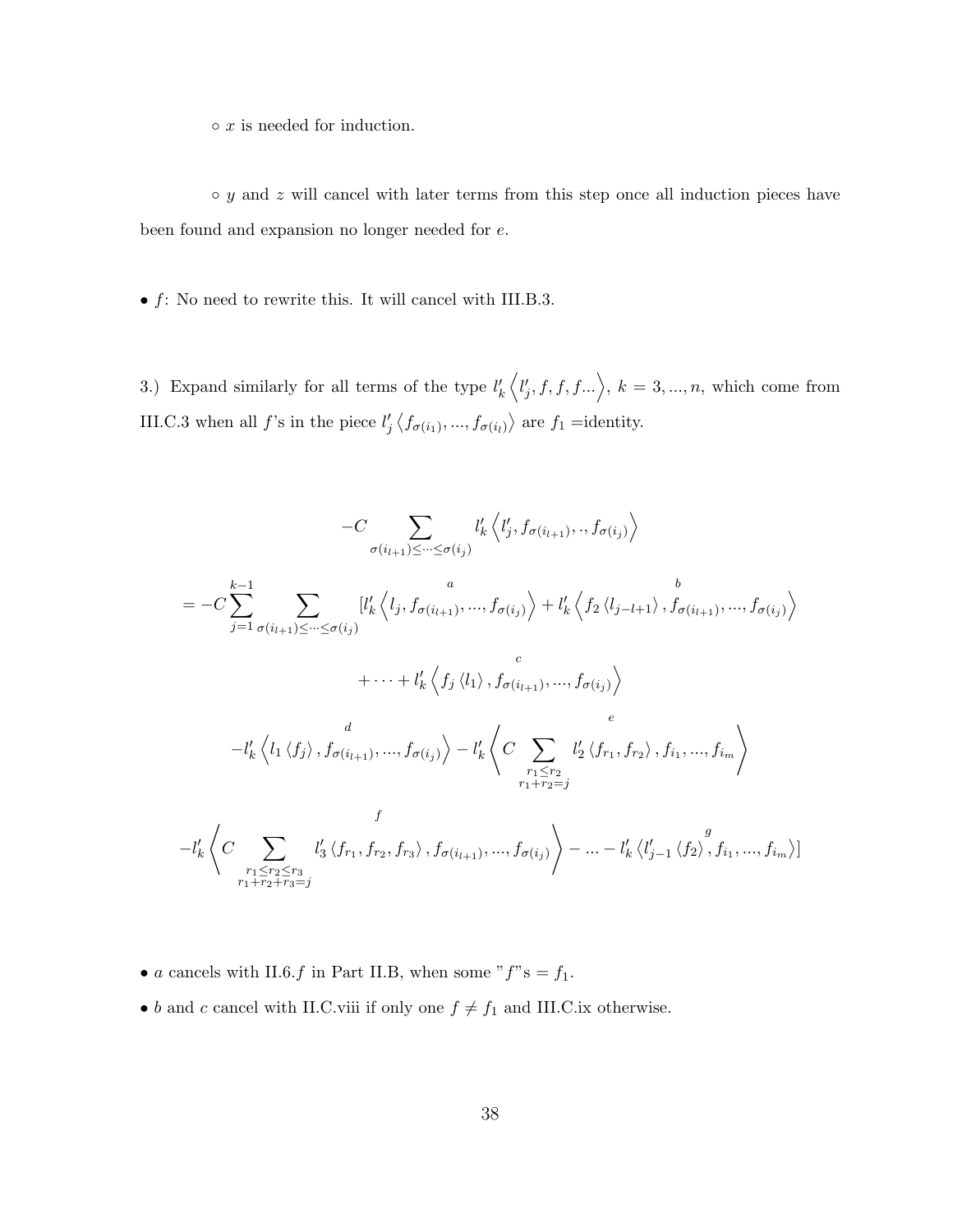$\bullet$   $d$  must be rewritten as:

$$
-l'_{k} \langle l_{1} \rangle \langle f_{j}, f_{\sigma(i_{l+1})}, ..., f_{\sigma(i_{j})} \rangle + l'_{k} \langle l_{1} \langle f_{\sigma(i_{l+1})} \rangle, f_{j}, ..., f_{\sigma(i_{j})} \rangle
$$
  
+ ... +  $l'_{k} \langle l_{1} \langle f_{\sigma(i_{j})} \rangle, f_{j}, f_{\sigma(i_{l+1})}, ..., f_{\sigma(i_{j}-1)} \rangle$ 

All terms, excluding the first one which is used for induction, will cancel in this same process for a different  $j$ . We won't have to rewrite to get the induction term for these  $f$  maps again.

Continue this process for  $e$ ,  $f$ , and  $g$ , using the first term for induction and canceling the rest as different  $j$  values are used. Eventually, this will take care of anything left in II.viii and ix as well as any other remaining terms from Part III.  $\blacksquare$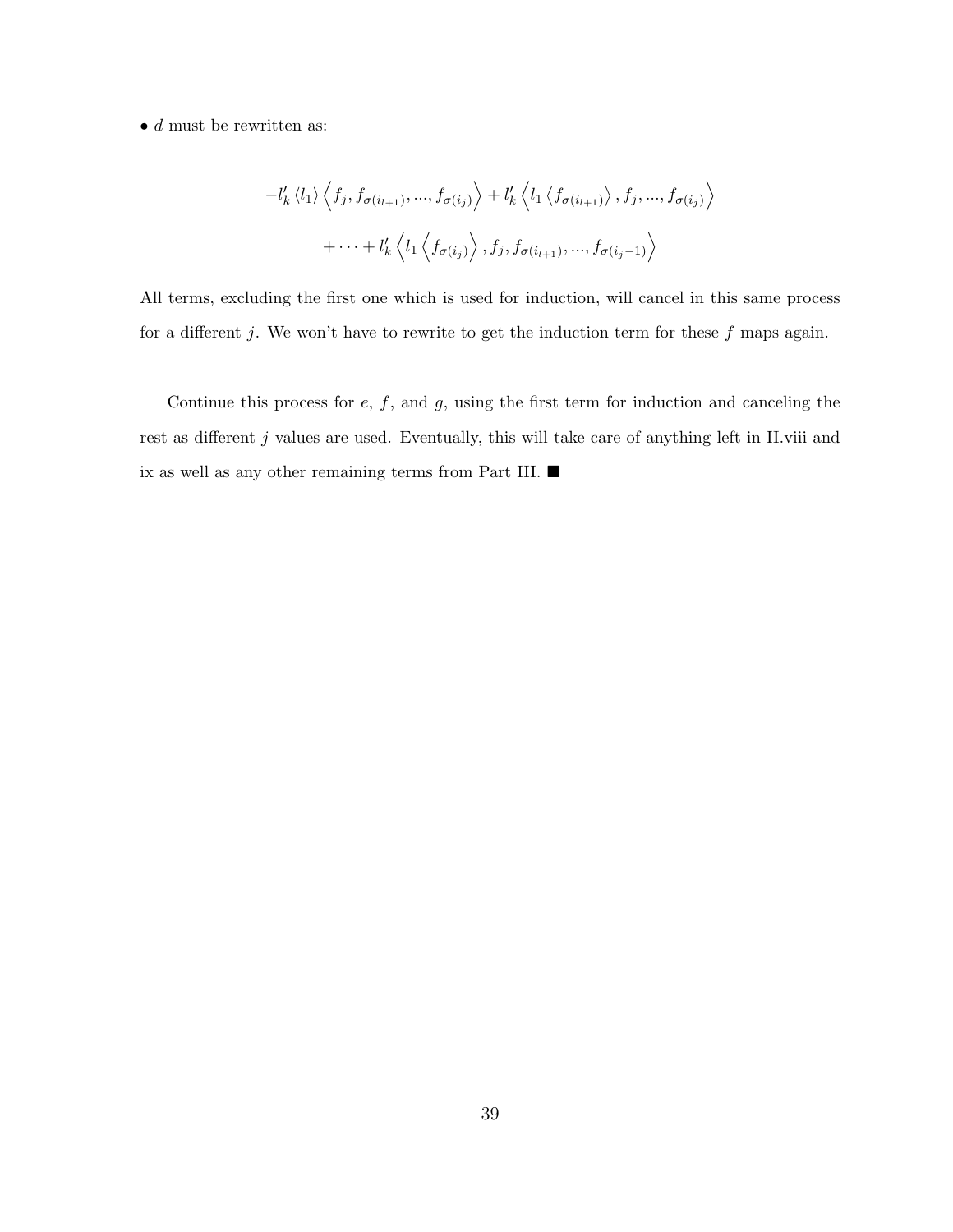# Chapter 5

# General Example Proof for  $n = 4$

The proof of the theorem will be greatly illuminated if it is demonstrated for a reasonably small n. The smallest value that still allows insight into the complexities of the proof is  $n = 4$ . I will follow the outline given in chapter 4 for this example proof. The theorem gives:

$$
\sum_{i=1}^{4} f_i \left\langle l_{5-i} \right\rangle = \sum_{j=1}^{4} \sum_{\substack{i_1^1 = ... = i_{t_1}^1 < i_1^2 = ... = i_{t_2}^2 < i_1^m = ... = i_{t_m}^m \\ i_1^1 + i_2^1 + ... + i_{t_m}^m = 4 \\ t_1 + t_2 + ... + t_m = j}} Cl'_j \left\langle f_{i_1^1}, ..., f_{i_{t_1}^1}, f_{i_1^2}, ..., f_{i_{t_2}^2}, ..., f_{i_1^m}, ..., f_{i_{t_m}^m} \right\rangle
$$

for  $C = \prod \frac{1}{(t_a)!}$ ,  $a = 1, ..., m$  with  $f_1$  =identity.

The formulas for  $l'_1, l'_2, l'_3$ , and  $l'_4$  were found in section 3.4. I relist them here: •  $l'_1 = l_1$ 

• 
$$
l'_2 = l_2 + f_2 \langle l_1 \rangle - l_1 \langle f_2 \rangle
$$

- $l'_3 = l_3 + f_2 \langle l_2 \rangle + f_3 \langle l_1 \rangle l_1 \langle f_3 \rangle l'_2 \langle f_2 \rangle$
- $l'_4 = l_4 + f_2 \langle l_3 \rangle + f_3 \langle l_2 \rangle + f_4 \langle l_1 \rangle l_1 \langle f_4 \rangle l'_2 \langle f_3 \rangle \frac{1}{2!} l'_2 \langle f_2, f_2 \rangle l'_3 \langle f_2 \rangle$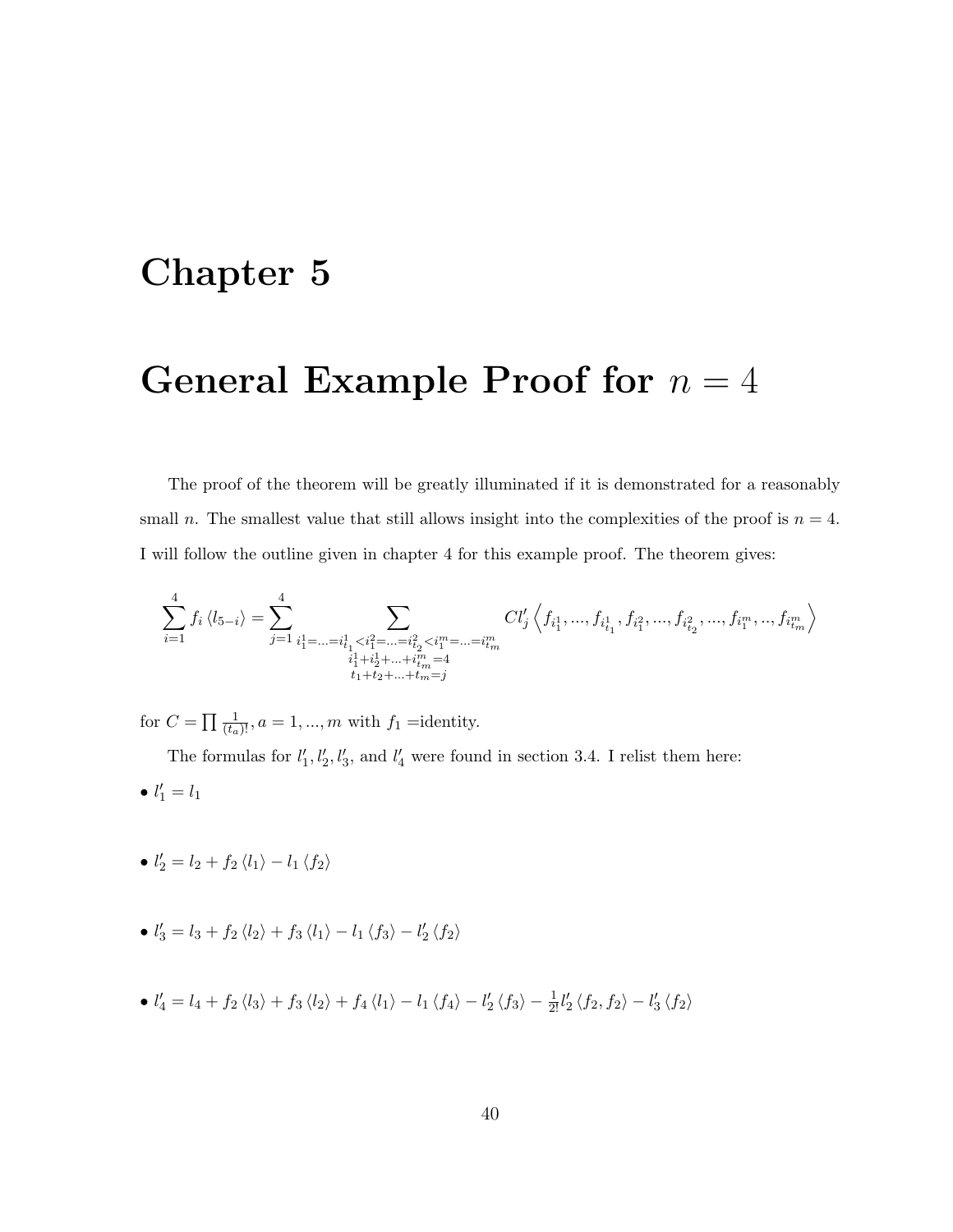## 5.1 Proof

To prove that these maps compose an  $L_{\infty}$  algebra structure, I have to show  $l'_1 \langle l'_4 \rangle + l'_2 \langle l'_3 \rangle + l'_3 \langle l'_4 \rangle$  $l'_3 \langle l'_2 \rangle + l'_4 \langle l'_1 \rangle = 0$ . I want to start by expanding the second map using its definition as given above.

## 5.1.1 Part I

- 1.)  $\mathbf{l}'_1 \langle \mathbf{l}'_4 \rangle = l_1 \langle l_4 + f_2 \langle l_3 \rangle + f_3 \langle l_2 \rangle + f_4 \langle l_1 \rangle l_1 \langle f_4 \rangle \frac{1}{2!} l'_2 \langle f_2, f_2 \rangle l'_2 \langle f_3 \rangle$ =  $\frac{a}{\langle l_1}\langle l_4\rangle +l_1 \langle f_2\langle l_3\rangle\rangle +l_1 \langle f_3\langle l_2\rangle\rangle +l_1 \langle f_4\langle l_1\rangle\rangle -\, l_1\langle l_1\langle f_4\rangle\rangle \frac{1}{2!}l_1\langle l'_2\langle f_2, f_2\rangle\rangle$ f  $l_1\left\langle l_2'\left\langle f_3\right\rangle\right\rangle$ − g  $l_1\left\langle l_3'\left\langle f_2\right\rangle\right\rangle$
- 2.)  $\mathbf{l}'_2 \langle \mathbf{l}'_3 \rangle = l'_2 \langle l_3 + f_2 \langle l_2 \rangle + f_3 \langle l_1 \rangle l_1 \langle f_3 \rangle l'_2 \langle f_2 \rangle \rangle$ = a  $l_2 \langle l_3 \rangle +$ b  $l_2'\langle f_2\langle l_2\rangle\rangle +$ c  $l_2'\langle f_3\langle l_1\rangle\rangle$ d  $l_2 \langle l_1 \langle f_3 \rangle \rangle$ e  $l_{2}^{\prime}\left\langle l_{2}^{\prime}\left\langle f_{2}\right\rangle \right\rangle$

3.)  $\mathbf{l}'_3 \langle \mathbf{l}'_2 \rangle = l'_3 \langle l_2 + f_2 \langle l_1 \rangle - l_1 \langle f_2 \rangle \rangle$ 

$$
= l'_3 \stackrel{a}{\langle l_2 \rangle} + l'_3 \stackrel{b}{\langle l_2 \langle l_1 \rangle} - l'_3 \stackrel{c}{\langle l_1 \langle l_2 \rangle} \rangle
$$

4.)  $I'_4 \langle I'_1 \rangle =$ a  $l_4'\langle l_1\rangle$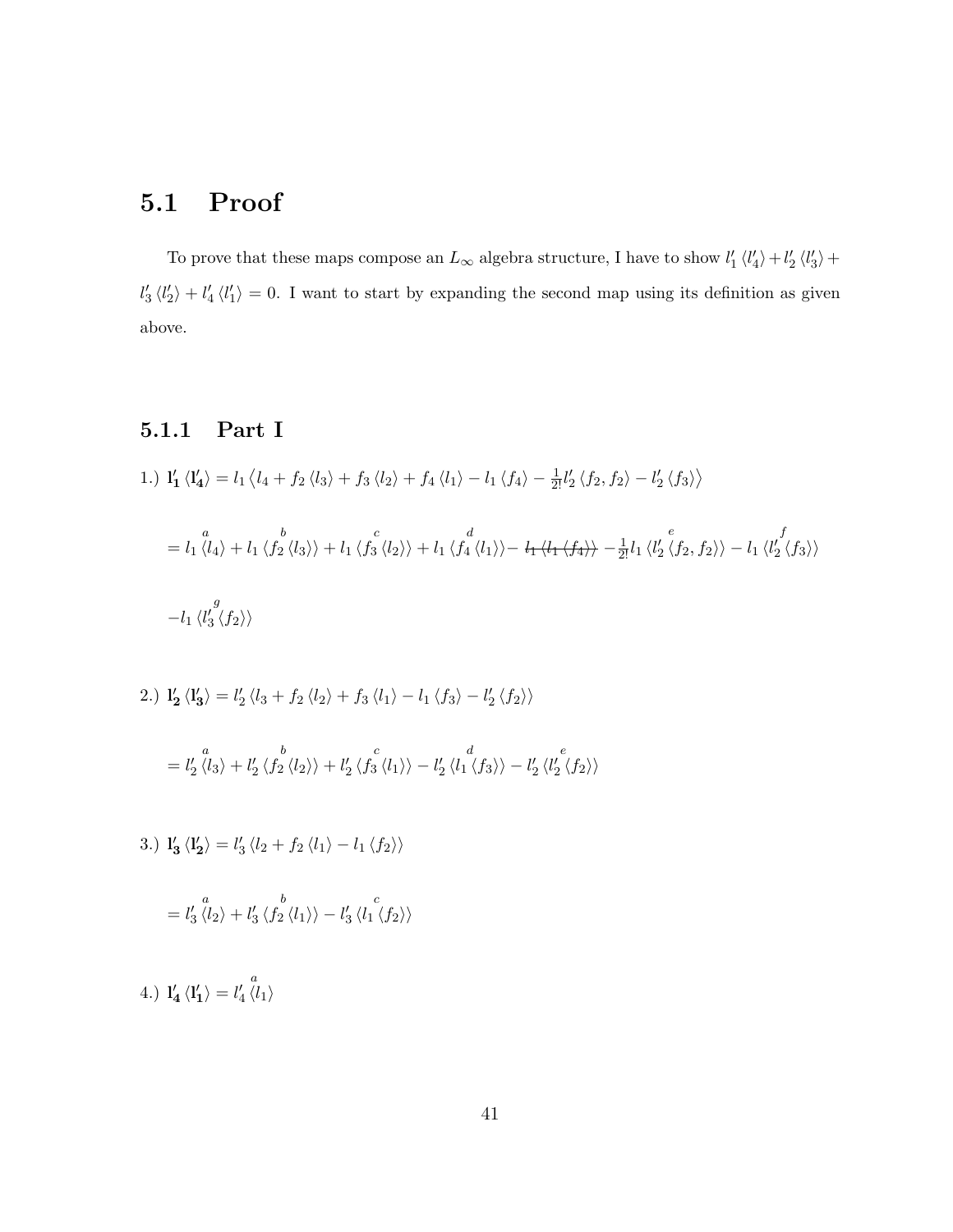Note that  $l_1 \circ l_1$  should always be zero because  $l_1$  is a differential.

## 5.1.2 Part II

#### Step A

To use the fact that I have an  $L_{\infty}$  algebra structure, I need to find the terms that cancel due to  $l \langle l \rangle = 0$  for  $l = l_1 + l_2 + l_3 + l_4$ . Try expanding  $l'_2 \langle l_3 \rangle$ ,  $l'_3 \langle l_2 \rangle$ , and  $l'_4 \langle l_1 \rangle$  (the a terms), using the definitions for the first maps.

1.)  $\mathbf{l'_2} \langle \mathbf{l_3} \rangle = (l_2 + f_2 \langle l_1 \rangle - l_1 \langle f_2 \rangle) \langle l_3 \rangle$ 

$$
= l_2 \langle l_3 \rangle + f_2 \langle l_1 \rangle \langle l_3 \rangle - l_1 \langle f_2 \rangle \langle l_3 \rangle
$$

2.) 
$$
\mathbf{l}'_3 \langle \mathbf{l}_2 \rangle = (l_3 + f_2 \langle l_2 \rangle + f_3 \langle l_1 \rangle - l_1 \langle f_3 \rangle - l'_2 \langle f_2 \rangle) \langle l_2 \rangle
$$

$$
= l_3 \langle l_2 \rangle + f_2 \langle l_2 \rangle \langle l_2 \rangle + f_3 \langle l_1 \rangle \langle l_2 \rangle - l_1 \langle f_3 \rangle \langle l_2 \rangle - l'_2 \langle f_2 \rangle \langle l_2 \rangle
$$

3.)  $\mathbf{l}'_4 \langle \mathbf{l}_1 \rangle = (l_4 + f_2 \langle l_3 \rangle + f_3 \langle l_2 \rangle + f_4 \langle l_1 \rangle - l_1 \langle f_4 \rangle - \frac{1}{2!} l'_2 \langle f_2, f_2 \rangle - l'_2 \langle f_3 \rangle) \langle l_1 \rangle$ 

$$
= l_4 \langle l_1 \rangle + f_2 \langle l_3 \rangle \langle l_1 \rangle + f_3 \langle l_2 \rangle \langle l_1 \rangle + f_4 \langle l_1 \rangle \langle l_1 \rangle - l_1 \langle f_4 \rangle \langle l_1 \rangle - l_2' \langle f_3 \rangle \langle l_1 \rangle - \frac{1}{2!} l_2' \langle f_2, f_2 \rangle \langle l_1 \rangle
$$
  

$$
-l_3' \langle f_2 \rangle \langle l_1 \rangle
$$

#### Step B

To find more terms to cancel, rewrite all Part II.A.b, c, ..., g terms using the definition of symmetric braces.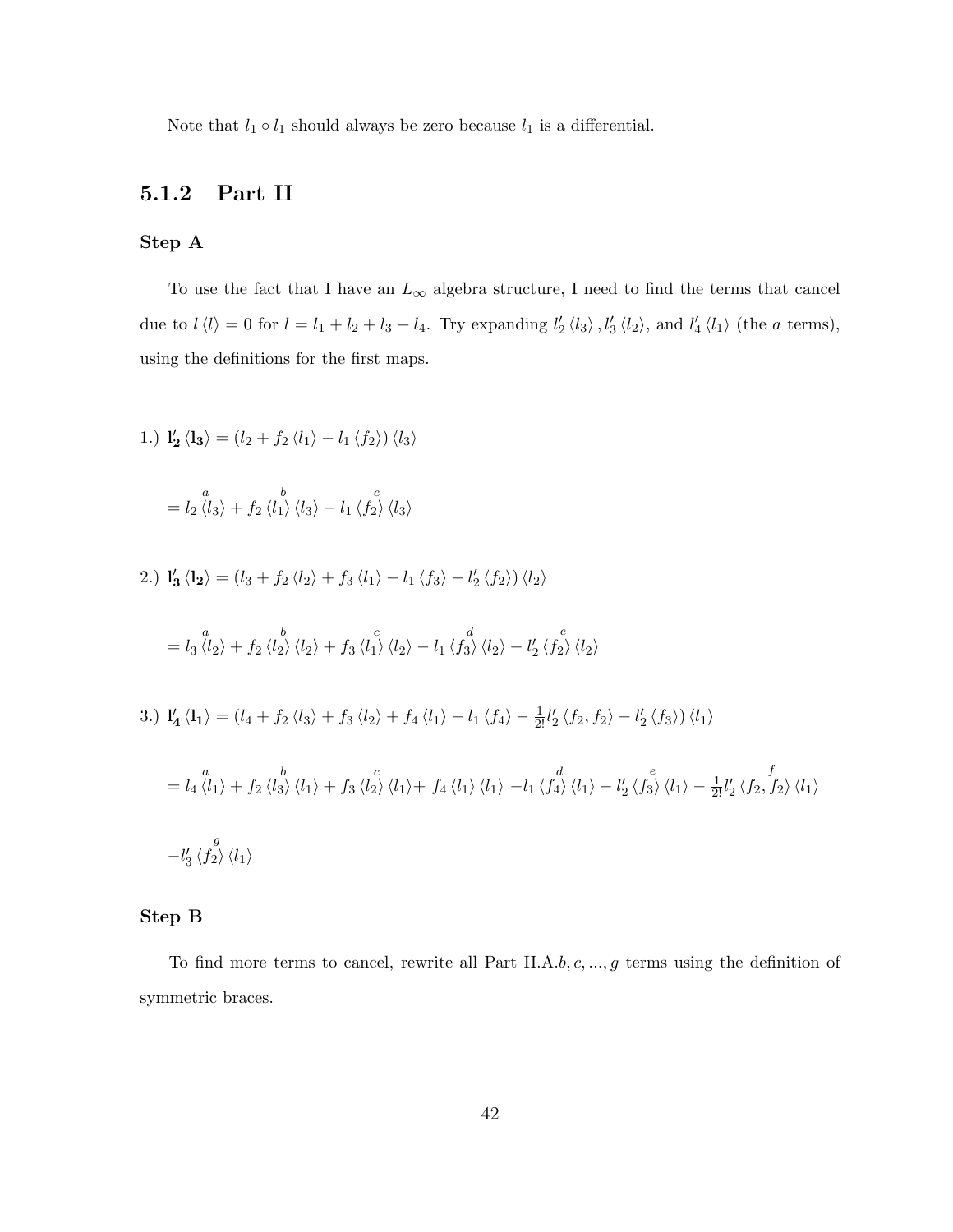II.1.b: 
$$
f_2 \langle l_1 \rangle \langle l_3 \rangle = f_2 \langle l_1 \langle l_3 \rangle \rangle + f_2 \langle l_1, l_3 \rangle
$$
  
II.1.c:  $-l_1 \langle f_2 \rangle \langle l_3 \rangle = -l_1 \langle f_2 \langle l_3 \rangle \rangle$ 

II.2.b: 
$$
f_2 \langle l_2 \rangle \langle l_2 \rangle = f_2 \langle l_2 \rangle \langle l_2 \rangle + f_2 \langle l_2, l_2 \rangle
$$
  
\nII.2.c:  $f_3 \langle l_1 \rangle \langle l_2 \rangle = f_3 \langle l_1 \langle l_2 \rangle \rangle + f_3 \langle l_1, l_2 \rangle$   
\nII.2.d:  $-l_1 \langle f_3 \rangle \langle l_2 \rangle = -l_1 \langle f_3 \langle l_2 \rangle \rangle$   
\nII.2.e:  $-l_2' \langle f_2 \rangle \langle l_2 \rangle = -l_2' \langle f_2 \langle l_2 \rangle \rangle - l_2' \langle f_2, l_2 \rangle$ 

II.3.b: 
$$
f_2 \langle l_3 \rangle \langle l_1 \rangle = f_2 \langle l_3 \langle l_1 \rangle \rangle + f_2 \langle l_3, l_1 \rangle
$$
  
\nII.3.c:  $f_3 \langle l_2 \rangle \langle l_1 \rangle = f_3 \langle l_2 \langle l_1 \rangle \rangle + f_3 \langle l_2, l_1 \rangle$   
\nII.3.d:  $-l_1 \langle f_4 \rangle \langle l_1 \rangle = -l_1 \langle f_4 \langle l_1 \rangle \rangle$   
\nII.3.e:  $-l_2' \langle f_3 \rangle \langle l_1 \rangle = -l_2' \langle f_3 \langle l_1 \rangle \rangle - l_2' \langle f_3, l_1 \rangle$   
\nII.3.f:  $-\frac{1}{2!}l_2' \langle f_2, f_2 \rangle \langle l_1 \rangle = -\frac{1}{2}l_2' \langle f_2 \langle l_1 \rangle, f_2 \rangle - \frac{1}{2}l_2' \langle f_2, f_2 \langle l_1 \rangle \rangle = -l_2' \langle f_2 \langle l_1 \rangle, f_2 \rangle$   
\nII.3.g:  $-l_3' \langle f_2 \rangle \langle l_1 \rangle = -l_3' \langle f_2 \langle l_1 \rangle \rangle - l_3' \langle f_2, l_1 \rangle$ 

#### Step C

Now there is enough information for some patterns to become noticeable:

i) From the a's in Part II we get  $l_1 \langle l_4 \rangle + l_2 \langle l_3 \rangle + l_3 \langle l_2 \rangle + l_4 \langle l_1 \rangle$  which = 0 since these maps make up an $L_\infty$  algebra.

ii) From the b's in Part II we get  $f_2 \langle l_1 \langle l_3 \rangle \rangle + f_2 \langle l_2 \langle l_2 \rangle \rangle + f_2 \langle l_3 \langle l_1 \rangle \rangle = f_2 \langle l_1 \langle l_3 \rangle + l_2 \langle l_2 \rangle + l_3 \langle l_1 \rangle \rangle =$  $\boldsymbol{0}$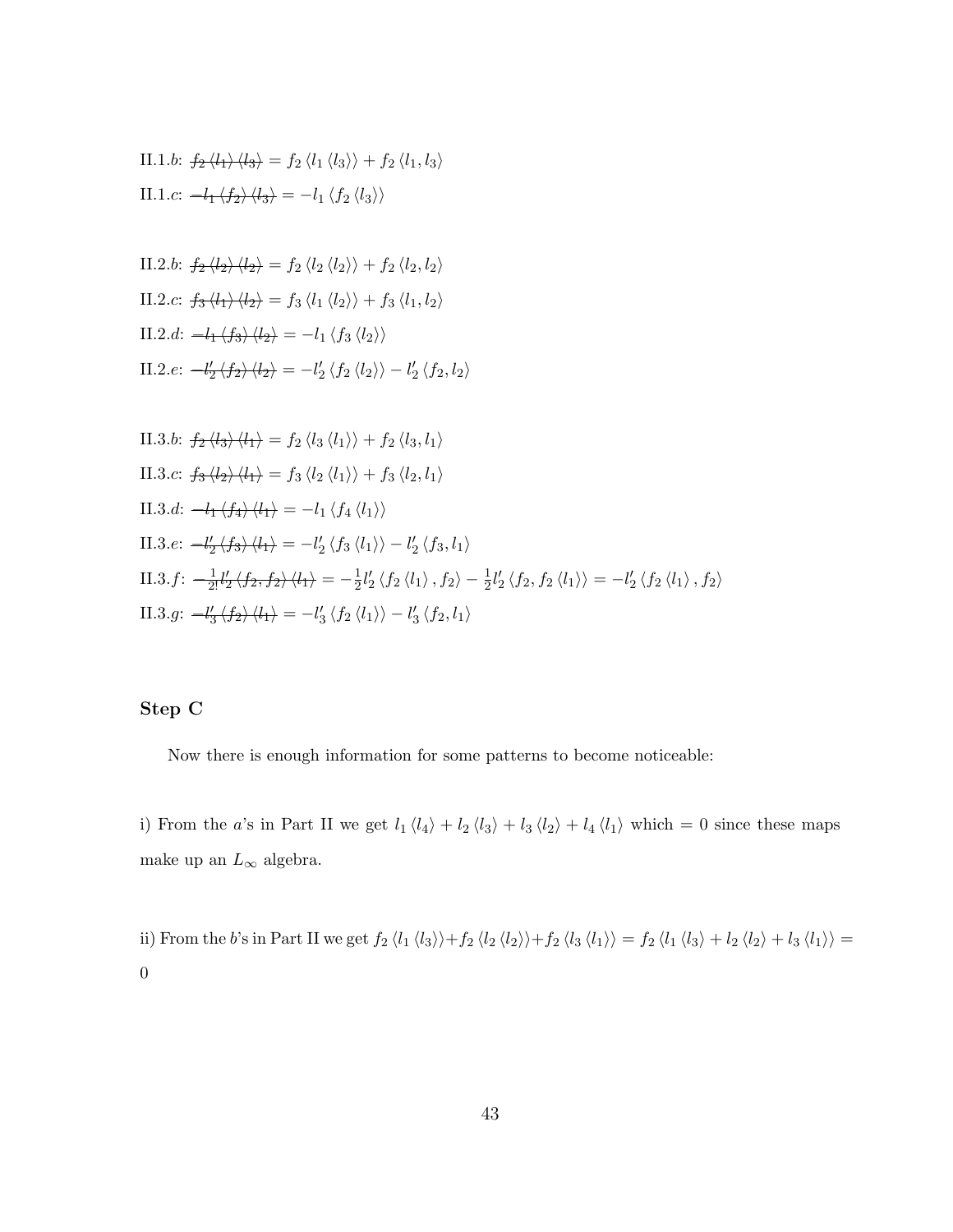iii) Similarly, from II.2.c+II.3.c we get  $f_3 \langle l_1 \langle l_2 \rangle \rangle + f_3 \langle l_2 \langle l_1 \rangle \rangle = f_3 \langle l_1 \langle l_2 \rangle + l_2 \langle l_1 \rangle \rangle = 0$ 

iv) From II.2.b,  $f_2 \langle l_2, l_2 \rangle = 0$  by symmetry of the braces (recall that the brace degree for  $l_2$  is -1 since  $l_2 \in B_{-1}(V)$ ). Also,  $f_2 \langle l_1, l_3 \rangle$  and  $f_2 \langle l_3, l_1 \rangle$  cancel and  $f_3 \langle l_1, l_2 \rangle$  will cancel with  $f_3 \langle l_2, l_1 \rangle$ , which takes care of all of the expansion terms from II.1.b, II.2.c, and II.3.b, c.

v) Notice that we can cancel  $-l_1 \langle f_2 \langle l_3 \rangle \rangle$  from II.1.c with I.1.b,  $-l_1 \langle f_3 \langle l_2 \rangle \rangle$  from II.2.d with I.1.c., and finally  $-l_1 \left\langle f_4 \left\langle l_1 \right\rangle \right\rangle$  from II.3.d with I.1.d.

vi) Similarly,  $-l'_2 \langle f_2 \langle l_2 \rangle \rangle$  (II.2.e) and  $-l'_2 \langle f_3 \langle l_1 \rangle \rangle$  (II.3.e) cancel with the terms of the opposite sign in  $l'_2 \langle l'_3 \rangle$  (I.2.b, c).

vii)  $-l'_3 \langle f_2 \langle l_1 \rangle \rangle$  (II.3.g) cancels with  $l'_3 \langle f_2 \langle l_1 \rangle \rangle$  (I.3.b) from  $l'_3 \langle l'_2 \rangle$ .

viii) We still have  $-l'_2 \langle f_2, l_2 \rangle$ ,  $-l'_3 \langle f_2, l_1 \rangle$  and  $-l'_2 \langle f_3, l_1 \rangle$ . I will return to these terms later.

ix) There is still the expansion of the term that had more than one  $f$  map, leaving us with  $-l'_2 \langle f_2 \langle l_1 \rangle, f_2 \rangle$  (II.3.*f*).

### 5.1.3 Part III

Step A: Back to  $l'_1 \langle l'_4 \rangle$  (i.e. Part I.1)

1.) I.1.e:  $-\frac{1}{2!}l_1 \langle l'_2 \langle f_2, f_2 \rangle \rangle = -\frac{1}{2}$  $\frac{1}{2}l_1 \langle l'_2\rangle \langle f_2, f_2\rangle$ 

I need to find  $-\frac{1}{2}$  $\frac{1}{2}l_2'\langle l_1\rangle\langle f_2, f_2\rangle$  to cancel by induction on the l' maps composing an  $L_{\infty}$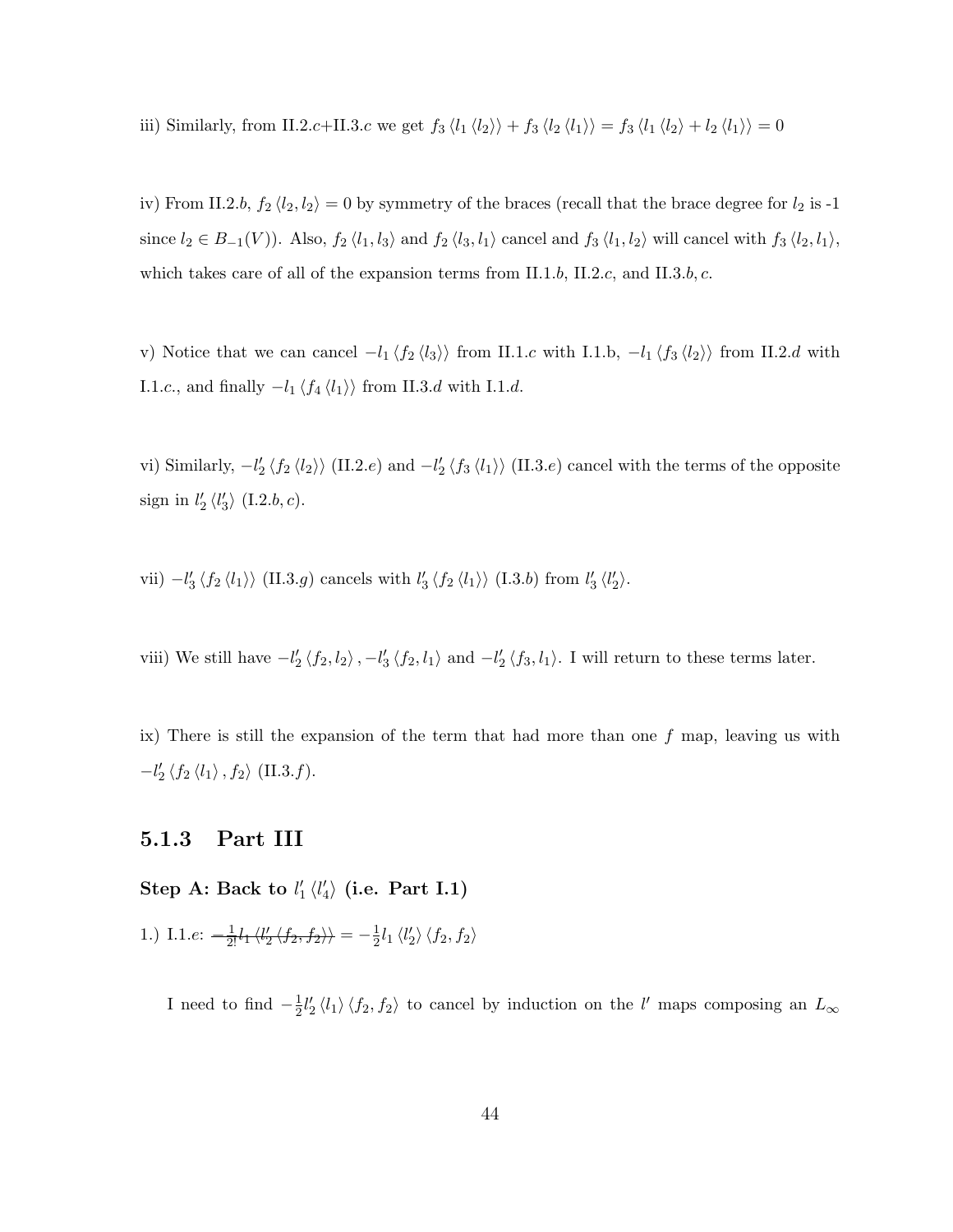algebra structure. Really, this only uses that the maps make up an  $L_2$  algebra structure.

2.) I.1.f: 
$$
-l_1 \langle l'_2 \langle f_3 \rangle \rangle = -l_1 \langle l'_2 \rangle \langle f_3 \rangle
$$

I want to find  $-l'_2 \langle l_1 \rangle \langle f_3 \rangle$  for the induction argument.

3.) I.1.g:  $-l_1 \langle l_3 \langle f_2 \rangle \rangle = -l_1 \langle l_3 \rangle \langle f_2 \rangle$ 

Therefore, I need  $-l'_2 \langle l'_2 \rangle \langle f_2 \rangle - l'_3 \langle l_1 \rangle \langle f_2 \rangle$ .

Step B: Back to  $l'_2 \langle l'_3 \rangle$  (i.e. Part I.2)

1.) I.2.d: 
$$
-l'_2 \langle l_1 \langle f_3 \rangle \rangle = -l'_2 \langle l_1 \rangle \langle f_3 \rangle + l'_2 \langle l_1, f_3 \rangle.
$$

The first term is what I needed for induction with III.A.1! The second term cancels with one of the parts in II.C.viii

2.) I.2.e: 
$$
-l'_2 \langle l'_2 \langle f_2 \rangle \rangle = -l'_2 \langle l'_2 \rangle \langle f_2 \rangle + l'_2 \langle l'_2, f_2 \rangle
$$

Again, the first term is part of what was needed for III.A.3. I will return to  $l'_2 \langle l'_2, f_2 \rangle$  later.

Step C: Back to  $l_3' \langle l_2' \rangle$  (i.e. Part I.3)

1.) I.3.c: 
$$
-l'_3 \langle l_1 \langle f_2 \rangle \rangle = -l'_3 \langle l_1 \rangle \langle f_2 \rangle + l'_3 \langle l_1, f_2 \rangle
$$

Now all of the parts for III.A.3 are together. The second term cancels with  $-l'_3 \langle f_2, l_1 \rangle$  from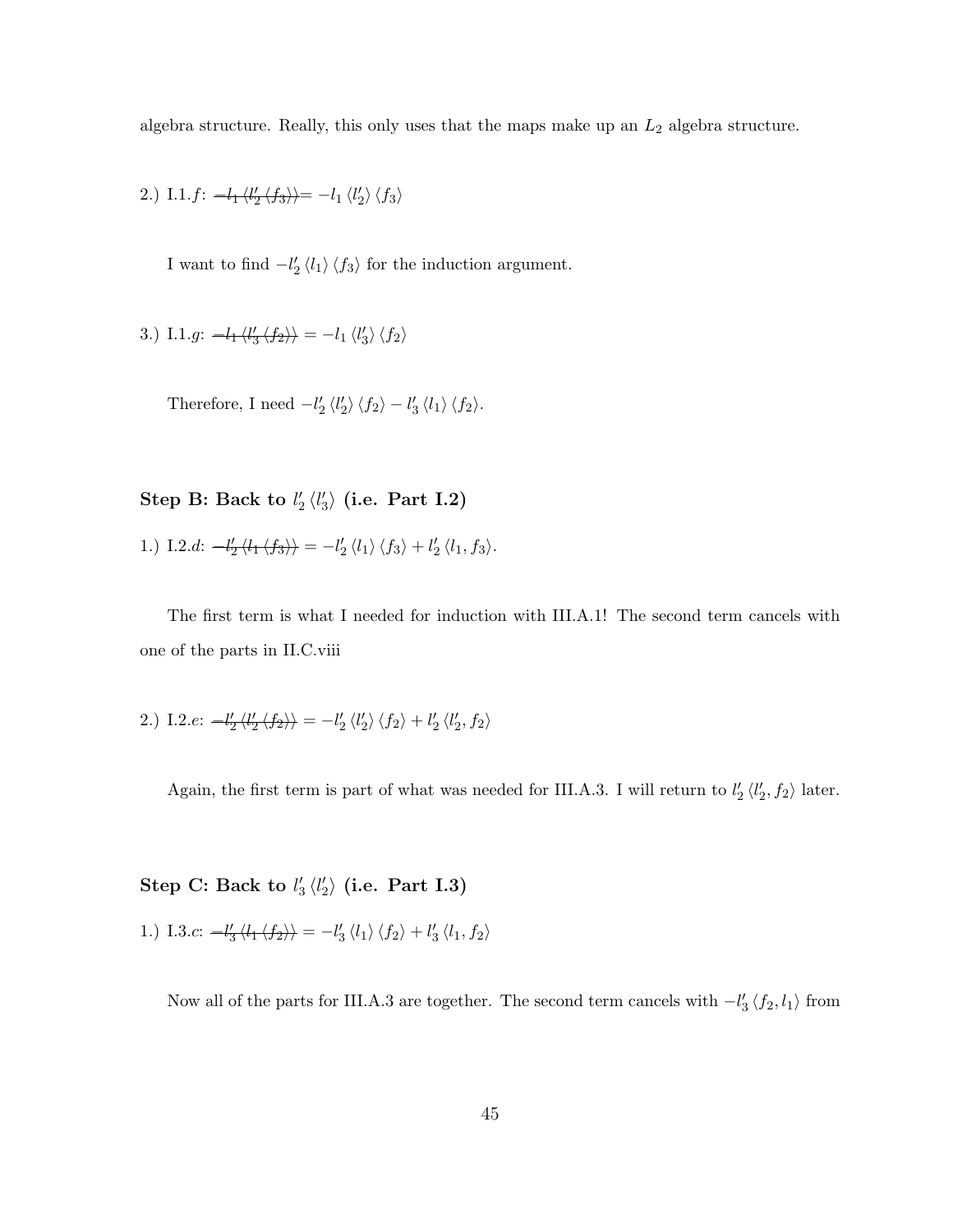II.C.viii.

To summarize the cancellation by induction:

- $-l_1 \langle l'_2 \rangle \langle f_3 \rangle l'_2 \langle l_1 \rangle \langle f_3 \rangle = (-l_1 \langle l'_2 \rangle l'_2 \langle l_1 \rangle) \langle f_3 \rangle = 0.$
- $-l_1 \langle l'_3 \rangle \langle f_2 \rangle l'_2 \langle l'_2 \rangle \langle f_2 \rangle l'_3 \langle l_1 \rangle \langle f_2 \rangle = -(l_1 \langle l'_3 \rangle + l'_2 \langle l'_2 \rangle + l'_3 \langle l_2 \rangle) \langle f_2 \rangle = 0$

What terms are left?

- $-l'_2 \langle f_2, l_2 \rangle$  from II.C.viii
- $-l'_2 \langle f_2 \langle l_1 \rangle, f_2 \rangle$  from ix
- $-\frac{1}{2}l_1 \langle l'_2 \rangle \langle f_2, f_2 \rangle$  from III.A.1
- $l'_2 \langle l'_2, f_2 \rangle$  from III.B.2.

## 5.1.4 Part IV

Expand the second  $l'_2$  in  $l'_2 \langle l'_2, f_2 \rangle$  (from III.B.2) by the definition of the map.

$$
l'_2 \langle l'_2, f_2 \rangle = l'_2 \langle (l_2 + f_2 \langle l_1 \rangle - l_1 \langle f_2 \rangle), f_2 \rangle = l'_2 \langle l_2, f_2 \rangle + l'_2 \langle f_2 \langle l_1 \rangle, f_2 \rangle - l'_2 \langle l_1 \langle f_2 \rangle, f_2 \rangle
$$

The first two terms cancel immediately with II.C.viii and ix.

Finally, rewrite  $-l'_2 \langle l_1 \langle f_2 \rangle, f_2 \rangle$  as  $-\frac{1}{2!}l'_2 \langle l_1 \rangle \langle f_2, f_2 \rangle$ , and it will cancel with the only other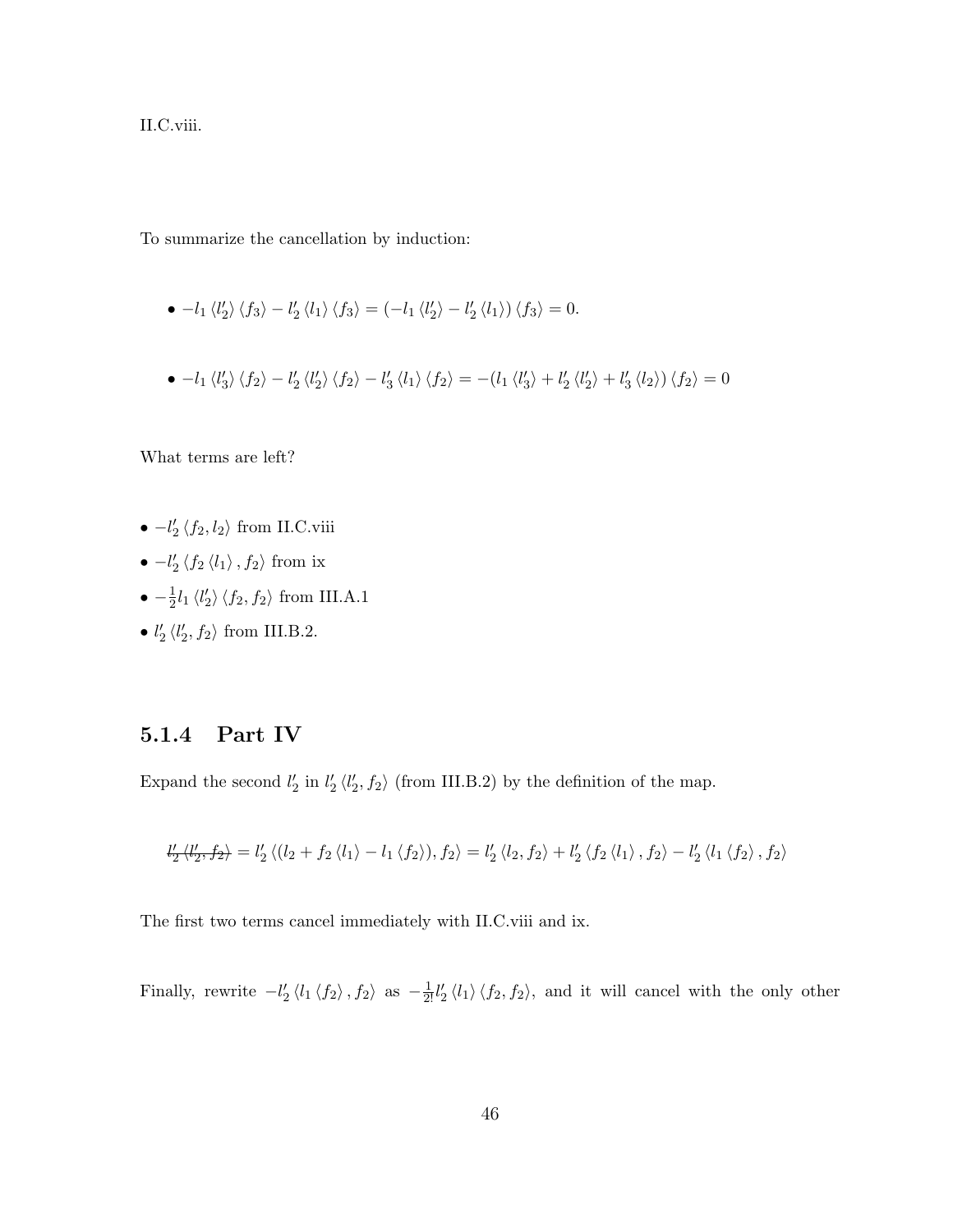remaining term (III.A.1) because of induction on l''s being  $L_{\infty}$ . This works since

$$
l_{2}^{\prime}\left\langle l_{1}\right\rangle\left\langle f_{2},f_{2}\right\rangle=l_{2}^{\prime}\left\langle l_{1}\left\langle f_{2}\right\rangle,f_{2}\right\rangle+l_{2}^{\prime}\left\langle l_{1}\left\langle f_{2}\right\rangle,f_{2}\right\rangle=2l_{2}^{\prime}\left\langle l_{1}\left\langle f_{2}\right\rangle,f_{2}\right\rangle\blacksquare
$$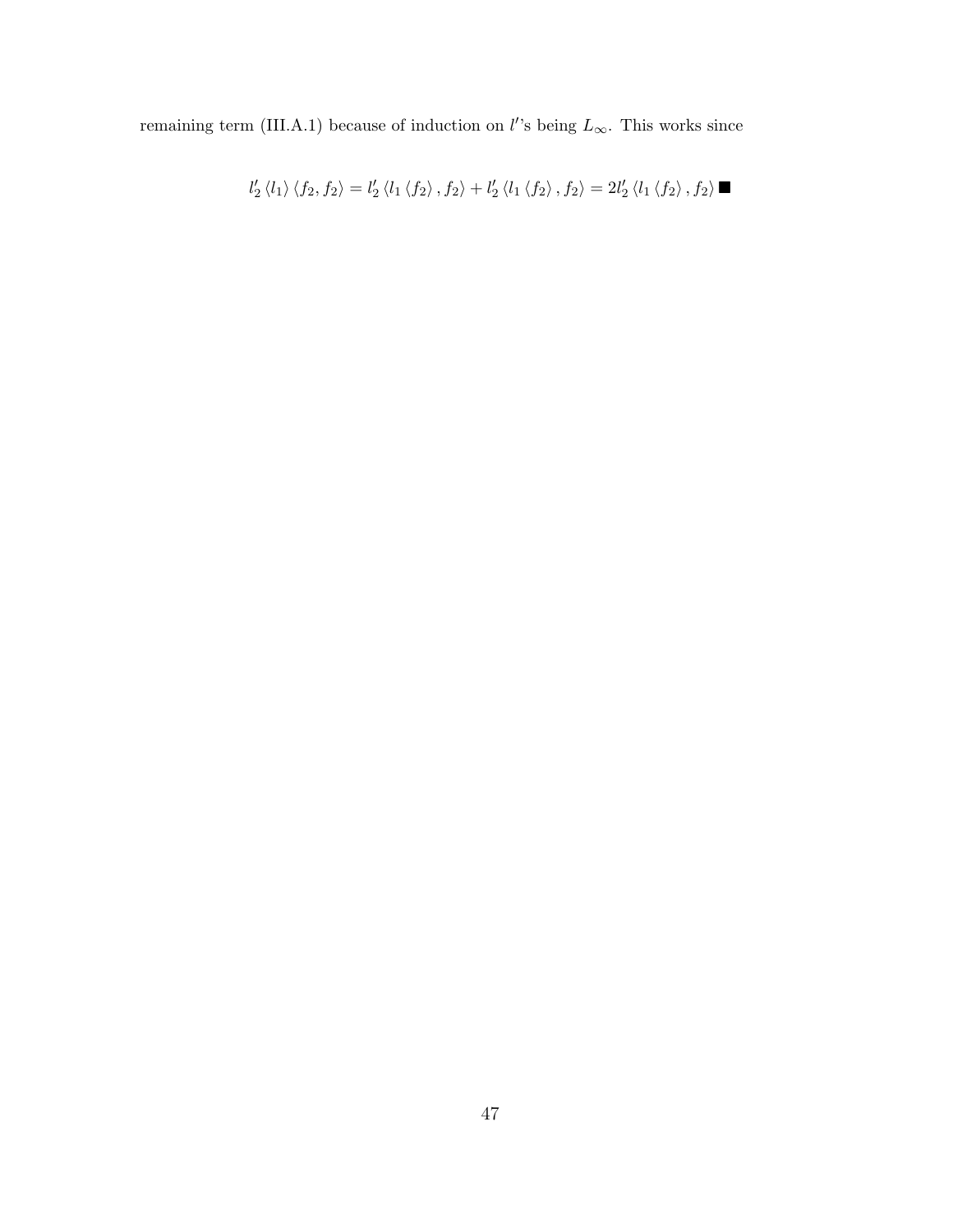# Chapter 6

## Concrete Example for  $n = 4$

## 6.1 Setting Up the Example

Using a known  $L_{\infty}$  algebra structure and a collection of  $\{f_i\}$  maps that I concocted, I will demonstrate the theorem for  $n = 4$ .

Original  $L_{\infty}$  Algebra Structure: Use the  $L_{\infty}$  algebra (up to  $n = 4$ ) given by Daily in [1]. Let  $V = V_0 \oplus V_{-1}$ ,  $V_0 = \langle v_1, v_2 \rangle$  and  $V_{-1} = \langle w \rangle$  with the following relations:

- $l_1(v_1) = l_1(v_2) = w$
- $l_2(v_1, v_2) = v_1$
- $l_2(v_1, w) = w$
- $l_3(w, w, v_2) = w$
- $l_4(w, w, w, v_2) = w$
- $l_i$ ,  $i = 1, 2, 3, 4$  defined to be 0 on any element not listed above.

Every l map is skew symmetric, implying that  $l_2(v_2, v_1) = -l_2(v_1, v_2) = -v_1$ .

Collection  $\{f_i\}$ : Use  $L_\infty$  morphism  $f \in Hom(V^{\otimes k}, V)^{as}$  defined by:

•  $f_1 = identity$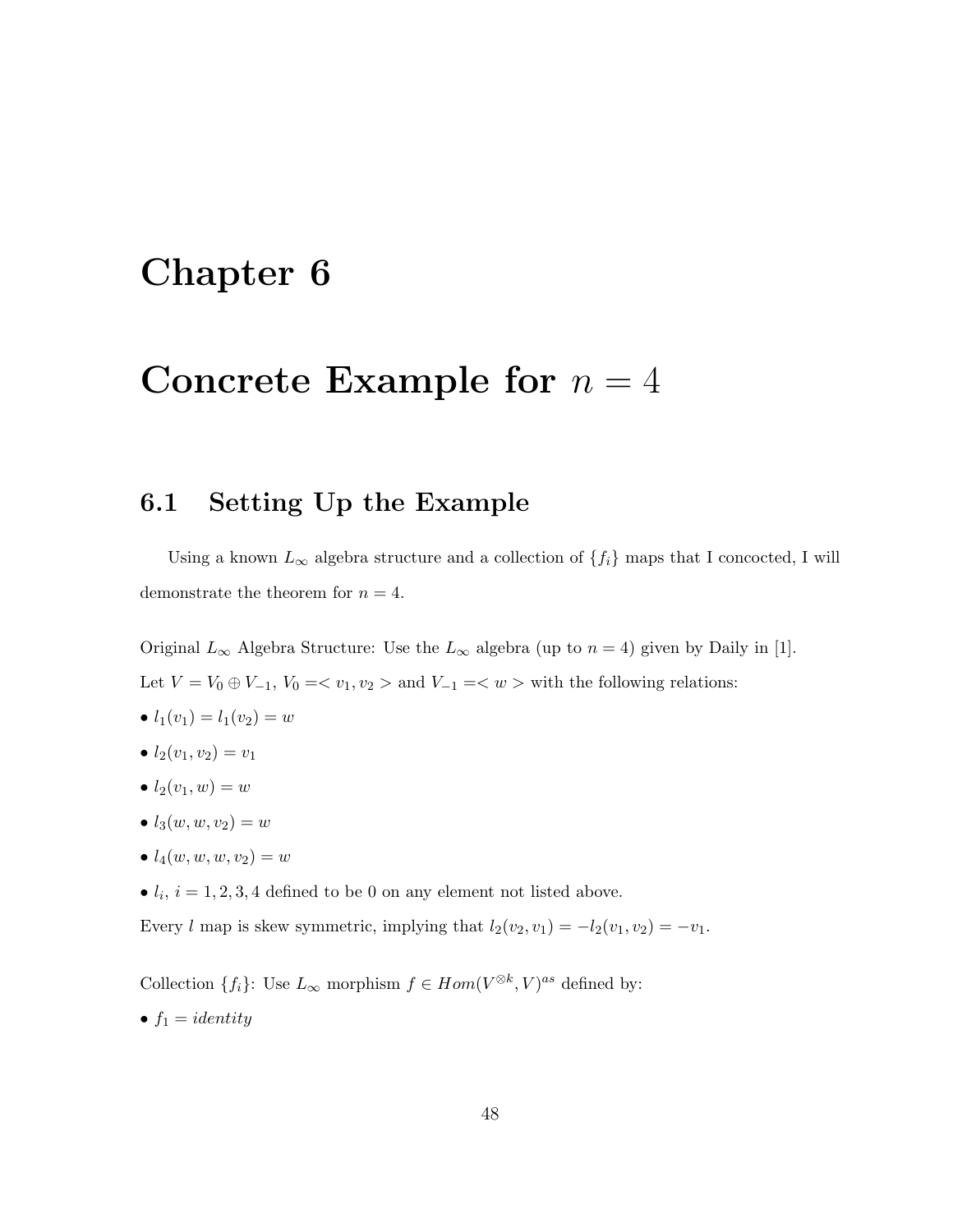- $f_i(w^{\otimes i}) = w$  for  $i = 2, 3, 4$
- $\bullet$   $f_i(w^{\otimes i-1} \otimes v_1) = v_2, \, i = 2,3,4$
- $\bullet$   $f_i(w^{\otimes i-1} \otimes v_2) = v_1, \, i = 2,3,4$
- $f_i$ , i=2,3,4 defined to be 0 on any element not listed above.

Every  $f$  map is skew symmetric.

New  $L_{\infty}$  Algebra Structure: I want to prove that the following maps make up an  $L_4$  algebra by showing  $l' \langle l' \rangle = 0$  for  $l' = l'_1 + l'_2 + l'_3 + l'_4$ .

\n- \n
$$
l_1' = l_1
$$
\n
\n- \n
$$
l_2' = f_1 \langle l_2 \rangle + f_2 \langle l_1 \rangle - l_1 \langle f_2 \rangle
$$
\n
\n- \n
$$
l_3' = f_1 \langle l_3 \rangle + f_2 \langle l_2 \rangle + f_3 \langle l_1 \rangle - l_1 \langle f_3 \rangle - l_2' \langle f_2, f_1 \rangle
$$
\n
\n- \n
$$
l_3' = f_1 \langle l_3 \rangle + f_2 \langle l_2 \rangle + f_3 \langle l_1 \rangle - l_1 \langle f_3 \rangle - l_2' \langle f_2, f_1 \rangle
$$
\n
\n- \n
$$
l_4' = f_1 \langle l_4 \rangle + f_2 \langle l_3 \rangle + f_3 \langle l_2 \rangle + f_4 \langle l_1 \rangle - l_1 \langle f_4 \rangle - l_2' \langle f_3, f_1 \rangle - \frac{1}{2} l_2' \langle f_2, f_2 \rangle - l_3' \langle f_2, f_1, f_1 \rangle
$$
\n
\n

$$
= l_4 + f_2 \langle l_3 \rangle + f_3 \langle l_2 \rangle + f_4 \langle l_1 \rangle - l_1 \langle f_4 \rangle - l'_2 \langle f_3 \rangle - \frac{1}{2} l'_2 \langle f_2, f_2 \rangle - l'_3 \langle f_2 \rangle
$$

Note that the degrees of the elements are  $|w| = -1$  and  $|v_1| = |v_2| = 0$ . Also, the degree of  $f_i$  is  $|f_i| = i - 1$  and the degree of  $l'_i$  is the same as the degree of  $l_i$ , which is  $i - 2$ . This will be important for calculating signs.

### 6.1.1 Signs to Consider

There are several factors to consider before starting, mostly involving sign changes.

#### Evaluating Sign

Remember that permuting elements and maps (i.e. moving elements over a map) causes a sign change.

Example: 
$$
(f_2 \otimes f_2)(w, w, v_1, v_2) = (-1)^{|f_2|(|w|+|w|)} f_2(w, w) \otimes f_2(v_1, v_2)
$$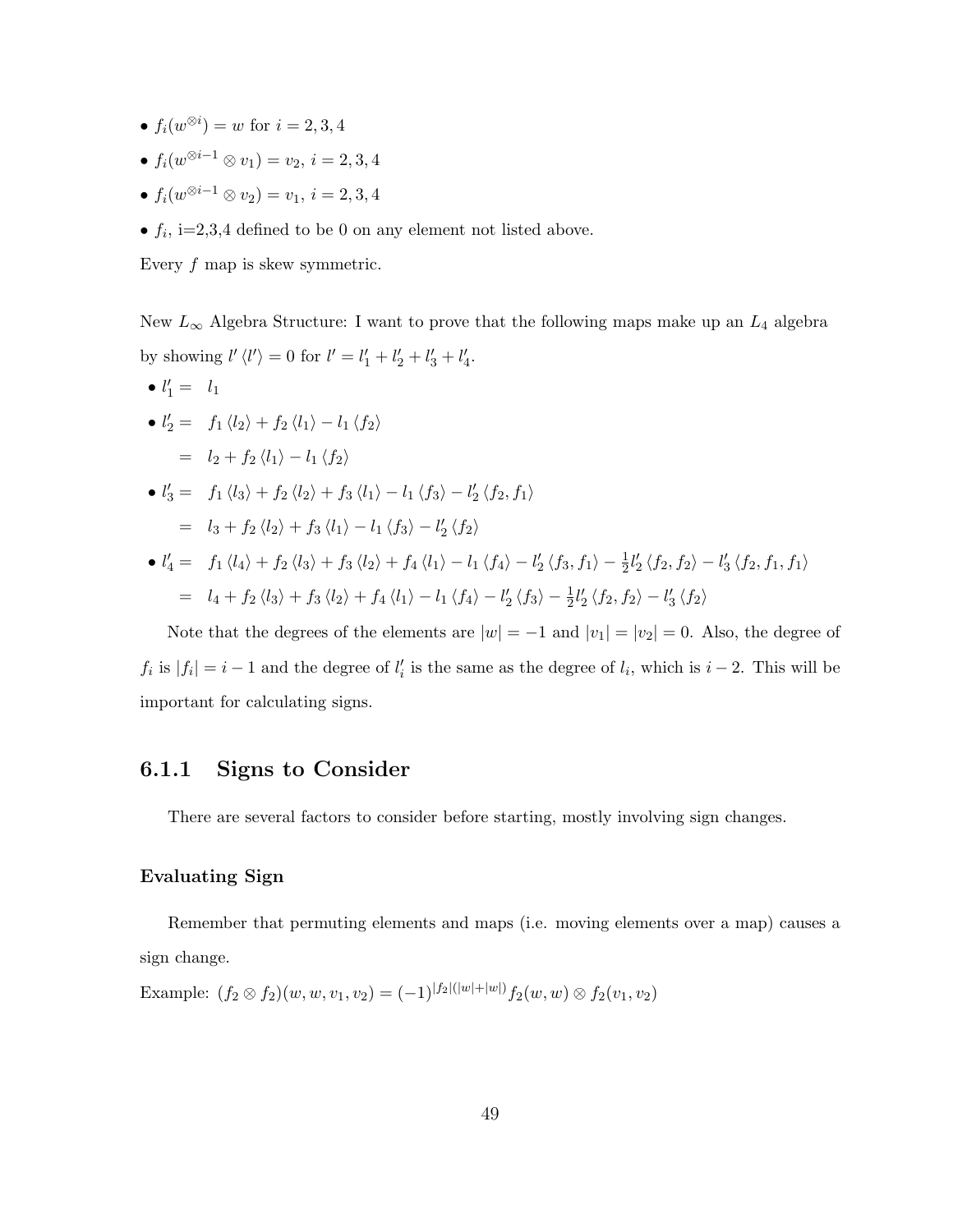For this reason, it is helpful to rearrange the subscripts of the  $ff$ 's in decreasing order (as I did above), so that the  $f_1$  identity maps are last and won't change the sign if elements are moved over them. Then we can essentially ignore  $f_1$ .

#### Koszul Sign

We must also use the antisymmetric Koszul sign whenever we permute the elements.

Examples:

$$
(w, v_1) = -(-1)^{|w||v_1|}(v_1, w) = -(v_1, w)
$$
  
\n
$$
(w, v_2) = -(-1)^{|w||v_2|}(v_2, w) = -(v_2, w)
$$
  
\n
$$
(v_1, v_2) = -(-1)^{|v_1||v_2|}(v_2, v_1) = -(v_2, v_1)
$$
  
\n
$$
(w, w) = -(-1)^{2|w|}(w, w) = (w, w)
$$

#### Delta

When evaluating symmetric braces, a  $\delta$  sign factors in. This can happen in three cases:

- 1) For  $f_i \langle l_j \rangle$  use  $j(i 1)$ .
- 2) For  $l'_j \langle f_{r_1},..., f_{r_j} \rangle$  use  $\frac{j(j-1)}{2} + \sum_{i=1}^{j-1} r_i(j-i)$ .

3) For  $l_i' \langle l_j' \rangle$  use the actual  $\delta$  formula found in Definition 2.1.1. As shown in Lemma 2.4.1, this matches the sign in the  $L_{\infty}$ -algebra definition which is good since we are proving that the l''s make up such an algebra.

## 6.1.2 Evaluating  $l'$

This example will demonstrate the case where  $l'$  is evaluated on  $(w, w, v_1, v_2)$  because it is the most interesting case. It will be easier to prove if we already know what the  $l'$  maps are once evaluated on certain elements. I will work out the first few terms in detail, but then will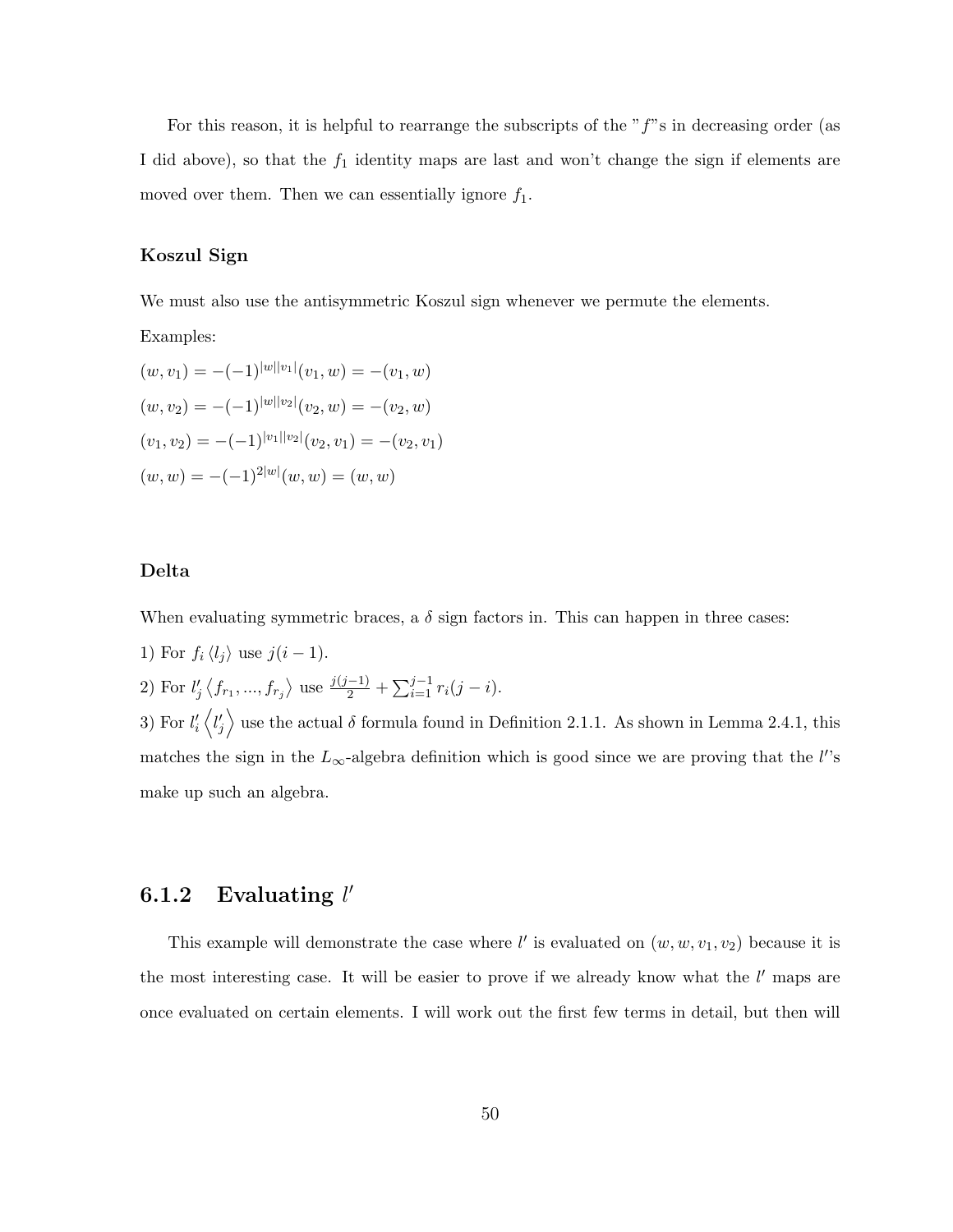only include ones (after permuting with Koszul sign) that are nonzero when evaluated, instead of listing all of the unshuffles.

Cases we need to know:

• 
$$
l'_1(v_1) = l'_1(v_2) = l_1(v_1) = l_1(v_2) = w
$$
  
\n•  $l'_1(w) = l_1(w) = 0$   
\n•  $l'_2(w, v_1) = (l_2 + f_2 \langle l_1 \rangle - l_1 \langle f_2 \rangle)(w, v_1)$   
\n $= -l_2(v_1, w) + f_2 \langle l_1 \rangle (w, v_1) - l_1 \langle f_2 \rangle (w, v_1)$   
\n $= -w + (-1)^{1(2-1)} f_2 l_1(w, v_1) - (-1)^{1(1-1)/2} l_1 f_2(w, v_1)$   
\n $= -w - f_2((l_1(w), v_1) - (l_1(v_1), w)) - l_1 f_2(w, v_1)$   
\n $= -w - f_2(0 - (w, w)) - l_1(v_2)$   
\n $= -w + w - w$   
\n $= -w$   
\n•  $l'_2(w, v_2) = (l_2 + f_2 \langle l_1 \rangle - l_1 \langle f_2 \rangle)(w, v_2)$   
\n $= l_2(w, v_2) - f_2(l_1(w, v_2)) - l_1(f_2(w, v_2))$   
\n $= 0 - f_2((l_1(w), v_2) - (l_1(v_2), w)) - l_1(f_2(w, v_2))$   
\n $= f_2(w, w) - l_1(v_1)$   
\n $= w - w$   
\n $= 0$   
\n•  $l'_2(v_1, v_2) = (l_2 + f_2 \langle l_1 \rangle - l_1 \langle f_2 \rangle)(v_1, v_2)$   
\n $= l_2(v_1, v_2) - f_2((l_1(v_1), v_2) - (l_1(v_2), v_1)) - l_1 f_2(v_1, v_2)$   
\n $= v_1 - f_2(w, v_2) + f_2(w, v_1) - l_1(0)$   
\n $= v_1 - v_1 + v_2$   
\n $= v_2$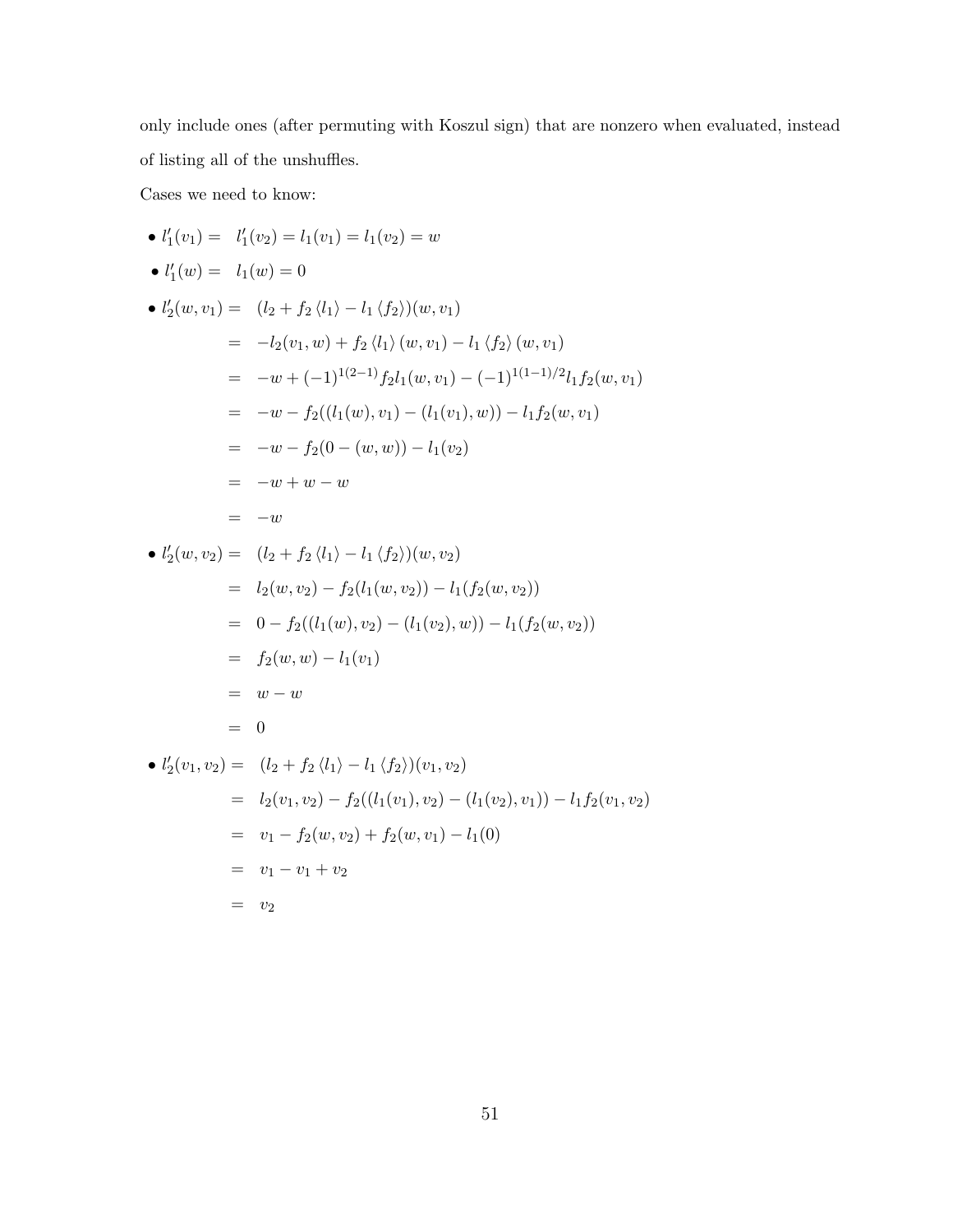• 
$$
l'_3(w, w, v_1) = (l_3 + f_2 \langle l_2 \rangle + f_3 \langle l_1 \rangle - l_1 \langle f_3 \rangle - l'_2 \langle f_2 \rangle)(w, w, v_1)
$$
  
\n
$$
= l_3(w, w, v_1) + (-1)^{2(2-1)} f_2 l_2(w, w, v_1) + (-1)^{1(3-1)} f_3 l_1(w, w, v_1)
$$
\n
$$
-(-1)^{1(1-1)/2} l_1 f_3(w, w, v_1) - (-1)^{2(2-1)/2 + 2(2-1)} l'_2 f_2(w, w, v_1)
$$
\n
$$
= 0 + f_2(2l_2(v_1, w), w) + f_3(l_1(v_1), w, w) - l_1(v_2) + l'_2((f_2(w, w), v_1)
$$
\n
$$
-2f_2(w, v_1), w)
$$
\n
$$
= f_2(2w, w) + f_3(w, w, w) - w + l'_2(w, v_1) + l'_2(2v_2, w)
$$
\n
$$
= 2w + w - w - w + 0
$$
\n
$$
= w
$$

• 
$$
l'_3(w, w, v_2) = (l_3 + f_2 \langle l_2 \rangle + f_3 \langle l_1 \rangle - l_1 \langle f_3 \rangle - l'_2 \langle f_2 \rangle)(w, w, v_2)
$$
  
\n
$$
= l_3(w, w, v_2) + f_2l_2(w, w, v_2) + f_3l_1(w, w, v_2) - l_1f_3(w, w, v_2) + l'_2f_2(w, w, v_2)
$$
\n
$$
= w + f_2(0) + f_3(l_1(v_2), w, w) - l_1(v_1) + l'_2((f_2(w, w), v_2) - 2f_2(w, v_2), w))
$$
\n
$$
= w + f_3(w, w, w) - w + l'_2((w, v_2) - 2(v_1, w))
$$
\n
$$
= w + 0 - 2w
$$
\n
$$
= -w
$$

• 
$$
l'_3(w, v_1, v_2) = (l_3 + f_2 \langle l_2 \rangle + f_3 \langle l_1 \rangle - l_1 \langle f_3 \rangle - l'_2 \langle f_2 \rangle)(w, v_1, v_2)
$$
  
\n
$$
= l_3(w, v_1, v_2) + f_2((l_2(v_1, v_2), w) - (l_2(v_1, w), v_2))
$$
\n
$$
+ f_3((-l_1(v_1), w, v_2) + (l_1(v_2), w, v_1)) - l_1 f_3(w, v_1, v_2)
$$
\n
$$
+ l'_2((f_2(w, v_1), v_2) - (f_2(w, v_2), v_1))
$$
\n
$$
= 0 + f_2((v_1, w) - (w, v_2)) + f_3((-w, w, v_2) + (w, w, v_1)) - l_1(0)
$$
\n
$$
+ l'_2((v_2, v_2) - (v_1, v_1)) - v_2 - v_1 - v_1 + v_2
$$
\n
$$
= -2v_1
$$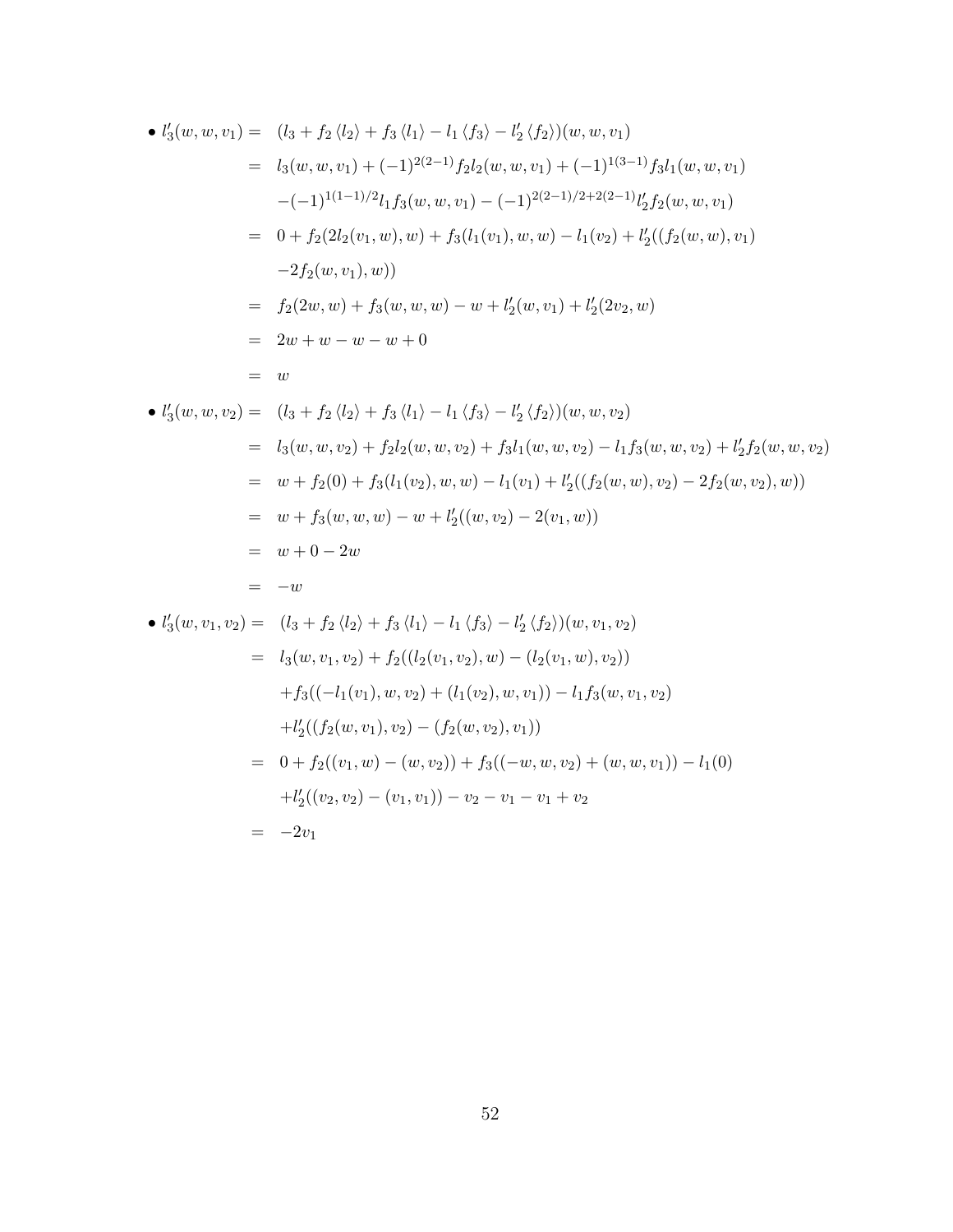• 
$$
l'_4(w, w, v_1, v_2) = (l_4 + f_2 \langle l_3 \rangle + f_3 \langle l_2 \rangle + f_4 \langle l_1 \rangle - l_1 \langle f_4 \rangle - l'_2 \langle f_3 \rangle - \frac{1}{2}l'_2 \langle f_2, f_2 \rangle
$$
  
\n $-l'_3 \langle f_2 \rangle)(w, w, v_1, v_2)$   
\n $= l_4(w, w, v_1, v_2) + (-1)^{3(2-1)}f_2(l_3(-w, w, v_2), v_1)$   
\n $+ (-1)^{2(3-1)}f_3[(l_2(v_1, v_2), w, w) + (l_2(2v_1, w), w, v_2)]$   
\n $+ (-1)^{1(4-1)}f_4[(l_1(v_1), w, w, v_2) - (l_1(v_2), w, w, v_1)]$   
\n $- (-1)^{1(1-1)/2}l_1f_4(w, w, v_1, v_2)$   
\n $- (-1)^{2(2-1)/2+3(2-1)}l'_2[(f_3(w, w, v_1), v_2) - (f_3(w, w, v_2), v_1)]$   
\n $- (-1)^{2(2-1)/2+2(2-1)}\frac{1}{2}[l'_2((-1)^{(1)(-1-1)}f_2(w, w), f_2(v_1, v_2))$   
\n $+ (-1)^{(1)(0+0)}f_2(v_1, v_2), f_2(w, w) - 2l'_2((-1)^{1(-1+0)}f_2(w, v_1), f_2(w, v_2))$   
\n $+ 2l'_2((-1)^{1(-1+0)}f_2(w, v_2), f_2(w, v_1))]$   
\n $- (-1)^{3(3-1)/2+2(3-1)+1(3-2)}l'_3[(f_2(w, w), v_1, v_2) - 2(f_2(w, v_1)w, v_2)$   
\n $+ 2(f_2(w, v_2), w, v_1)]$   
\n $= 0 + f_2(w, v_1) + f_3((v_1, w, w) + 2(w, w, v_2)) - f_4((w, w, w, w_2))$   
\n $- (w, w, w, v_1)) - l_1(0) - l'_2((v$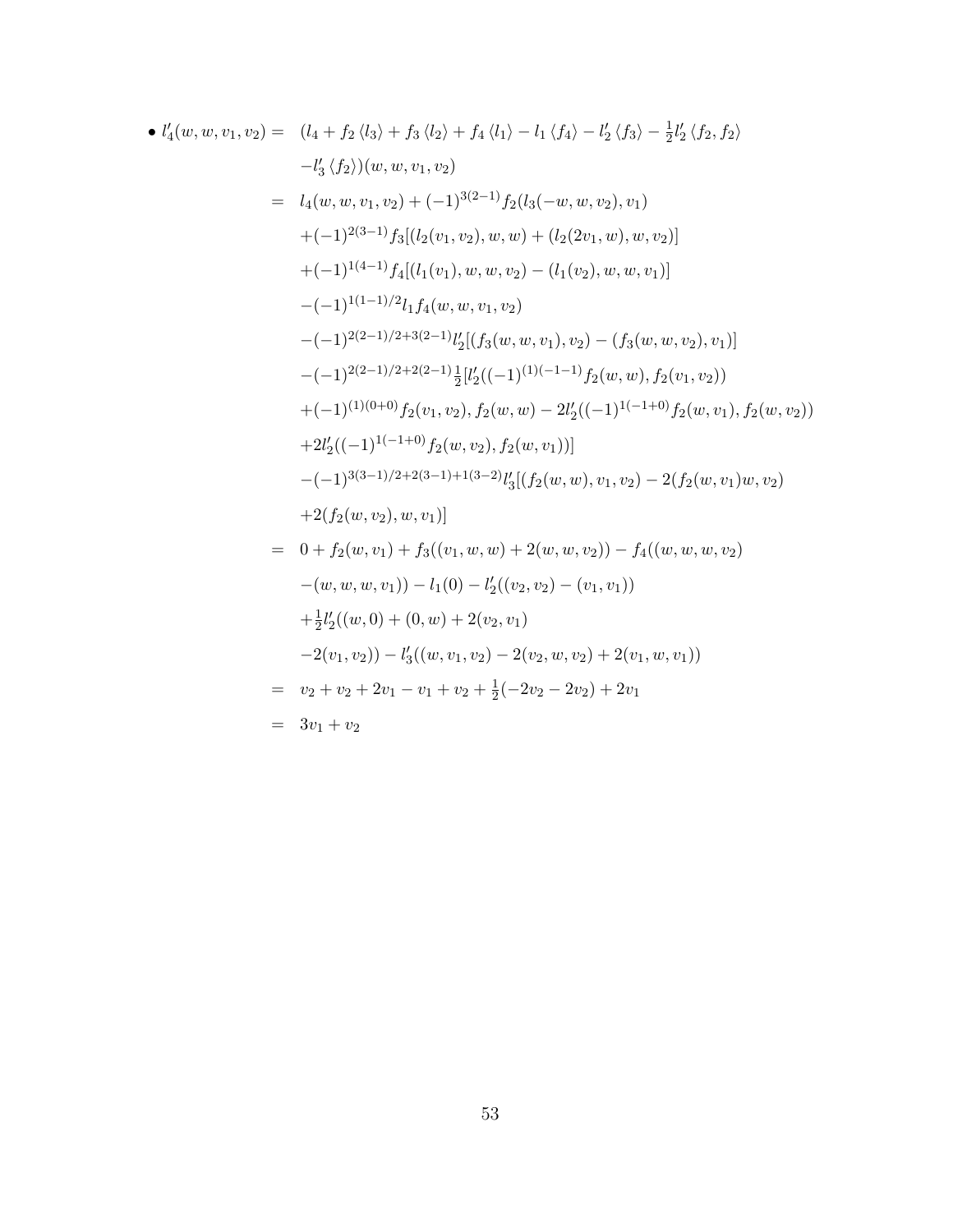• 
$$
l'_4(w, w, w, v_1) = l_4(w, w, w, v_1) - f_2(0) + f_3(-3l_2(v_1, w), w, w) - f_4(-l_1(v_1), w, w, w)
$$
  
\n $-l_1f_4(w, w, w, v_1) - l'_2[(-3f_3(w, w, v_1), w) + (f_3(w, w, w), v_1)]$   
\n $+ \frac{1}{2}[3l'_2((-1)^{(1)(-1-1)}f_2(w, w), f_2(w, v_1))$   
\n $+ 3l'_2((-1)^{1(-1+0)}f_2(w, v_1), f_2(w, v_1))$   
\n $-l'_3[3(f_2(w, w), w, v_1) + 3(f_2(w, v_1)w, w)]$   
\n $= 0 - 3f_3(w, w, w) + f_4(w, w, w, w) - l_1(v_2) - l'_2(-3(v_2, w) + (w, v_1))$   
\n $+ \frac{1}{2}l'_2[3(w, v_2) - 3(v_2, w)] - l'_3(3(w, w, v_1) + 3(v_2, w, w))$   
\n $= -3w + w - w + w + \frac{1}{2}(0) - 3w + 3w$   
\n $= -2w$   
\n•  $l'_4(w, w, w, v_2) = l_4(w, w, w, v_2) - f_2(-3(l_3(w, w, v_2), w)) + f_3(0) - f_4(-l_1(v_2), w, w, w)$   
\n $-l_1f_4(w, w, w, v_2) - l'_2[(-3f_3(w, w, v_2), w) + (f_3(w, w, w), v_2)]$   
\n $+ \frac{1}{2}[3l'_2((-1)^{(1)(-1-1)}f_2(w, w), f_2(w, v_2))$   
\n $+ 3l'_2((-1)^{(1)(-1-1)}f_2(w, w), f_2(w, v_2))$   
\n $+ 3l'_2((-1)^{(1)(-1-1)}f_2(w, w, w) - l_1(v_1) - l'_2(-3(v_1, w), w, v_2)$   
\n $+ 3f_2(w, v_2)w, w)]$   
\n $= w + 3f_$ 

Table 6.1: Summary of Values for  $l'_n$ 

| rable $0.1$ . Dammar, or ranged for $v_n$ |                |      |                                                                                                             |  |
|-------------------------------------------|----------------|------|-------------------------------------------------------------------------------------------------------------|--|
| Case                                      |                |      | $(w^{\otimes n-1} \otimes v_1)$ $(w^{\otimes n-1} \otimes v_2)$ $(w^{\otimes n-2} \otimes v_1 \otimes v_2)$ |  |
| $n=1$                                     | $\overline{w}$ | W    |                                                                                                             |  |
| $n=2$                                     | $-u$           |      | $v_2$                                                                                                       |  |
| $n=3$                                     | W              | $-w$ | $-2v_1$                                                                                                     |  |
| $n=4$                                     | $-2w$          | 4w   | $3v_1 + v_2$                                                                                                |  |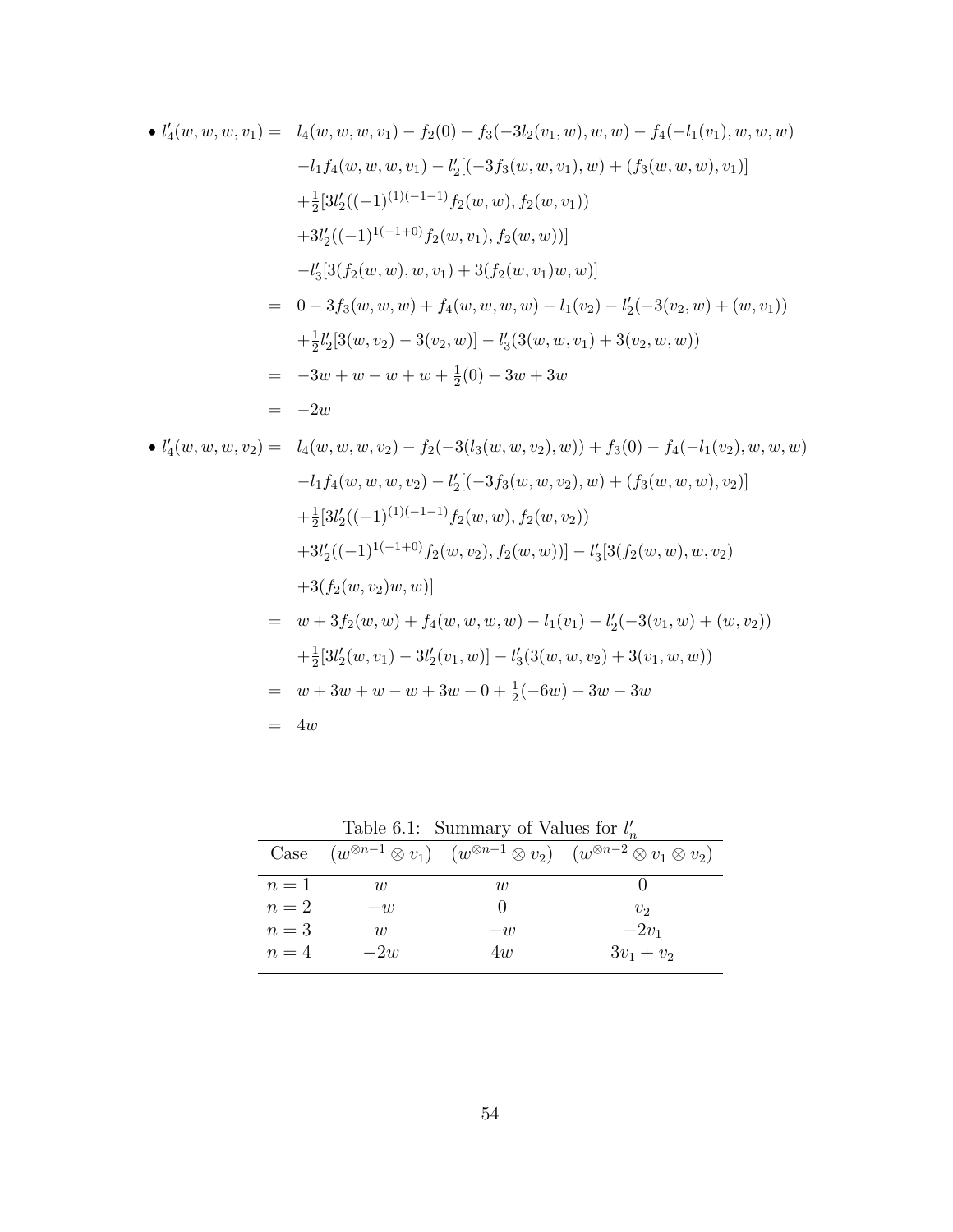#### 6.1.3 Show that  $l'_1$  $\frac{1}{1}$   $\langle l_4'$  $\binom{l}{4} + l'_{2}$  $\frac{1}{2}$   $\langle l_3^{\prime}$  $\binom{l}{3} + l'_3$  $\frac{1}{3}\langle l'_2$  $|l'_4\rangle + l'_4$  $'_{4}$   $\langle l'_{1}$  $\langle \rangle_1 = 0$

The following evaluations will use

• 
$$
l'_1 \langle l'_4 \rangle (w, w, v_1, v_2) = (-1)^{(1-1)2} l_1 l'_4(w, w, v_1, v_2)
$$
  
\n
$$
= l_1(3v_1 + v_2)
$$
\n
$$
= 3w + w
$$
\n
$$
= 4w
$$

• 
$$
l'_2 \langle l'_3 \rangle (w, w, v_1, v_2) = (-1)^{(2-1)1} l'_2 [(l'_3(w, w, v_1), v_2) - (l'_3(w, w, v_2), v_1)
$$
  
  $+ (2l'_3(w, v_1, v_2), w)]$   
\n $= -l'_2((w, v_2) + (w, v_1) - 4(v_1, w))$   
\n $= -(0 - w - 4w)$   
\n $= 5w$ 

• 
$$
l'_3 \langle l'_2 \rangle (w, w, v_1, v_2) = (-1)^{(3-1)0} l'_3 [(2l'_2(v_1, w), w, v_2) + (l'_2(v_1, v_2), w, w)]
$$
  
\n
$$
= l'_3 (2(w, w, v_2) + (v_2, w, w)) = l'_3 (3(w, w, v_2))
$$
  
\n
$$
= -3w
$$

• 
$$
l'_4 \langle l'_1 \rangle (w, w, v_1, v_2) = (-1)^{(4-1)(-1)} l'_4 l_1(w, w, v_1, v_2)
$$
  
\n
$$
= -l'_4 [(l_1(v_1), w, w, v_2) - (l_1(v_2), w, w, v_1)]
$$
\n
$$
= -l'_4 [(w, w, w, v_2) - (w, w, w, v_1)]
$$
\n
$$
= -(4w + 2w)
$$
\n
$$
= -6w
$$

And the total is:  $l'_1 \langle l'_4 \rangle + l'_2 \langle l'_3 \rangle + l'_3 \langle l'_2 \rangle + l'_4 \langle l'_1 \rangle = 4w + 5w - 3w - 6w = 0!$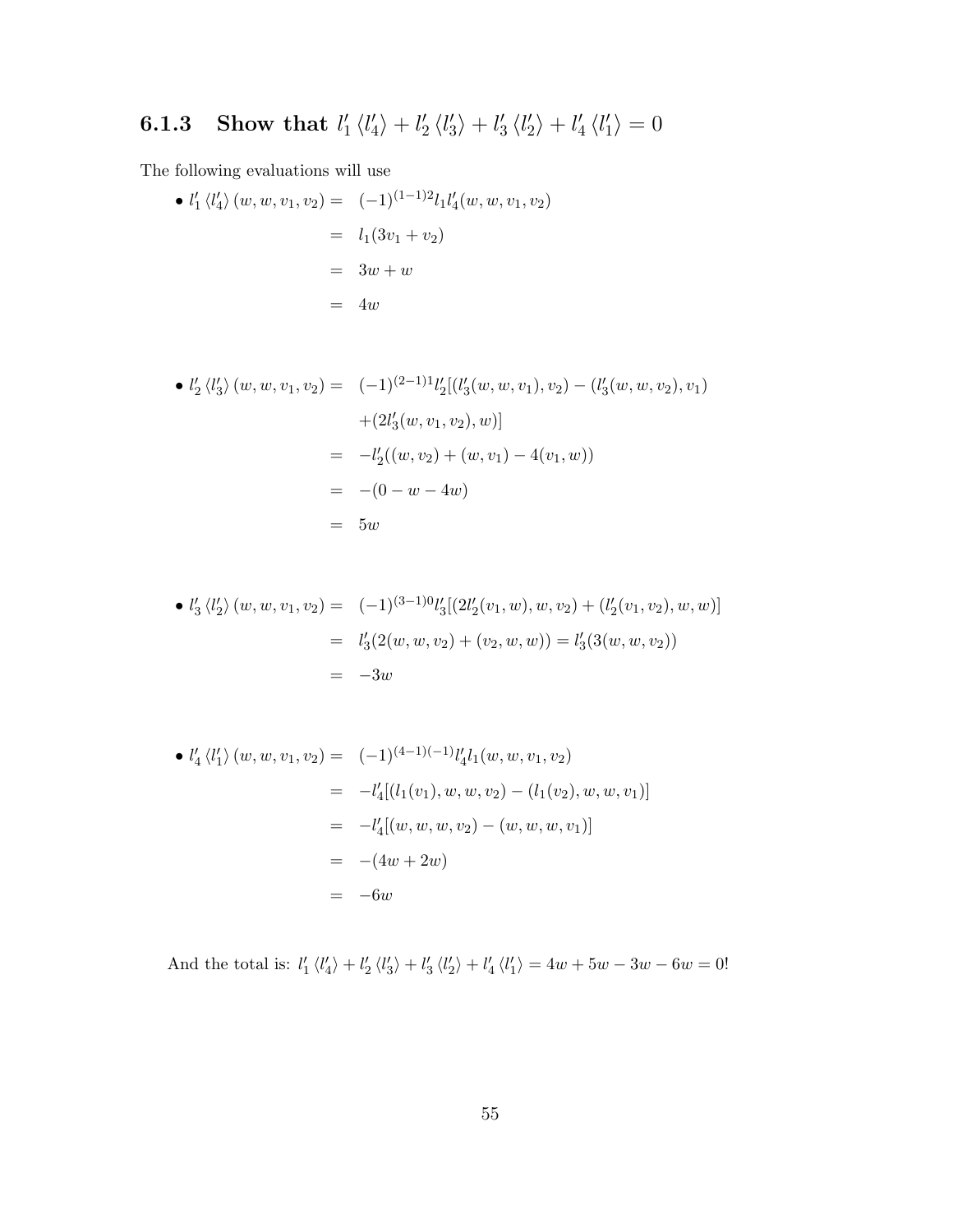#### 6.2 l  $l'$  Maps for General  $n$

After slightly altering the last example, it is possible to get a formula for  $l'_n$  that is not recursive, but only includes some nasty nested summations that give us a coefficient for w or  $v_i$ .

The following are my assumptions for this example.

From [1]: V is a graded vector space such that  $V = V_0 + V_1$ ,  $V_0 = \{w\}$ , and  $V_1 = \{v_1, v_2\}$ .

- Let  $V = V_0 \oplus V_{-1}$ ,  $V_0 = \langle v_1, v_2 \rangle$  and  $V_{-1} = \langle w \rangle$  with the following relations:
- $l_1(v_1) = l_1(v_2) = w$
- $l_2(v_1, v_2) = v_1$
- $l_2(v_1, w) = w$
- $l_n(v_2 \otimes w^{\otimes (n-1)}) = B_n w, n \ge 3$  $B_n = (-1)^{\frac{(n-2)(n-3)}{2}}(n-3)!$

Collection  $\{f_i\}$ : Use  $L_\infty$  morphism  $f \in Hom(V^{\otimes k}, V)^{as}$  defined by:

- $f_1 = identity$
- $\bullet$   $f_n(v_1 \otimes w^{\otimes (n-1)}) = v_2$
- $\bullet$   $f_n(v_2 \otimes w^{\otimes (n-1)}) = v_1$

and when evaluated on anything not listed,  $f_{n} = 0$ 

Use the recursive formula

$$
f_1 \langle l_n \rangle + f_2 \langle l_{n-1} \rangle + \cdots + f_n \langle l_1 \rangle
$$

$$
=\sum_{j=1}^n\sum_{\substack{i_1^1=\ldots=i_{t_1}^1
$$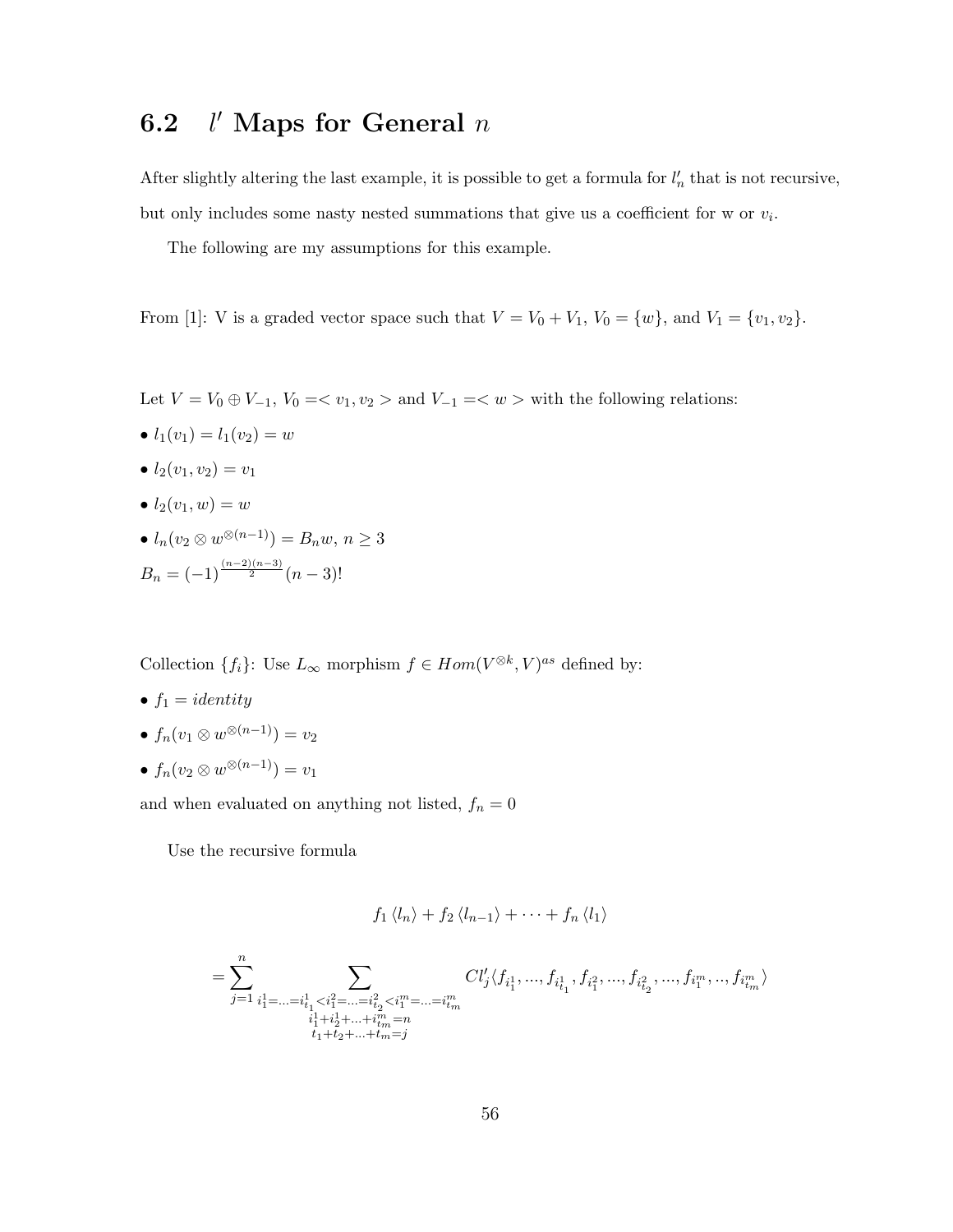where  $C = \prod_{(t_a)} \frac{1}{(t_a)!}$ ,  $a = 1, ..., m$ . Solve for  $l'_n$ .

For this example, the only interesting cases to evaluate are  $l'_n$  acting on  $(v_1 \otimes w^{\otimes (n-1)})$ ,  $(v_2 \otimes w^{\otimes (n-1)}), \text{ and } (v_1 \otimes v_2 \otimes w^{\otimes (n-1)}).$ 

There are three big sets of nested summations. First I'll write the general formula, then the specific case for n=6.

$$
l'_{n}(v_{1} \otimes w^{\otimes (n-1)}) = -w - \left[\sum_{i_{1}=2}^{n-1}(-1)^{n(i_{1}-1)}\binom{n-1}{n-i_{1}}\right[-1-\sum_{i_{2}=2}^{i_{1}-1}(-1)^{i_{1}(i_{2}-1)}\binom{i_{1}-1}{i_{1}-i_{2}}\left[-1-\sum_{i_{3}=2}^{i_{2}-1}(-1)^{i_{2}(i_{3}-1)}\binom{i_{2}-1}{i_{2}-i_{3}}\left[-1-\cdots\right]\right]w
$$
  
\n
$$
-\left[\sum_{i_{1}=3}^{n-1}(-1)^{n(i_{1}-1)}\binom{n-1}{n-i_{1}}[B_{i_{1}}-\sum_{i_{2}=4}^{i_{1}-1}(-1)^{i_{1}(i_{2}-1)}\binom{i_{1}-1}{i_{1}-i_{2}}\sum_{i_{3}=3}^{i_{2}-1}(-1)^{i_{2}(i_{3}-1)}\binom{i_{2}-1}{i_{2}-i_{3}}[B_{i_{3}}-\sum_{i_{4}=5}^{i_{3}-1}(-1)^{i_{3}(i_{4}-1)}\binom{i_{3}-1}{i_{3}-i_{4}}\sum_{i_{5}=3}^{i_{4}-1}(-1)^{i_{4}(i_{5}-1)}\binom{i_{4}-1}{i_{4}-i_{5}}[B_{i_{5}}-\cdots]]]w
$$
  
\n
$$
-\left[\sum_{i_{1}=3}^{n-1}(-1)^{n(i_{1}-1)}\binom{n-1}{n-i_{1}}[(-1)^{i_{1}}\binom{i_{1}-1}{i_{1}-2}-1\right]
$$
  
\n
$$
\sum_{i_{2}=4}^{i_{1}-1}(-1)^{i_{1}(i_{2}-1)}\binom{i_{1}-1}{i_{1}-i_{2}}\sum_{i_{3}=3}^{i_{2}-1}(-1)^{i_{2}(i_{3}-1)}\binom{i_{2}-1}{i_{2}-i_{3}}
$$
  
\n
$$
[(-1)^{i_{3}}\binom{i_{3}-1}{i_{3}-2}-\sum_{i_{4}=4}^{i_{3}-1}(-1)^{i_{3}(i_{4}-1)}\binom{i_{3}-1}{i_{3}-i_{4}}-\cdots]]]w
$$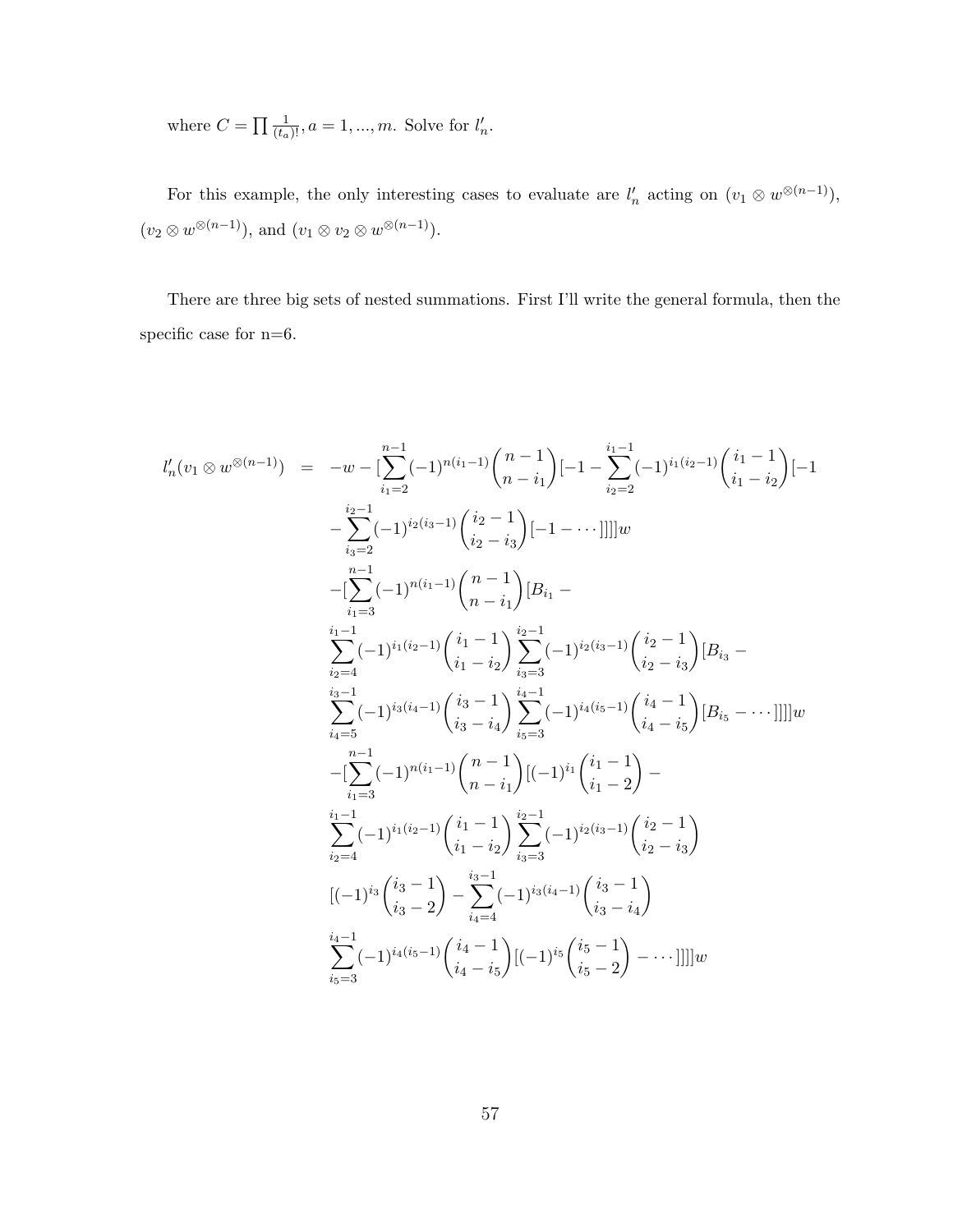The above formula is demonstrated for  $n = 6$ :

$$
l'_{6}(v_{1} \otimes w^{\otimes 5}) = -w - \left[ -\binom{5}{4} + \binom{5}{3} \left( -1 - \binom{2}{1} \right) \right] + \left( \frac{5}{2} \right) \left( -1 + \binom{3}{2} - \binom{3}{1} \left( -1 - \binom{2}{1} \right) \right) + \left( \frac{5}{1} \right) \left( -1 - \binom{4}{3} - \binom{4}{2} \left( -1 - \binom{2}{1} \right) \right) + \left( \frac{4}{1} \right) \left( -1 + \binom{3}{2} - \binom{3}{1} \left( -1 - \binom{2}{1} \right) \right) \Big] w - \left[ \binom{5}{3} B_{3} + \binom{5}{2} B_{4} + \binom{5}{1} \left( B_{5} + \binom{4}{1} \binom{3}{1} B_{3} \right) \right] w - \left[ -\binom{5}{3} \binom{2}{1} + \binom{5}{2} \binom{3}{2} + \binom{5}{1} \left( -\binom{4}{3} - \binom{4}{1} \binom{3}{1} \binom{2}{1} \right) \right] w
$$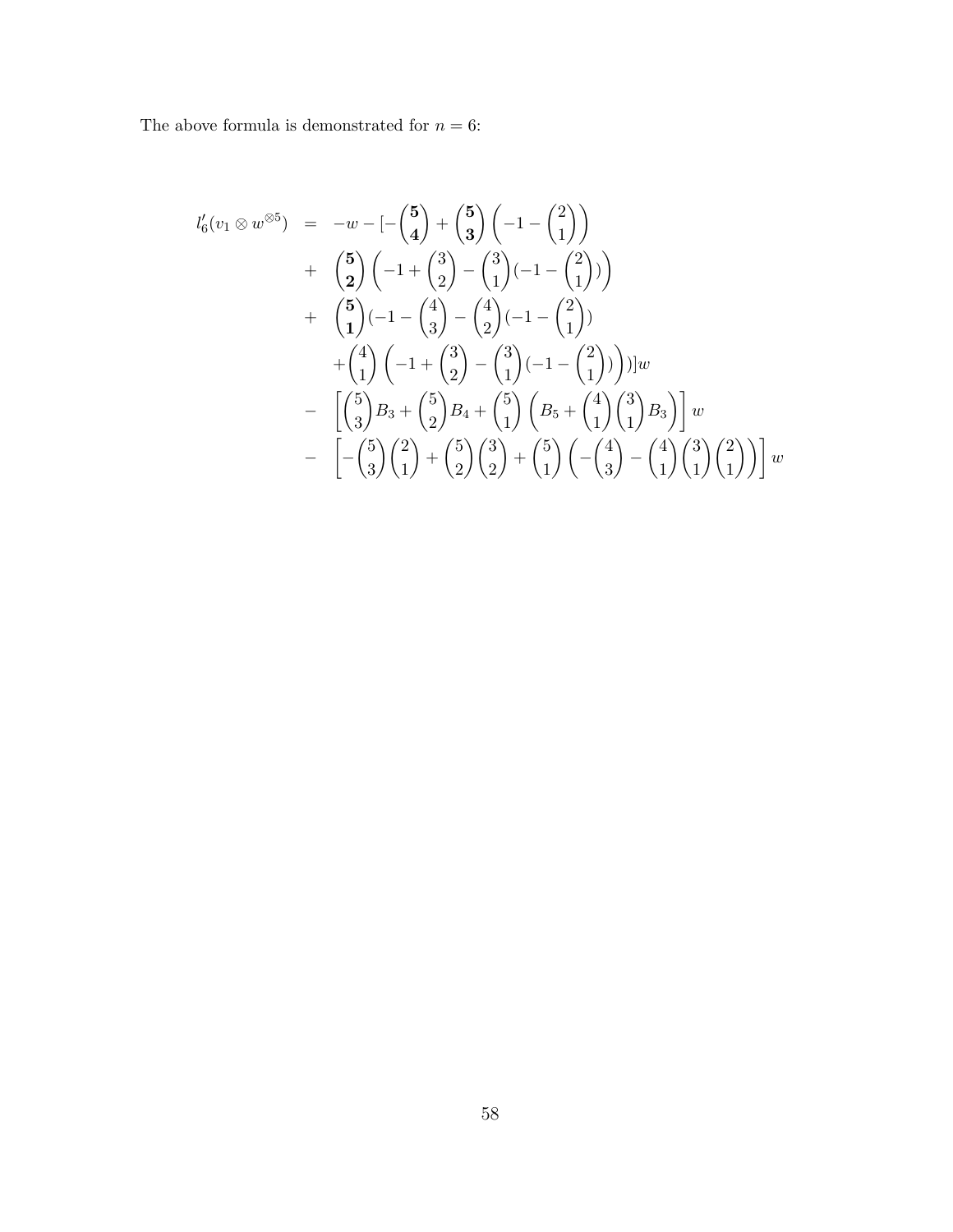$$
l'_{n}(v_{2} \otimes w^{\otimes (n-1)}) = B_{n}w - w - \left[\sum_{i_{1}=3}^{n-1}(-1)^{n(i_{1}-1)}\binom{n-1}{n-i_{1}}\right[-1 - \sum_{i_{2}=2}^{i_{1}-1}(-1)^{i_{1}(i_{2}-1)}\binom{i_{1}-1}{i_{1}-i_{2}}\left[-1 - \sum_{i_{3}=2}^{i_{2}-1}(-1)^{i_{2}(i_{3}-1)}\binom{i_{2}-1}{i_{2}-i_{3}}\left[-1 - \cdots\right]\right]]w
$$
  
\n
$$
- \left[\sum_{i_{1}=4}^{n-1}(-1)^{n(i_{1}-1)}\binom{n-1}{n-i_{1}}\sum_{i_{2}=3}^{i_{1}-1}(-1)^{i_{1}(i_{2}-1)}\binom{i_{1}-1}{i_{1}-i_{2}}\left[B_{i_{2}} - \sum_{i_{3}=4}^{i_{2}-1}(-1)^{i_{2}(i_{3}-1)}\binom{i_{2}-1}{i_{2}-i_{3}}\sum_{i_{4}=5}^{i_{3}-1}(-1)^{i_{3}(i_{4}-1)}\binom{i_{3}-1}{i_{3}-i_{4}}\left[B_{i_{4}} - \sum_{i_{5}=4}^{i_{4}-1}(-1)^{i_{4}(i_{5}-1)}\binom{i_{4}-1}{i_{4}-i_{5}}\sum_{i_{6}=3}^{i_{5}-i_{6}}(-1)^{i_{5}(i_{6}-1)}\binom{i_{5}-1}{i_{5}-i_{6}}\left[B_{i_{6}} - \cdots\right]\right]]w
$$
  
\n
$$
- \left[\sum_{i_{1}=4}^{n-1}(-1)^{n(i_{1}-1)}\binom{n-1}{n-i_{1}}\sum_{i_{2}=3}^{i_{1}-1}(-1)^{i_{1}(i_{2}-1)}\binom{i_{1}-1}{i_{1}-i_{2}}\binom{i_{2}-1}{i_{2}-1}\left[-1 - \sum_{i_{3}=4}^{i_{2}-1}(-1)^{i_{2}(i_{3}-1)}\binom{i_{2}-1}{i_{2}-i_{3}}\sum_{i_{4}=3}^{i_{3}-1}(-1)^{i_{3}(i_{4}-1)}\binom{i_{3}-1}{i_{3}-i_{4}}\binom{i_{4}-1}{i_{4}-i_{1}}\right]w
$$
  
\n
$$
-
$$

Note that the first  $B_n$  is only for  $n \geq 3$ . For  $n = 6$ , the formula is as follows: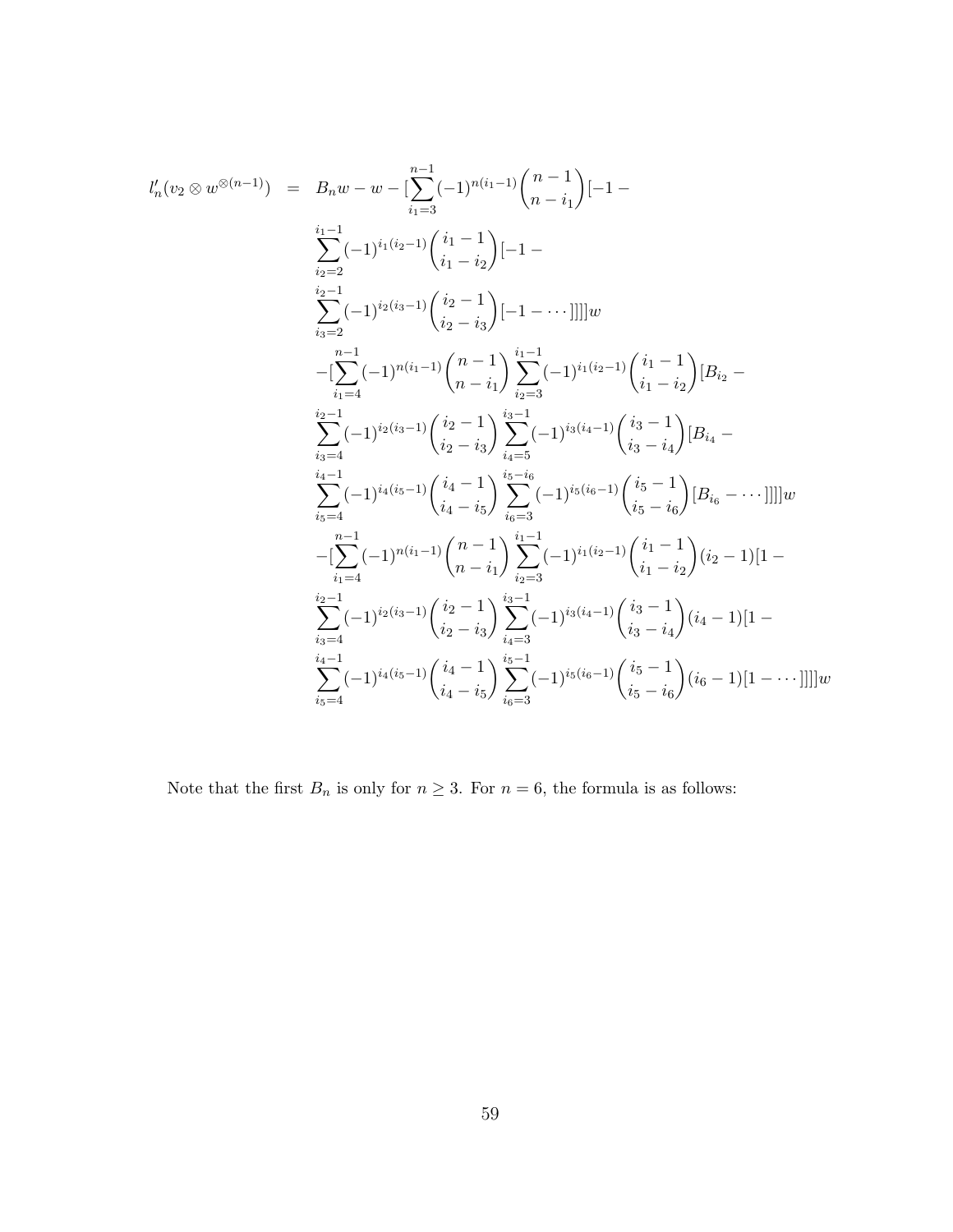$$
l'_{6}(v_{2} \otimes w^{\otimes 5}) = B_{6}w - w
$$
  
\n
$$
-[\binom{5}{3}(-1 - \binom{2}{1}) + \binom{5}{2}(-1 + \binom{3}{2}) - \binom{3}{1}(-1 - \binom{2}{1})
$$
  
\n
$$
+ \binom{5}{1}(-1 - \binom{4}{3} - \binom{4}{2}(-1 - \binom{2}{1})
$$
  
\n
$$
+ \binom{4}{1}(-1 + \binom{3}{2} - \binom{3}{1}(-1 - \binom{2}{1}))\big)w
$$
  
\n
$$
- \left[\binom{5}{2}\binom{3}{1}B_{3} + \binom{5}{1}\left(\binom{4}{2}B_{3} - \binom{4}{1}B_{4}\right)\right]w
$$
  
\n
$$
- \left[\binom{5}{2}\binom{3}{1}(2) + \binom{5}{1}\left(\binom{4}{2}(2) - \binom{4}{1}(3)\right)\right]w
$$

Finally, I give the last formula. The case where  $n = 2$  is distinct from the pattern for higher  $\boldsymbol{n},$  so I list it separately.

 $l'_2(v_1 \otimes v_2) = 2v_1 - v_2$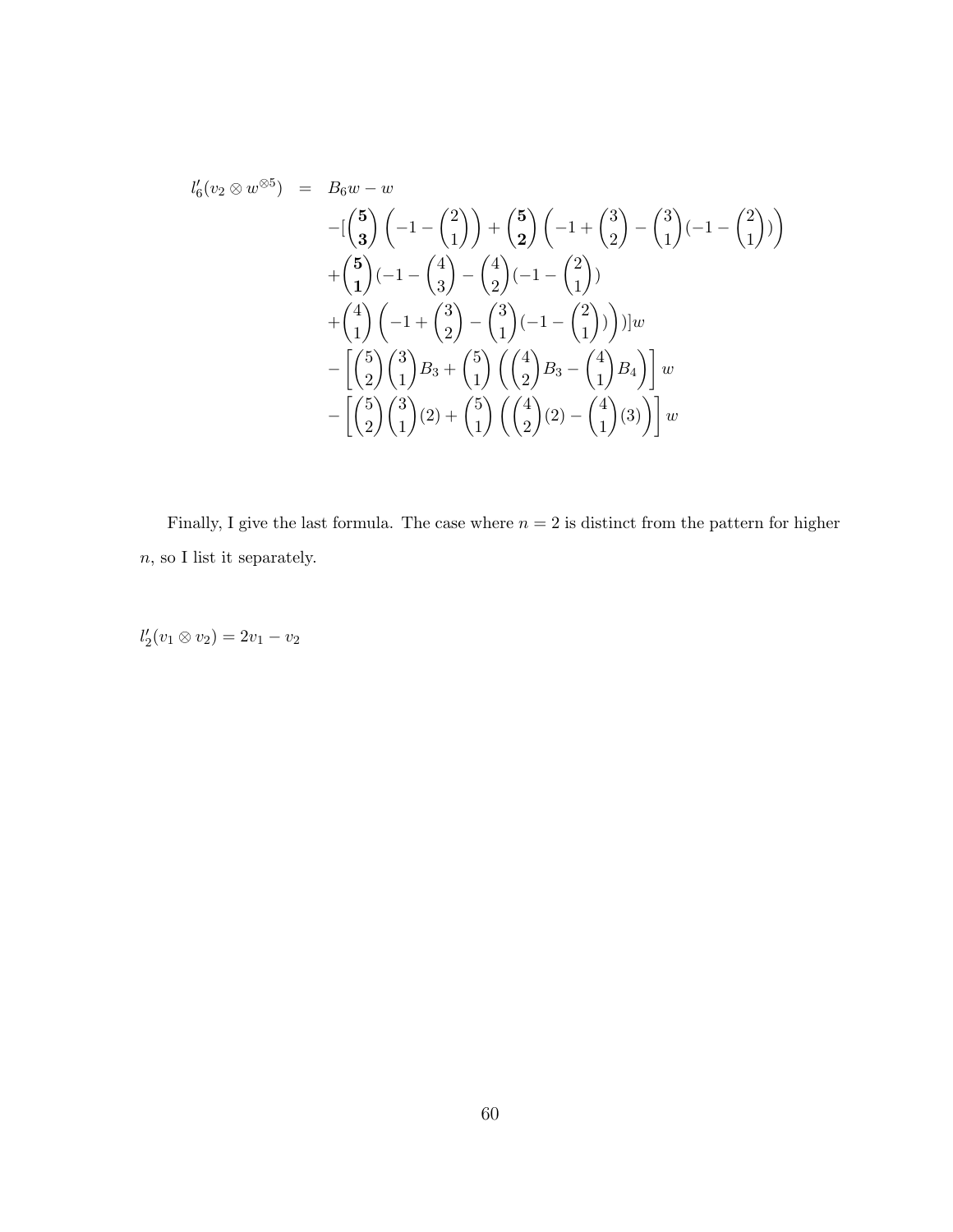For  $n \geq 3$ ,

 $l'_n$ 

$$
(v_1 \otimes v_2 \otimes w^{\otimes n-2}) = \sum_{\substack{j_1=3 \ i \leq i_2 \ n \text{ odd}}}^{n-1} (-1)^{j_1+1} {n-2 \choose j_1-1} B_{j_1} v_2 + v_2 + (n-2) v_1 + (-1)^{n-1} (-v_1 + v_2) + \sum_{\substack{i_1 \neq i_2 = n \ i < i_1 \leq i_2}} (-1)^{i_1 i_2 - i_2 + i_1} C {n-2 \choose i_1-1} (4v_1 - 2v_2) + \sum_{\substack{i_1 \neq i_2 = n - k_1 + 2 \ n \text{ odd}}}^{n-2} (-1)^{i_1 i_2 - i_2 + i_1} C {n-2 \choose i_1-1} {n-i_1-1 \choose i_2-1} 2
$$
  

$$
\sum_{\substack{j_1=3 \ i_1 \neq i_2 = n - k_1 + 2 \ n \text{ odd}}}^{n-1} (-1)^{j_2+1} {k_1-2 \choose j_2-1} B_{j_2} v_2 + v_2 + (k_1-2) v_1 + (-1)^{k_1-1} (-v_1 + v_2) + \sum_{\substack{i_2 \neq i_2 \ n \text{ odd}}}^{k_1-1} (-1)^{i_4 i_3 - i_4 + i_3} C {k_1-2 \choose i_3-1} (4v_1 - 2v_2) + \sum_{\substack{i_2 \neq i_2 \ n \text{ odd}}}^{k_1-2} (-1)^{i_4 i_3 - i_4 + i_3} C {k_1-2 \choose i_3-1} C {k_1-2 \choose i_3-1} {k_1-1 \choose i_4-1} 2
$$
  

$$
\sum_{\substack{j_2=3 \ i_3 \neq i_4 \ n \text{ odd}}}^{k_1-2} (-1)^{j_3+1} {k_2-2 \choose j_3-1} B_{j_3} v_2 + v_2 + (k_2-2) v_1 + (-1)^{k_2-1} (-v_1 + v_2) + \sum_{\substack{i_5+i_6=k_2-k_3+2 \ n \text{ odd}}}^{k_2-1} (-1)^{i_6 i_5 - 1} C {k_2-2 \choose i_5-1} (4v_1 - 2v_2) + \sum
$$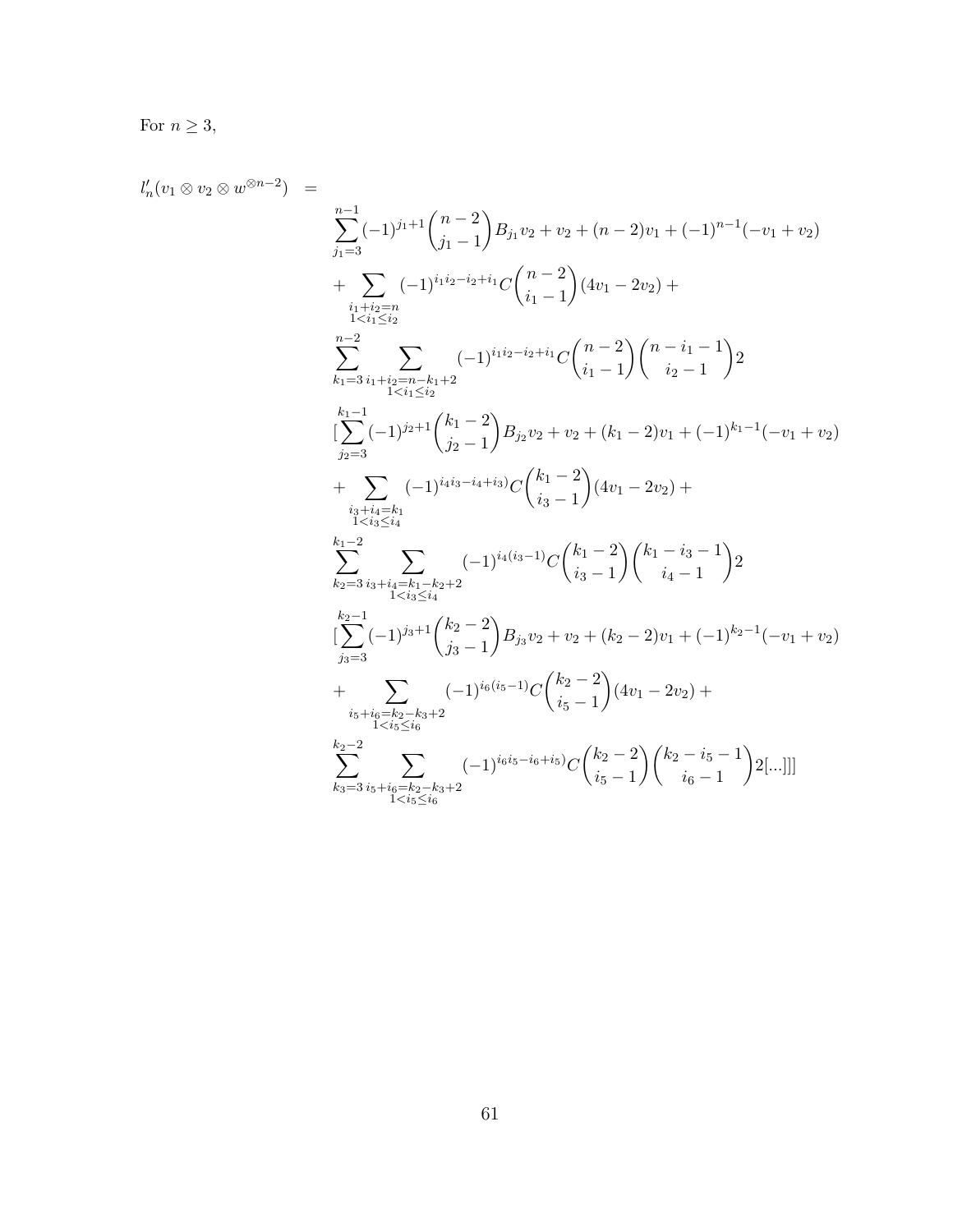$$
l'_{6}(v_{1} \otimes v_{2} \otimes w^{\otimes 4}) = {4 \choose 2} B_{3}v_{2} - {4 \choose 3} B_{4}v_{2} + B_{5}v_{2} + v_{2} + 4v_{1} + v_{1} - v_{2} +
$$
  

$$
{4 \choose 1} (4v_{1} - 2v_{2}) - \frac{1}{2!} {4 \choose 2} (4v_{1} - 2v_{2}) - {4 \choose 1} {3 \choose 2} 2[v_{2} + v_{1} - v_{1} + v_{2}] +
$$
  

$$
\frac{1}{2!} {4 \choose 1} {3 \choose 1} 2[B_{3}v_{2} + v_{2} + 2v_{1} + v_{1} - v_{2} + \frac{1}{2} {2 \choose 1} (4v_{1} - 2v_{2})]
$$

I have not yet discovered a pattern among the small  $"n"$  values for any of the three formulas that would allow one to avoid the unfortunately messy nested summations.

| <b>1</b> apple 0.2. $t_n$ values For $n = 1, , 0$ |                                 |                                 |                                             |  |  |
|---------------------------------------------------|---------------------------------|---------------------------------|---------------------------------------------|--|--|
| Case                                              | $(v_1 \otimes w^{\otimes n-1})$ | $(v_2 \otimes w^{\otimes n-1})$ | $(v_1 \otimes v_2 \otimes w^{\otimes n-2})$ |  |  |
| $n=2$                                             |                                 | $-u$                            | $2v_1 - v_2$                                |  |  |
| $n=3$                                             | $-3w$                           | $\cup$                          | $2v_2$                                      |  |  |
| $n=4$                                             | 2w                              | 7w                              | $7v_1 - 16v_1$                              |  |  |
| $n=5$                                             | 63w                             | 71w                             | $12v_2 - 16v_1$                             |  |  |
| $n=6$                                             | $-316w$                         | $-459w$                         | $-58v_2+93v_1$                              |  |  |

Table 6.2:  $l'_n$  Values For  $n = 1, ..., 6$